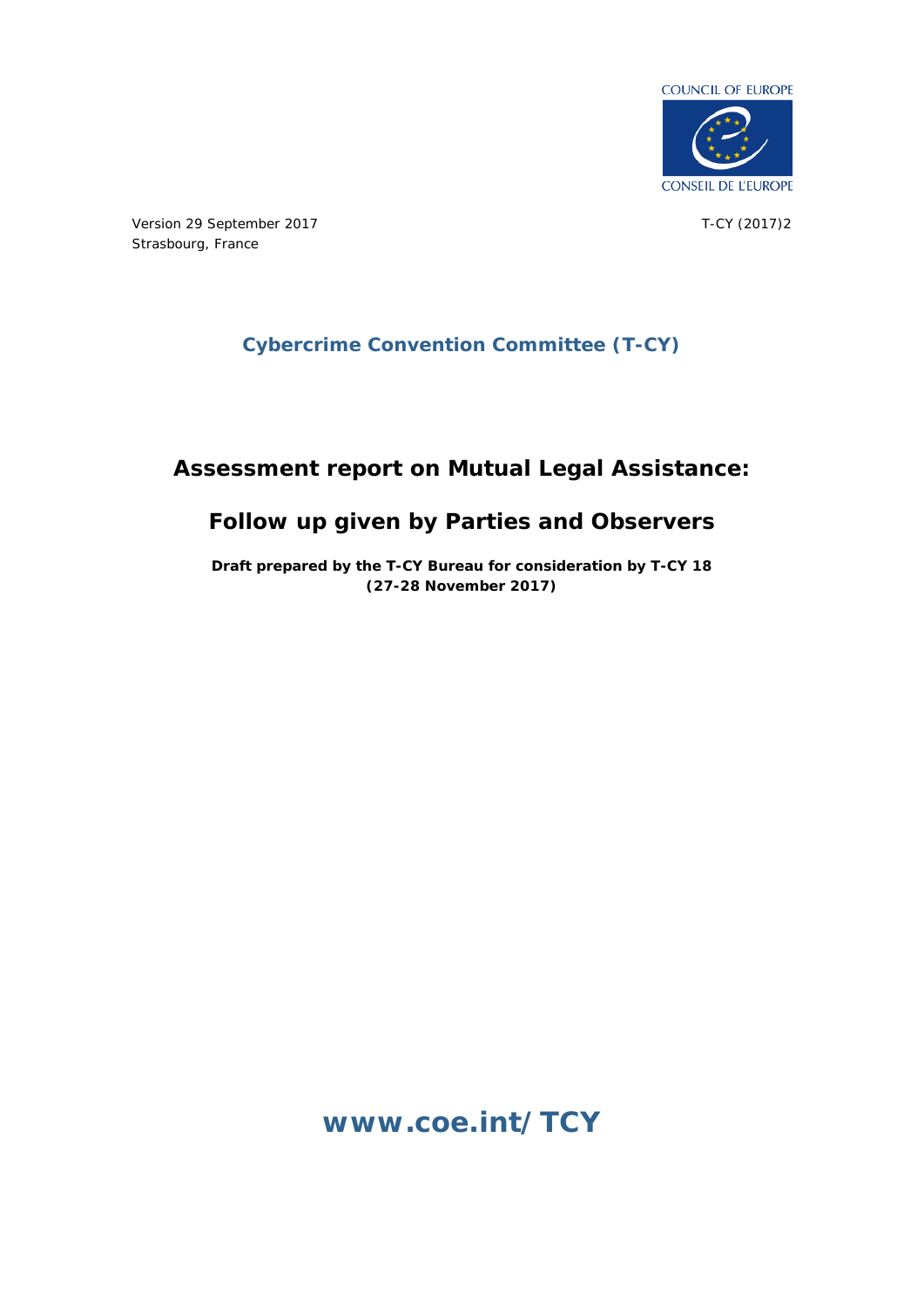## Contents

| 1 |               |                                                                      |  |
|---|---------------|----------------------------------------------------------------------|--|
| 2 |               |                                                                      |  |
|   | 2.1           |                                                                      |  |
|   | 2.1.1         |                                                                      |  |
|   | 2.1.2         |                                                                      |  |
|   | 2.1.3         |                                                                      |  |
|   | $2.2^{\circ}$ |                                                                      |  |
|   | 2.2.1         |                                                                      |  |
|   | 2.2.2         |                                                                      |  |
|   | 2.2.3         |                                                                      |  |
|   | 2.3           |                                                                      |  |
|   | 2.3.1         |                                                                      |  |
|   | 2.3.2         |                                                                      |  |
|   | 2.3.3         |                                                                      |  |
|   | 2.4           |                                                                      |  |
|   | 2.4.1         |                                                                      |  |
|   | 2.4.2         |                                                                      |  |
|   | 2.4.3         |                                                                      |  |
|   |               |                                                                      |  |
|   | 2.5.1         |                                                                      |  |
|   | 2.5.2         |                                                                      |  |
|   | 2.5.3         |                                                                      |  |
|   | 2.6           |                                                                      |  |
|   | 2.6.1         |                                                                      |  |
|   | 2.6.2         |                                                                      |  |
|   | 2.6.3         |                                                                      |  |
|   | 2.7           |                                                                      |  |
|   | 2.7.1         |                                                                      |  |
|   | 2.7.2         |                                                                      |  |
|   | 2.7.3         |                                                                      |  |
|   | 2.8           |                                                                      |  |
|   | 2.8.1         |                                                                      |  |
|   | 2.8.2         |                                                                      |  |
|   | 2.8.3         |                                                                      |  |
|   | 2.9           |                                                                      |  |
|   | 2.9.1         |                                                                      |  |
|   | 2.9.2         |                                                                      |  |
|   | 2.9.3         | Conclusion $\ldots \ldots \ldots \ldots \ldots \ldots \ldots \ldots$ |  |
|   |               |                                                                      |  |
|   | 2.10.1        |                                                                      |  |
|   | 2.10.2        |                                                                      |  |
|   | 2.10.3        |                                                                      |  |
|   |               |                                                                      |  |
|   | 2.11.1        |                                                                      |  |
|   | 2.11.2        |                                                                      |  |
|   | 2.11.3        |                                                                      |  |
|   |               |                                                                      |  |
|   | 2.12.1        |                                                                      |  |
|   | 2.12.2        |                                                                      |  |
|   | 2.12.3        |                                                                      |  |
|   |               |                                                                      |  |
|   | 2.13.1        |                                                                      |  |
|   | 2.13.2        |                                                                      |  |
|   | 2.13.3        |                                                                      |  |
|   |               |                                                                      |  |
|   | 2.14.1        |                                                                      |  |
|   |               |                                                                      |  |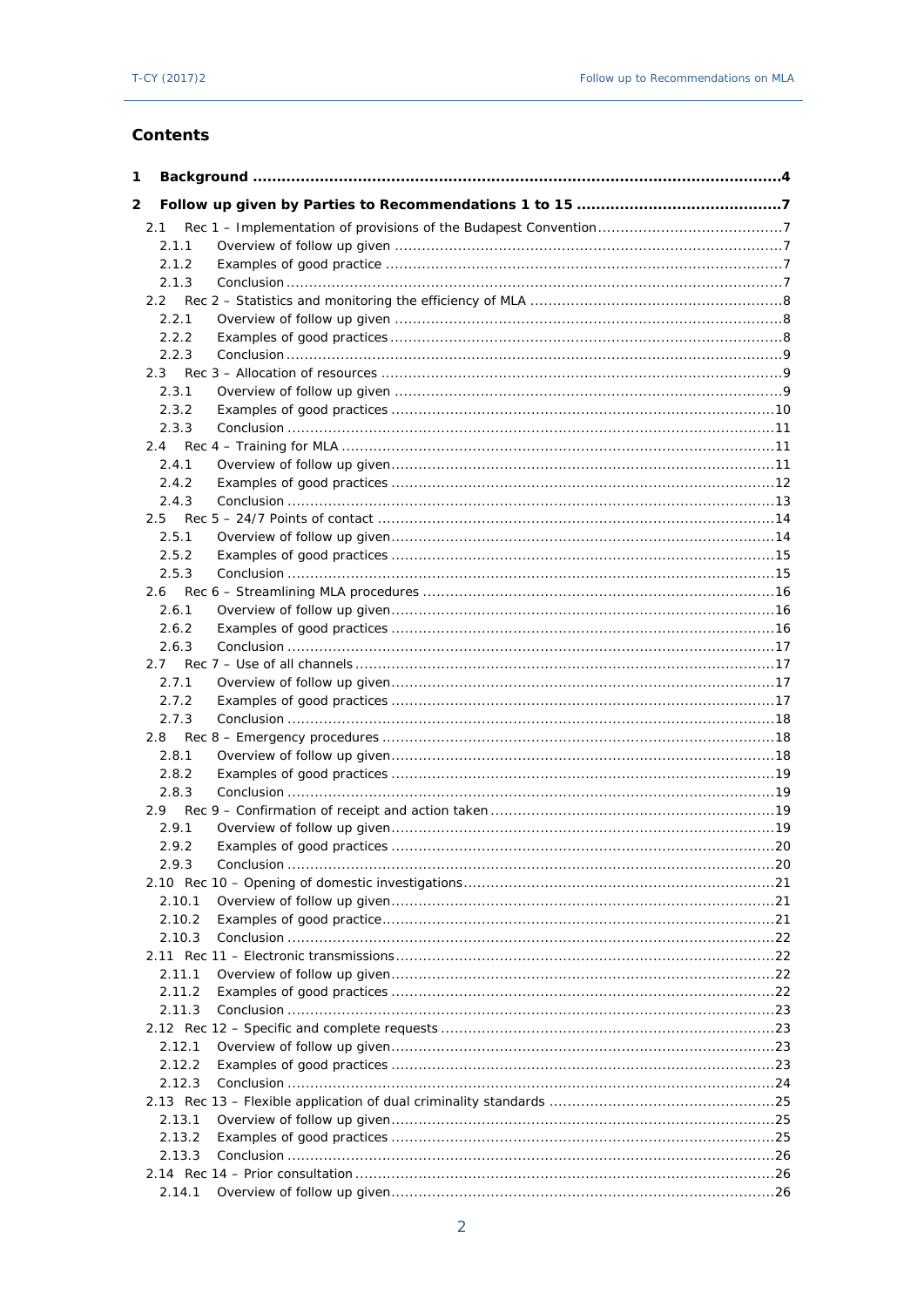| 2.14.2            |                                                                                          |  |
|-------------------|------------------------------------------------------------------------------------------|--|
| 2.14.3            |                                                                                          |  |
|                   | 2.15 Rec 15 – Transparency regarding requirements, thresholds and grounds for refusal 27 |  |
| 2.15.1            |                                                                                          |  |
| 2.15.2            |                                                                                          |  |
| 2.15.3            |                                                                                          |  |
| 3                 |                                                                                          |  |
| 3.1               |                                                                                          |  |
| 3.2               |                                                                                          |  |
| 3.3               |                                                                                          |  |
| $\overline{4}$    |                                                                                          |  |
| 4.1               |                                                                                          |  |
| 4.1.1             |                                                                                          |  |
| 4.1.2             |                                                                                          |  |
|                   |                                                                                          |  |
| 4.2.1             |                                                                                          |  |
| 4.2.2             |                                                                                          |  |
| 5                 |                                                                                          |  |
| 5.1<br>5.2<br>5.3 |                                                                                          |  |
| 6                 | Appendix: Follow up to T-CY MLA Recommendation through capacity building                 |  |
|                   |                                                                                          |  |

Contact Alexander Seger Executive Secretary of the Cybercrime Convention Committee (T-CY)  $+33-3-9021-4506$ Tel Directorate General of Human Rights and Rule of Law  $+33-3-9021-5650$ Fax Council of Europe, Strasbourg, France Email: alexander.seger@coe.int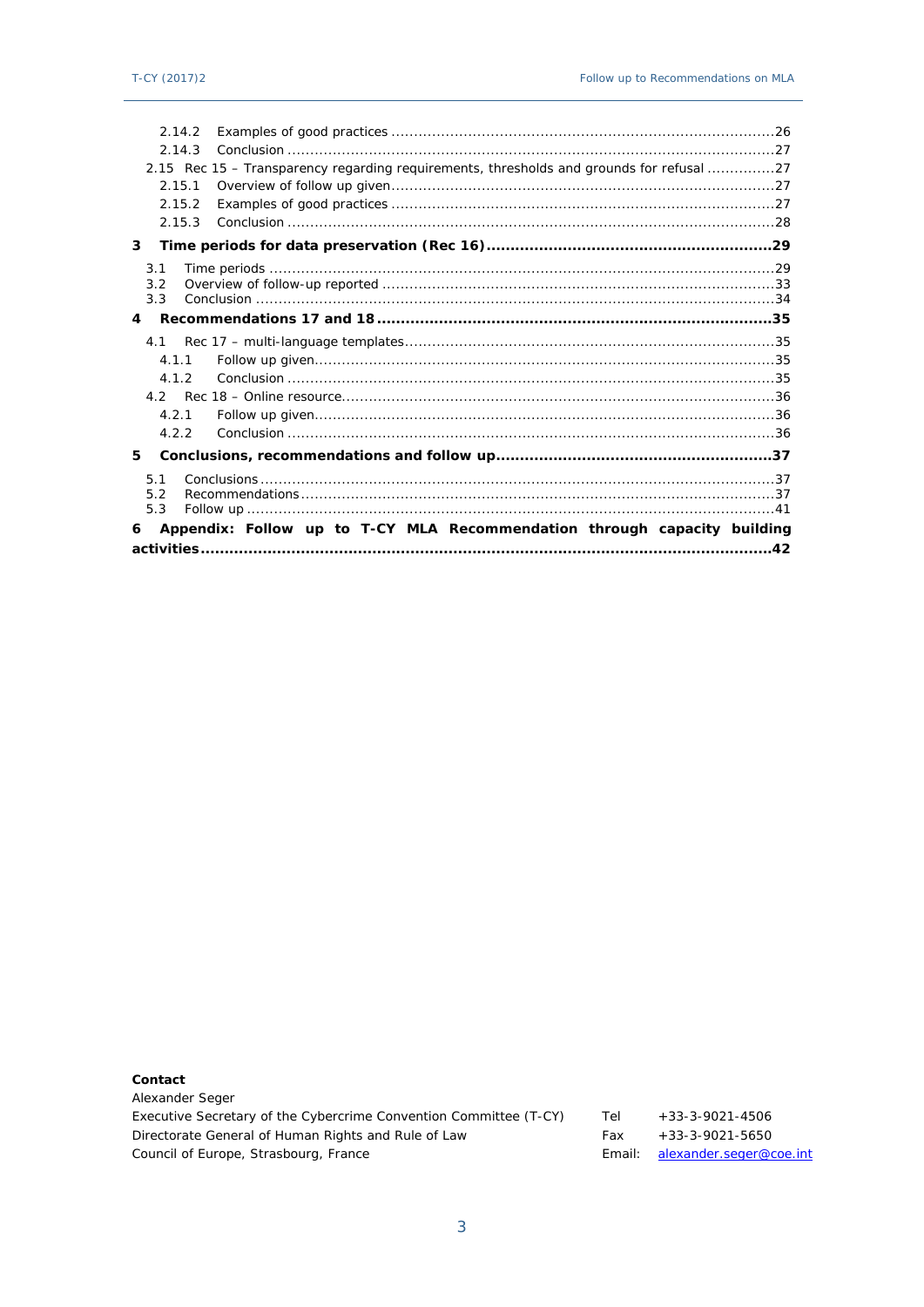# <span id="page-3-0"></span>**1 Background**

…

Expeditious mutual legal assistance (MLA) is one of the most important conditions for effective measures against cybercrime and other offences involving electronic evidence given the transnational and volatile nature of electronic evidence. In practice, however, mutual legal assistance procedures are considered, in some circumstances, too complex, lengthy and resource intensive, and thus too inefficient.

The Cybercrime Convention Committee (T-CY), at its 8th Plenary Session (5-6 December 2012), therefore, decided to assess in 2013 the efficiency of some of the international cooperation provisions of Chapter III of the Budapest Convention on Cybercrime, with a focus on Article 31 Budapest Convention which provides for "mutual legal assistance regarding accessing to stored computer data" on an expedited basis:

Article 31 - Mutual assistance regarding accessing of stored computer data

1 A Party may request another Party to search or similarly access, seize or similarly secure, and disclose data stored by means of a computer system located within the territory of the requested Party, including data that has been preserved pursuant to Article 29.

3 The request shall be responded to on an expedited basis where:

a) there are grounds to believe that relevant data is particularly vulnerable to loss or modification; or

b) the instruments, arrangements and laws referred to in paragraph 2 otherwise provide for expedited co-operation.

The assessment was completed with the adoption of the Assessment Report by the 12th Plenary of the T-CY on 2-3 December 2014.<sup>1</sup>

The Report comprises a set of recommendations falling under the responsibility of Parties:

| Rec 1 |                                                                                                                                                                                                                                                                                                                                                                                                                                                                                        | Parties should fully implement and apply the provisions of the Budapest Convention on<br>Cybercrime, including preservation powers (follow up to T-CY Assessment Report 2012).                                 |  |  |
|-------|----------------------------------------------------------------------------------------------------------------------------------------------------------------------------------------------------------------------------------------------------------------------------------------------------------------------------------------------------------------------------------------------------------------------------------------------------------------------------------------|----------------------------------------------------------------------------------------------------------------------------------------------------------------------------------------------------------------|--|--|
| Rec 2 | Parties should consider maintaining statistics or establish other mechanisms to monitor the<br>efficiency of the mutual legal assistance process related to cybercrime and electronic evidence.                                                                                                                                                                                                                                                                                        |                                                                                                                                                                                                                |  |  |
| Rec 3 | Parties should consider allocating more and more technology-literate staff for mutual legal<br>assistance not only at central levels but also at the level of institutions responsible for executing<br>requests (such as local prosecution offices).                                                                                                                                                                                                                                  |                                                                                                                                                                                                                |  |  |
| Rec 4 | Parties should consider providing for better training to enhance mutual legal assistance, police-<br>to-police and other forms of international cooperation on cybercrime and electronic evidence.<br>Training and experience exchange should in particular target prosecutors and judges and<br>encourage direct cooperation between judicial authorities. Such training should be supported by<br>the capacity building programmes of the Council of Europe and other organisations. |                                                                                                                                                                                                                |  |  |
| Rec 5 | Parties and the Council of Europe should work toward strengthening the role of 24/7 points of<br>contact in line with Article 35 Budapest Convention, including through:                                                                                                                                                                                                                                                                                                               |                                                                                                                                                                                                                |  |  |
|       | a.                                                                                                                                                                                                                                                                                                                                                                                                                                                                                     | Ensuring, pursuant to article 35.3 Budapest Convention that trained and equipped<br>personnel is available to facilitate the operative work and conduct or support mutual legal<br>assistance (MLA) activities |  |  |
|       | $b$ .                                                                                                                                                                                                                                                                                                                                                                                                                                                                                  | Encouraging contact points to pro-actively promote their role among domestic and foreign<br>counterpart authorities;                                                                                           |  |  |

<sup>1</sup> <https://rm.coe.int/CoERMPublicCommonSearchServices/DisplayDCTMContent?documentId=09000016802e726c>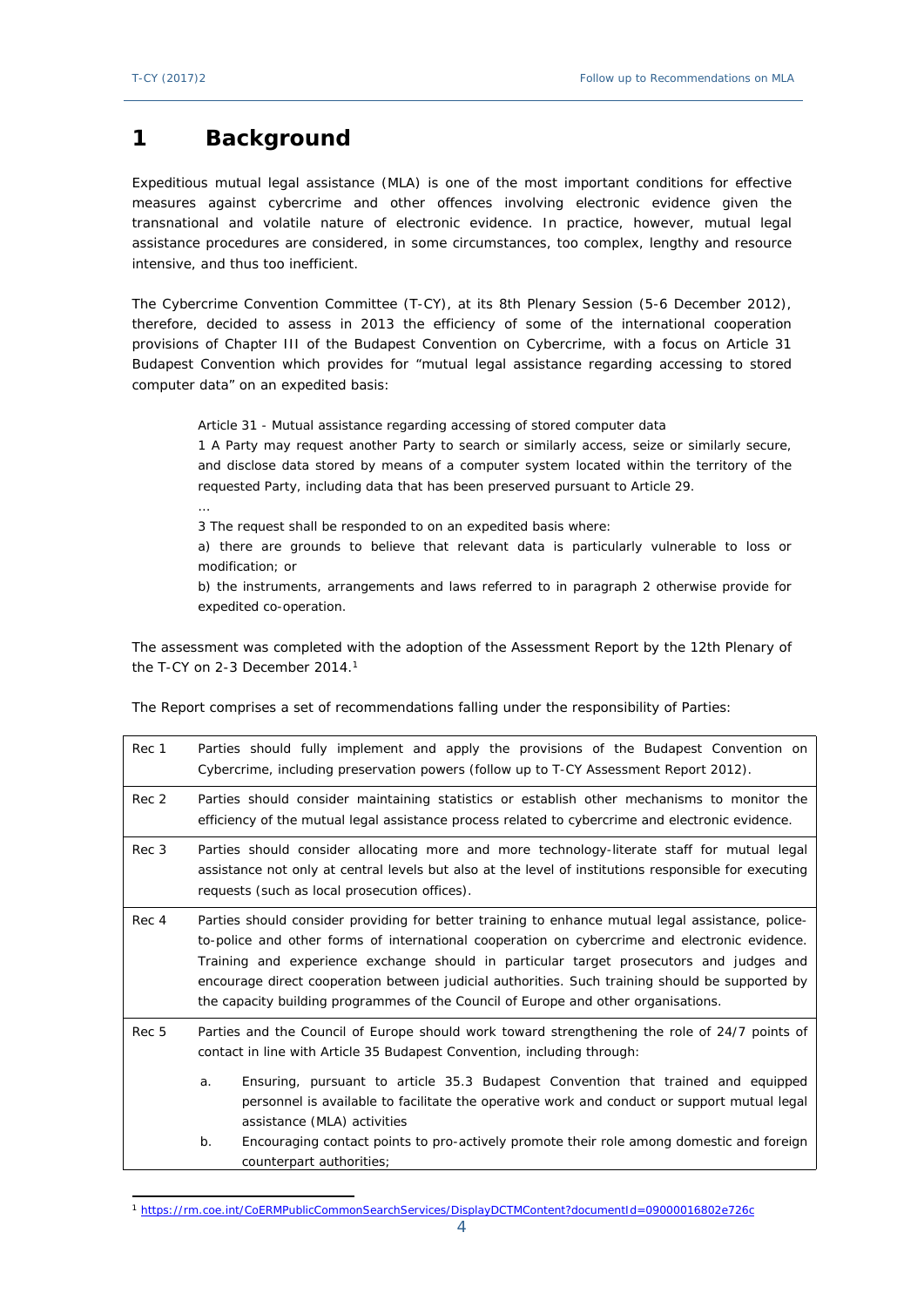|               | Conducting regular meetings and training of the 24/7 network among the Parties;<br>C <sub>1</sub><br>Encouraging competent authorities and 24/7 points of contact to consider procedures to<br>d.<br>follow up to and provide feedback to the requesting State on Article 31 requests;<br>Considering to establish, where feasible, contact points in prosecution offices to permit a<br>е.<br>more direct role in mutual legal assistance and a quicker response to requests;<br>Facilitating 24/7 points of contact to play a supportive role in "Article 31" requests.<br>f. |
|---------------|---------------------------------------------------------------------------------------------------------------------------------------------------------------------------------------------------------------------------------------------------------------------------------------------------------------------------------------------------------------------------------------------------------------------------------------------------------------------------------------------------------------------------------------------------------------------------------|
| Rec 6         | Parties should consider streamlining the procedures and reduce the number of steps required for<br>mutual assistance requests at the domestic level. Parties should share good practices in this<br>respect with the T-CY.                                                                                                                                                                                                                                                                                                                                                      |
| Rec 7         | Parties should make use of all available channels for international cooperation. This may include<br>formal mutual legal assistance, police-to-police cooperation and others.                                                                                                                                                                                                                                                                                                                                                                                                   |
| Rec 8         | Parties are encouraged to establish emergency procedures for requests related to risks of life<br>and similar exigent circumstances. The T-CY should document practices by Parties and<br>providers.                                                                                                                                                                                                                                                                                                                                                                            |
| Rec 9         | Parties should confirm receipt of requests systematically and give, upon request, notice of action<br>taken.                                                                                                                                                                                                                                                                                                                                                                                                                                                                    |
| <b>Rec 10</b> | Parties may consider the opening of domestic investigation upon a foreign request or<br>spontaneous information to facilitate the sharing of information or accelerate MLA.                                                                                                                                                                                                                                                                                                                                                                                                     |
| <b>Rec 11</b> | Parties should make use of electronic transmission of requests in line with Article 25.3 Budapest<br>Convention on expedited means of communication.                                                                                                                                                                                                                                                                                                                                                                                                                            |
| <b>Rec 12</b> | Parties should ensure that requests are specific and complete with all necessary information.                                                                                                                                                                                                                                                                                                                                                                                                                                                                                   |
| <b>Rec 13</b> | Pursuant to Article 25.5 Budapest Convention and Paragraph 259 Explanatory Report, Parties are<br>reminded to apply the dual criminality standard in a flexible manner that will facilitate the<br>granting of assistance.                                                                                                                                                                                                                                                                                                                                                      |
| Rec 14        | Parties are encouraged to consult with authorities of requested Party prior to sending requests,<br>when necessary.                                                                                                                                                                                                                                                                                                                                                                                                                                                             |
| <b>Rec 15</b> | Parties should consider ensuring transparency regarding requirements for mutual assistance<br>requests, and reasons for refusal, including thresholds for minor cases, on the websites of<br>central authorities.                                                                                                                                                                                                                                                                                                                                                               |

Parties were invited to follow up on recommendations falling under their responsibility and to report back to the T-CY no later than 18 months on measures taken as to permit T-CY, in line with the Rules of Procedure (Article 2.1.g), to review progress made.

Following a decision by [T-CY 15 \(24-25 May 2016\)](https://rm.coe.int/CoERMPublicCommonSearchServices/DisplayDCTMContent?documentId=0900001680654b2b) "to invite the Bureau to develop and the Secretariat to circulate a request for information on follow up given to Recommendations 1-7 and 9-15 of the MLA Assessment Report, as well as on Recommendation 16 on time periods for data preservation periods", a questionnaire prepared by the T-CY Bureau was circulated to all Parties on 16 September 2016, with a deadline for replies 21 October 2016. By 21 October 2016, 18 Parties had replied to the questionnaire.

T-CY 16 (14-15 November 2016) decided "to welcome the replies to the questionnaire on follow up given by 18 Parties and to invite the remaining Parties and Observer States to provide their replies no later than 15 December 2016".

T-CY 17 (7-9 June 2017) decided to invite Parties and Observers to send comments and to encourage additional Parties and Observers to send replies to the questionnaire to the Secretariat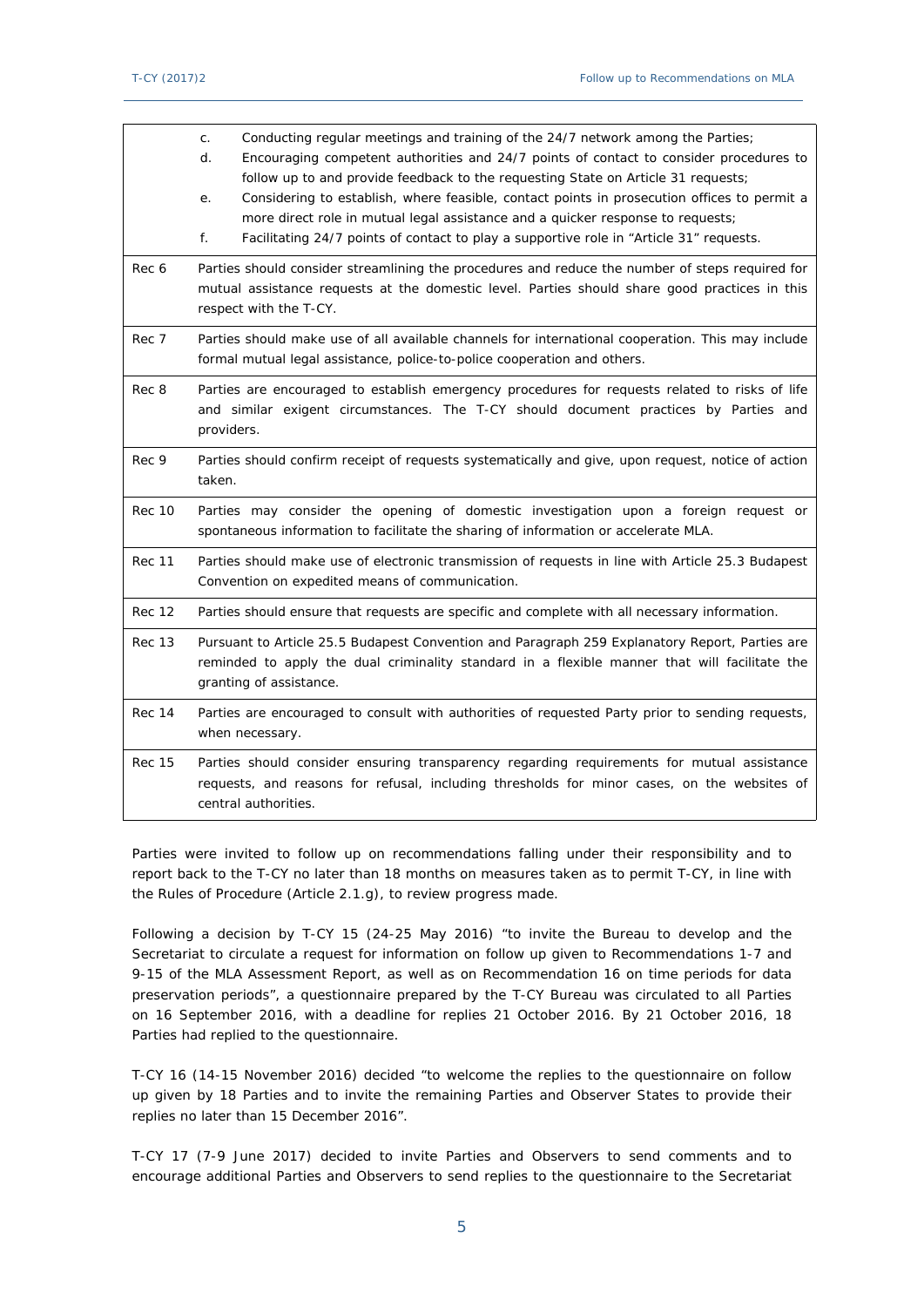by 15 July 2017 to permit the Bureau to review the draft report on follow up given to the report on MLA in view of detailed discussion by T-CY 18 (November 2017).

The T-CY Bureau reviewed comments received and prepared a consolidated report in its meeting on 18 September 2017 for consideration by the T-CY.

By 17 July 2017, 40 Parties and 1 Observer State had replied to the questionnaire:

| Albania                | Finland          | <b>Netherlands</b>       |
|------------------------|------------------|--------------------------|
| Armenia                | France           | Norway                   |
| Australia              | Germany          | Philippines              |
| Austria                | Hungary          | Poland                   |
| Azerbaijan             | Israel           | Portugal                 |
| Belgium                | Italy            | Romania                  |
| Bosnia and Herzegovina | Japan            | Serbia                   |
| Bulgaria               | Latvia           | Slovakia                 |
| Canada                 | Liechtenstein    | Slovenia                 |
| Croatia                | Lithuania        | Spain                    |
| Czech Republic         | Malta            | Switzerland              |
| Denmark                | <b>Mauritius</b> | Turkey                   |
| Dominican Republic     | Moldova          | United States of America |
| Estonia                | Montenegro       |                          |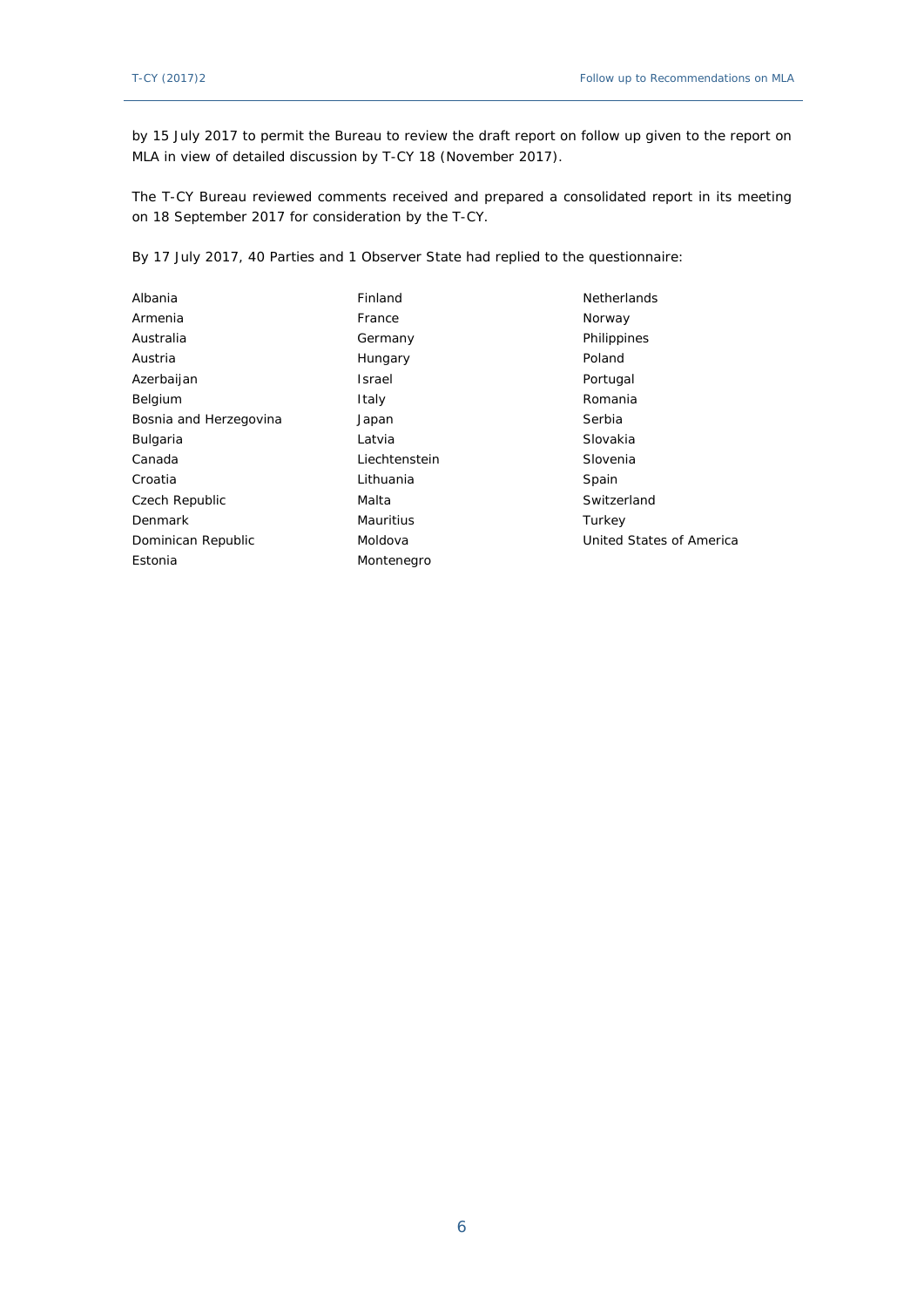# <span id="page-6-0"></span>**2 Follow up given by Parties to Recommendations 1 to 15<sup>2</sup>**

# <span id="page-6-1"></span>**2.1 Rec 1 – Implementation of provisions of the Budapest Convention**

**Parties should fully implement and apply the provisions of the Budapest Convention on Cybercrime, including preservation powers (follow up to T-CY Assessment Report 2012).**

#### <span id="page-6-2"></span>**2.1.1 Overview of follow up given**

This Recommendation derived from Parties' belief that the full implementation of the procedural and international cooperation provisions already in the Budapest Convention would greatly assist obtaining evidence internationally.

Most responding States assert that they comply with the Convention's requirements<sup>3</sup>. Some state specifically that their law contains a provision establishing preservation (Albania, Armenia, Australia, Canada, Croatia, Finland, Japan, Latvia, Lithuania, Malta, Moldova, Montenegro, Netherlands, Norway, Philippines, Poland, Portugal, Romania, Slovakia, Spain, United States).<sup>4</sup>

Some States that do not have a legal provision that establishes preservation rely on implicit enforcement powers to carry out preservation (Bulgaria, Czech Republic, Estonia, France). Others are considering writing such a provision into statute or regulation (Azerbaijan, Italy, Slovenia).

A few States require formal mutual legal assistance in order to carry out Article 29 preservation requests or are otherwise not fully in line with the Convention (Hungary, Mauritius and Turkey). $4$  Others are in the process of improving their domestic implementation of the convention<sup>5</sup> (Bosnia and Herzegovina, Czech Republic, Liechtenstein and Serbia).

### <span id="page-6-3"></span>**2.1.2 Examples of good practice**

Many States follow the good practice of establishing a written preservation provision in domestic law that allows preservation to be executed simply, quickly, and without a court order.

### <span id="page-6-4"></span>**2.1.3 Conclusion**

The procedural and international cooperation provisions of the Budapest Convention are crucial to obtaining evidence internationally and should all be fully implemented. In particular, preservation is the most basic, frequently-used and least-intrusive of these tools. Parties should remove impediments to the easy use of preservation powers and strongly consider establishing written

Assessment report Implementation of the preservation provisions of the Budapest Convention on Cybercrime <https://rm.coe.int/CoERMPublicCommonSearchServices/DisplayDCTMContent?documentId=09000016802e722e> [Assessment Report: Implementation of the preservation provisions of the Budapest Convention on Cybercrime :](http://rm.coe.int/CoERMPublicCommonSearchServices/DisplayDCTMContent?documentId=090000168044be2b) 

<sup>2</sup> Note: The Cybercrime Programme Office of the Council of Europe (C-PROC) in Romania is supporting Parties and Observer States through a range of projects and activities in the implementation of the Budapest Convention, including in the follow up to the recommendations of the T-CY Report on MLA. These activities are not specifically listed under each Recommendation. Projects are listed in the appendix to this report.

<sup>3</sup> Cyprus, Georgia, Iceland, Luxembourg, Panama, Sri Lanka, "The former Yugoslav Republic of Macedonia," Ukraine, and the United Kingdom did not reply to this question.

<sup>4</sup> For a detailed analysis on the implementation of the provisions related to preservation see the Cybercrime Convention (T-CY) reports:

[supplementary report](http://rm.coe.int/CoERMPublicCommonSearchServices/DisplayDCTMContent?documentId=090000168044be2b) <https://rm.coe.int/CoERMPublicCommonSearchServices/DisplayDCTMContent?documentId=090000168044be2b>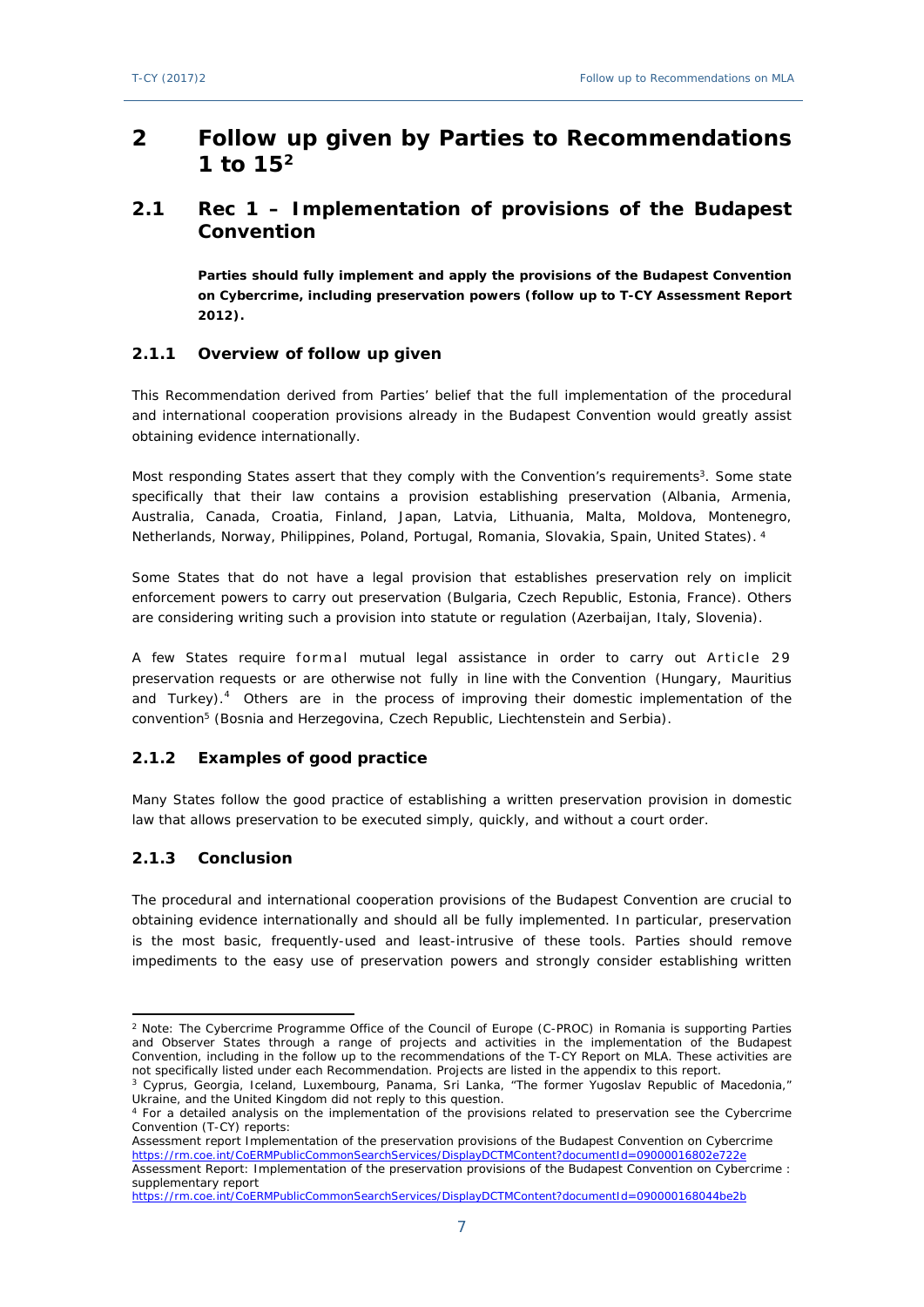preservation provisions in any legally-binding form (statute, regulation, etc.) that is appropriate for their country.

# <span id="page-7-0"></span>**2.2 Rec 2 – Statistics and monitoring the efficiency of MLA**

**Parties should consider maintaining statistics or establish other mechanisms to monitor the efficiency of the mutual legal assistance process related to cybercrime and electronic evidence.** 

### <span id="page-7-1"></span>**2.2.1 Overview of follow up given**

By this Recommendation, Parties suggested that concrete data about the increasing burdens posed by electronic evidence requests - rather than generalised complaints - might alert policymakers and perhaps attract more resources to the offices that handle MLA requests involving electronic data.

Many States keep statistics for MLA requests involving electronic data<sup>6</sup> and could query existing databases to obtain such statistics, or have new document and case management systems that enable statistics-keeping (Albania, Australia, Azerbaijan, Belgium, Bulgaria, Canada, Croatia, Hungary, Italy, Lithuania, Malta, Mauritius, Moldova, Montenegro, Romania,<sup>7</sup> Serbia, Slovakia, Slovenia, Spain, Switzerland, Turkey, United States). Others are in the process of developing such systems (Bosnia and Herzegovina, Czech Republic, Finland, Netherlands).

Some States affirm that such statistics-keeping is not available or is not possible (Armenia, Austria, Denmark, France,<sup>8</sup> Israel, Liechtenstein, Norway, Poland). In Liechtenstein, the caseload is small enough for it to evaluate efficiency without a database.

Portugal noted, and Germany agreed, that exact statistics about MLA requests involving electronic data are impossible to keep because direct cooperation between judicial authorities does not involve central control points. Direct cooperation is widely cited as a tool for improving cybercooperation and very much used between EU member States.

### <span id="page-7-2"></span>**2.2.2 Examples of good practices**

Australia: the Central Authority maintains a database of all MLA cases, including those relating to cybercrime and electronic evidence. The database enables the CA to produce statistics about the number of cases in particular categories (including by country of origin, offence type and assistance type). The Central Authority is reviewing its casework management requirements with a view to developing an improved database. The Central Authority also continually monitors and reviews casework practices for responsiveness and efficiency.

Canada: The Central Authority maintains an electronic database of all MLA requests seeking electronic data that have been made by or to Canada, which identifies the nature of the underlying offence, the type of assistance sought and the date processed. This database also allows all relevant documents and correspondence associated to the request to be uploaded for ease of reference.

<sup>6</sup> Cyprus, Georgia, Germany, Iceland, Latvia, Luxembourg, Panama, Sri Lanka, "The Former Yugoslav Republic of Macedonia", Ukraine and the United Kingdom did not respond to this question. This footnote was marked for deletion. Since there was no explanation and most similar footnotes were not marked for deletion, the footnote was retained.

<sup>7</sup> Romania - through the prosecutor's office during the investigation stage - keeps statistics for cybercrime MLA only, not for MLA relating to electronic evidence.

<sup>&</sup>lt;sup>8</sup> France can track the number of cases handled by the Central Authority but not specifically the number of cybercrime and electronic evidence cases.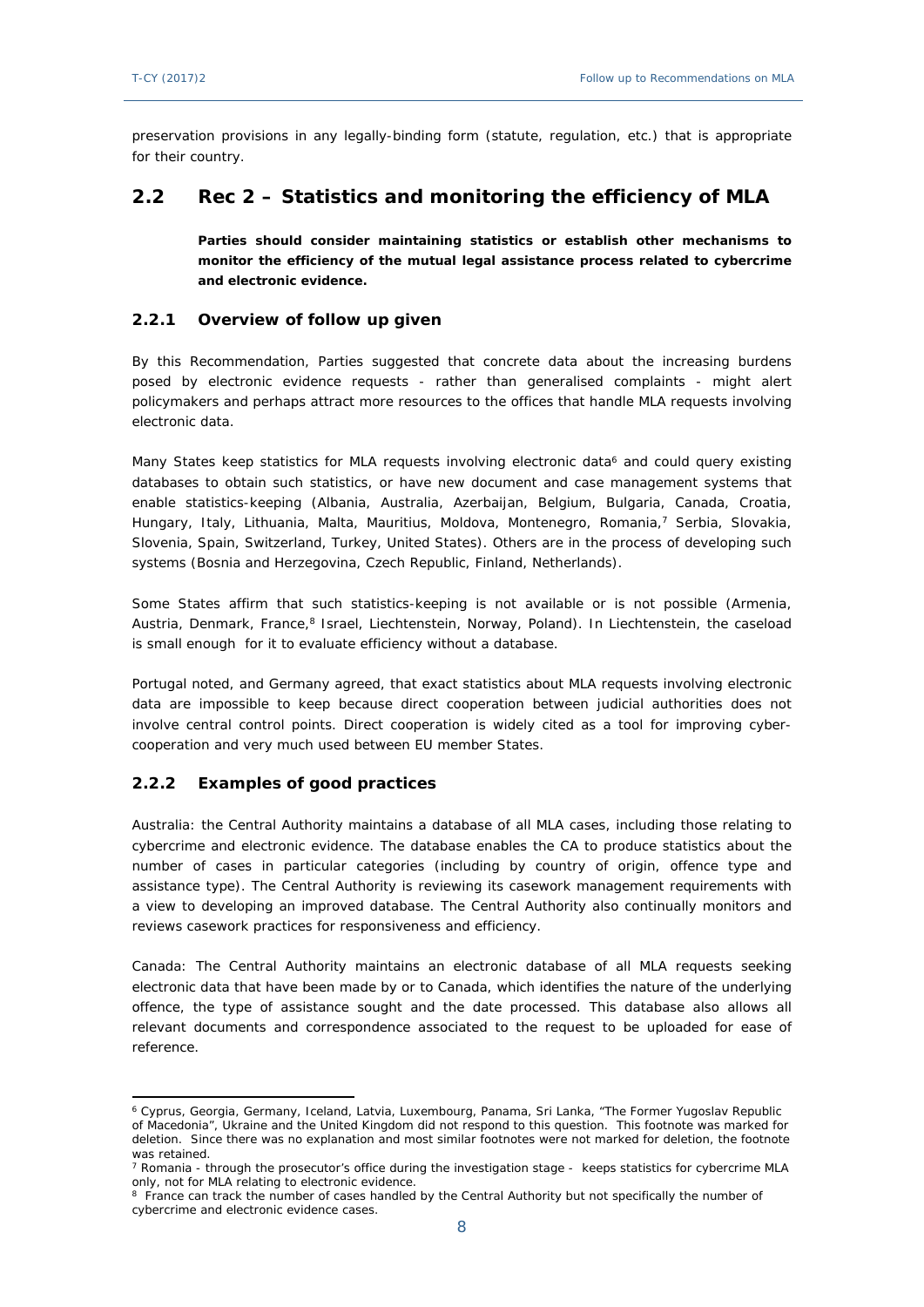Malta: the Office of the Attorney General has a database that keeps statistical information about all incoming and outgoing requests for MLA, including offences relating to cybercrime and electronic evidence.

Moldova: the General Prosecutor's Office maintains statistics on all requests for MLA, including those related to cybercrime. Together with the Department for Information Technology and Combating Cybercrimes, the GPO maintains strict tracking of requests related to cybercrime.

Montenegro: the Central Authority uses electronic case management for MLA. This provides statistical data according to different criteria, such as criminal offence, type of MLA, requesting state, and others.

Philippines: The Philippines Department of Justice – Office of Cybercrime (DOJ-OOC) faithfully maintains records/database of incoming and out-going mutual legal assistance requests related to cybercrime and electronic evidence.

Switzerland: statistics are published online (supplying links).

United States: the Central Authority maintains a database for all incoming MLA requests that seek electronic records (whether the request comes in on paper or electronically). The database tracks, among other things, the length of time a request has been pending, communications to and from the requesting state, and each case's resolution. The system can also produce statistics and trends relating to these types of requests.

#### <span id="page-8-0"></span>**2.2.3 Conclusion**

It seems that most States are able to produce some statistics on MLA requests involving electronic data. It might be interesting to see if these statistics reflect the impression that cybercrime practitioners express – that is, that the system is slow and overburdened. Beyond that, the T-CY could analyse if aggregated statistics could be used in some way. It would be useful if available statistics could be shared with the T-CY.<sup>9</sup>

<span id="page-8-1"></span>It may be interesting to see if other States that rely on direct contacts encounter the problem that Portugal raises, namely that this prevents States from keeping accurate statistics.

<sup>&</sup>lt;sup>9</sup> Note: During the T-CY assessment very few Parties provided statistical data.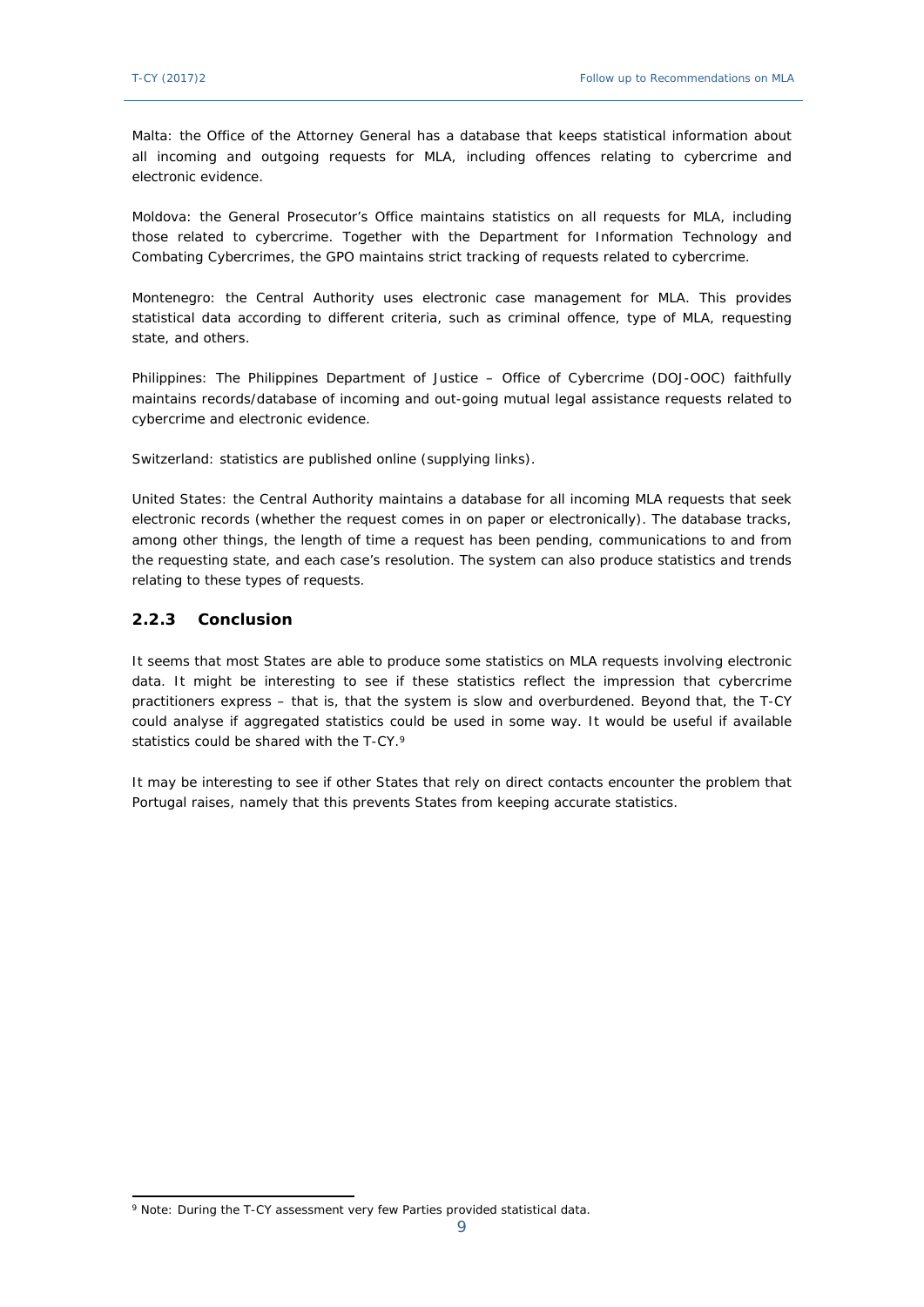## **2.3 Rec 3 – Allocation of resources**

**Parties should consider allocating more and more technology-literate staff for mutual legal assistance not only at central levels but also at the level of institutions responsible for executing requests (such as local prosecution offices).**

#### <span id="page-9-0"></span>**2.3.1 Overview of follow up given**

The premise of this Recommendation was that mutual legal assistance can be slowed or even precluded if officials in the MLA chain are unfamiliar with the technology at issue in a case – they may not ask the right questions or supply the right foundation to support or speed an MLA request.

In general, Parties take seriously the problems underlying this Recommendation. Most are addressing those problems, primarily with training, liaison, and special staffing.<sup>10</sup> The three approaches are often combined.

States are listed below roughly according to the main points that they emphasised in their responses. Such listing does not mean that they are not taking other steps. On the contrary, it seems that States are trying different methods to spread and deepen technical knowledge.

Parties specifically mention:

- Training for officials who work on MLA requests involving electronic data: Australia, Belgium, Bulgaria, Finland.
- Networking or special connections between relevant offices, such as prosecution offices that handle MLA requests involving electronic data and the national cyberpolice: Austria, Dominican Republic, Germany, Hungary, Liechtenstein, Malta, Slovakia.
- Specialised staffing: Albania, Azerbaijan, Canada, Czech Republic, Denmark, Estonia, France, Israel, Japan, Lithuania, Mauritius, Moldova, Norway, Romania, Switzerland, Turkey, United States.

Other States are considering this issue, emphasising specialised training within local prosecution offices, or recruiting technologically-literate staff (Bosnia and Herzegovina, Finland, Poland, Serbia).

### <span id="page-9-1"></span>**2.3.2 Examples of good practices**

Australia: the Central Authority trains its officials when they start in the job and thereafter to keep them abreast of developing technologies, including how criminals use them.

Austria: the cooperation between prosecutors and the cyberpolice in the central police office is fast, flexible, and efficient. In addition, each regional court and prosecution office has technical staff who can offer support.

Azerbaijan: technology-literate staff are assigned to handle MLA requests involving electronic data both at central levels and in the institutions that are responsible for executing the requests.

<sup>10</sup> Croatia, Cyprus, Georgia, Iceland, Luxembourg, Panama, Sri Lanka, "The Former Yugoslav Republic of Macedonia", Ukraine and the United Kingdom did not respond to this question. Portugal reported no specific measures taken.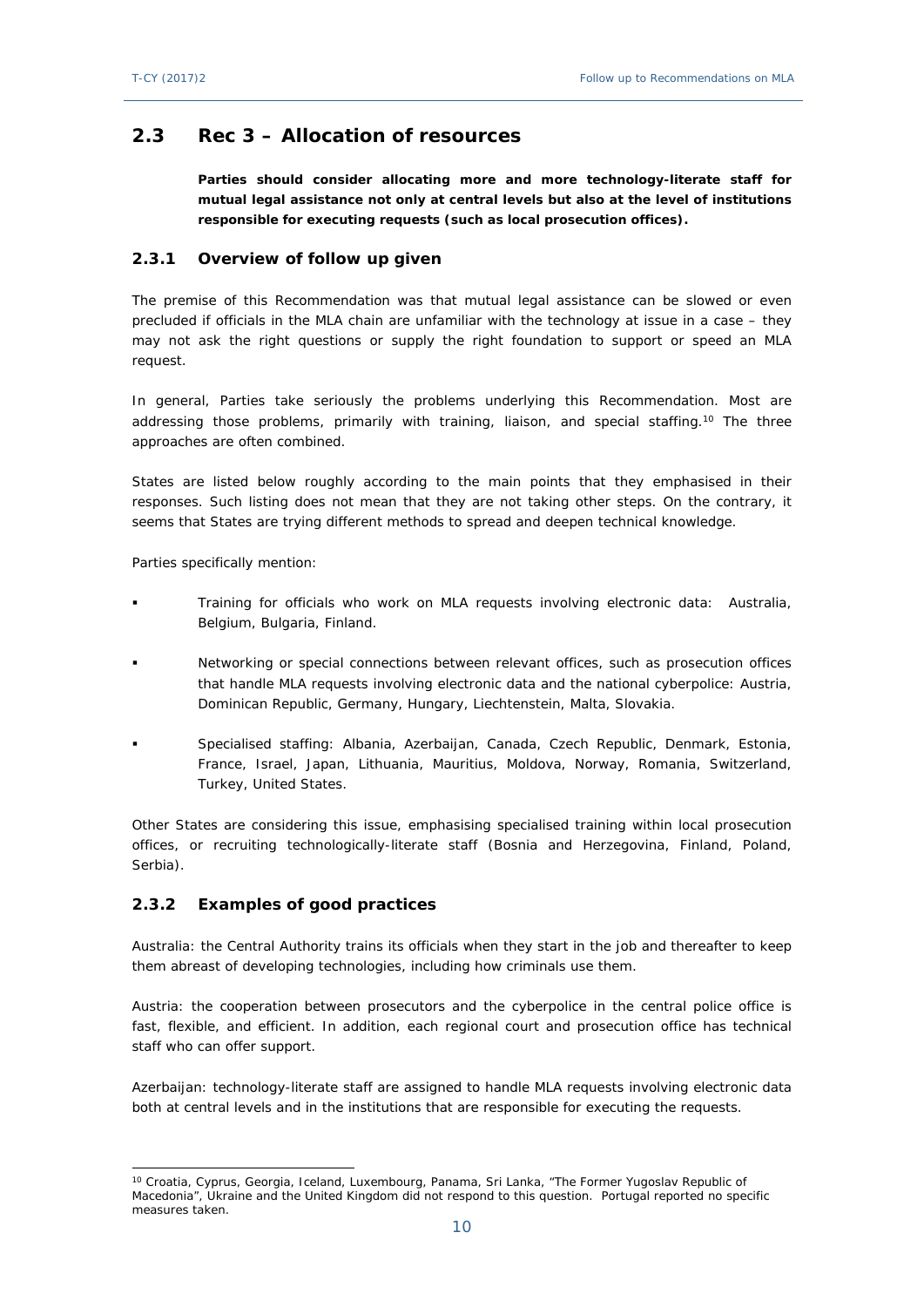Canada: Recently established a Cyber-Unit within the Canadian Central Authority to increase the level of cyber expertise, to maintain computer-literate staff, and to implement a process that would increase efficiencies and ensure consistency in the review and execution of requests seeking access to electronic data. Ongoing training by cyber experts is provided to members of this unit. France: in numerous offices of the French government (including in the Central Authority and in Paris, Lille and elsewhere), there are magistrates, officials and dedicated units specialising in cybercriminality, collection of electronic evidence, cyberforensics, and cyberinvestigations.

Israel: the State's Attorney's Office includes an International Department which operates a designated authority on matters of law and technology, and a Cybercrime Department. The Cybercrime Department meets regularly with foreign colleagues and with several Internet service providers.

Japan: in the Supreme Prosecutors' Office and in major District Prosecutors' Offices, technologyliterate prosecutors are in charge of cybercrime cases. The Ministry of Justice also promotes the ability of prosecution officials to investigate cybercrime nationwide by providing training on technology used in cybercrime and on electronic investigation methods. Within the national and prefectural police forces, technologically-trained staff are assigned to cybercrime investigations.

Lithuania: MLA requests involving electronic data are handled jointly by prosecutors and investigators who are proficient in the technical and legal issues. The technical collection of the evidence is handled by cyberinvestigators assigned to cybercrime divisions in either the central national police or one of ten local-level police forces. The cybercrime division at national level normally handles high-profile, organised crime and transnational cases.

Switzerland: specialised cybercrime units have been established within the prosecutors' offices at the federal and cantonal levels. There are also specialised prosecutors in the Office of the Attorney General of Switzerland, which ensures that the appropriate legal and technological knowledge related to cybercriminality is available in MLA requests involving electronic data. There are several platforms to ensure the transfer of specialised knowledge within the same canton and between cantons and federal authorities.

United States: as part of its MLA Modernization Project, the US Central Authority has a Cyber Unit whose attorneys and support staff focus exclusively full-time on MLA requests involving electronic data. The Central Authority collaborates with federal prosecutors throughout the US who specialise in cyberinvestigations and assist it in executing requests.

#### <span id="page-10-0"></span>**2.3.3 Conclusion**

<span id="page-10-1"></span>While there is still much more work to be done, States seem to be trying seriously to increase technological familiarity among those who handle mutual legal assistance requests.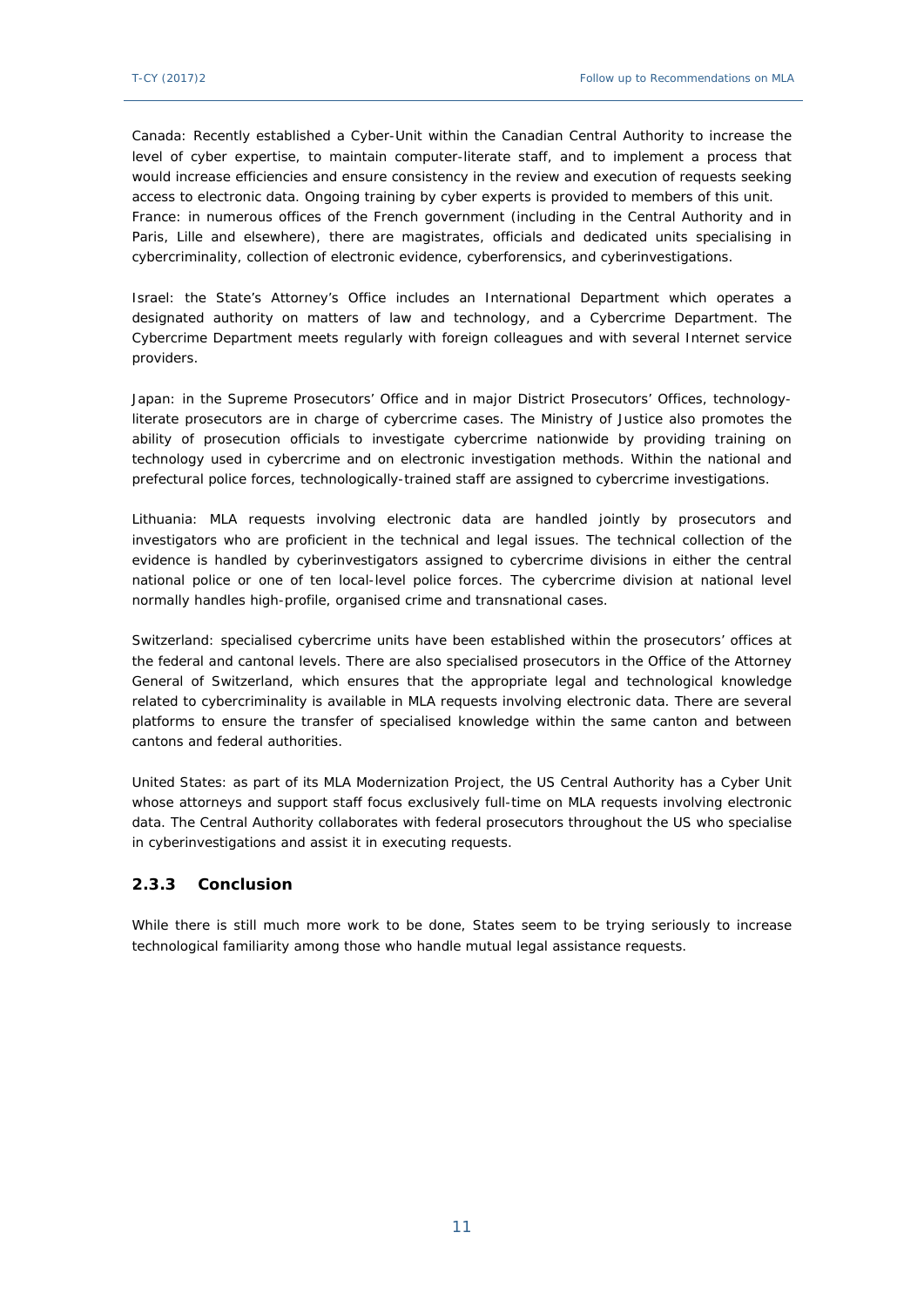# **2.4 Rec 4 – Training for MLA**

**Parties should consider providing for better training to enhance mutual legal assistance, police-to-police and other forms of international cooperation on cybercrime and electronic evidence. Training and experience exchange should in particular target prosecutors and judges and encourage direct cooperation between judicial authorities. Such training should be supported by the capacity building programmes of the Council of Europe and other organisations***.*

### <span id="page-11-0"></span>**2.4.1 Overview of follow up given**

Because of the ever-increasing volume of international requests for electronic evidence, Parties recommended more specialised training, taught to more and more officials. Parties believed that this would speed up MLA and make the process more efficient.

Parties seem to take this recommendation seriously and try to implement it in many variations.<sup>11</sup>

Many States have training academies for police, prosecutors, and judges. Within these established academies, some have instituted or are developing regular or occasional training on:

- both general cyberknowledge and MLA requests involving electronic data (Azerbaijan, Belgium, Bosnia and Herzegovina, Bulgaria, Croatia, Czech Republic, Denmark, Italy, Japan, Latvia, Lithuania, Moldova, Romania, Serbia, Slovakia, Switzerland, United States);
- MLA requests involving electronic data (Albania, Estonia, Portugal);
- general cyberknowledge (France, Montenegro, Netherlands, Norway).

While a course in general cyberknowledge is not the same as a course in MLA requests involving electronic data, any increase in technological knowledge will aid in processing such requests.

Other States provide training on one or both topics through channels other than an established academy (Australia, Austria, Canada, Hungary, Mauritius, Slovenia, Spain).

Some express interest in receiving training or are considering or planning it themselves (Dominican Republic, Finland, Poland).

Data under the jurisdiction of US law is the main target of many MLA requests. For this reason, various US agencies, including the Central Authority, the Federal Bureau of Investigation, and the Department of Justice's Computer Crime and Intellectual Property Section, provide as much training as possible to foreign partners on obtaining electronic evidence from the US. This training may be held in or outside the US or via video conference. Participants include judges, prosecutors, and police. In addition, the US takes part in the training of GLACY, the Organization of American States, the UN Office on Drugs and Crime, and other organisations.

Other States also note that their training focuses in part on obtaining data under US jurisdiction.

<span id="page-11-1"></span>Many indicate that they participate in training provided by multilateral organisations, including the Council of Europe.

<sup>11</sup> Cyprus, Georgia, Iceland, Luxembourg, Panama, Sri Lanka, "The Former Yugoslav Republic of Macedonia", Ukraine, and the United Kingdom did not reply to this question.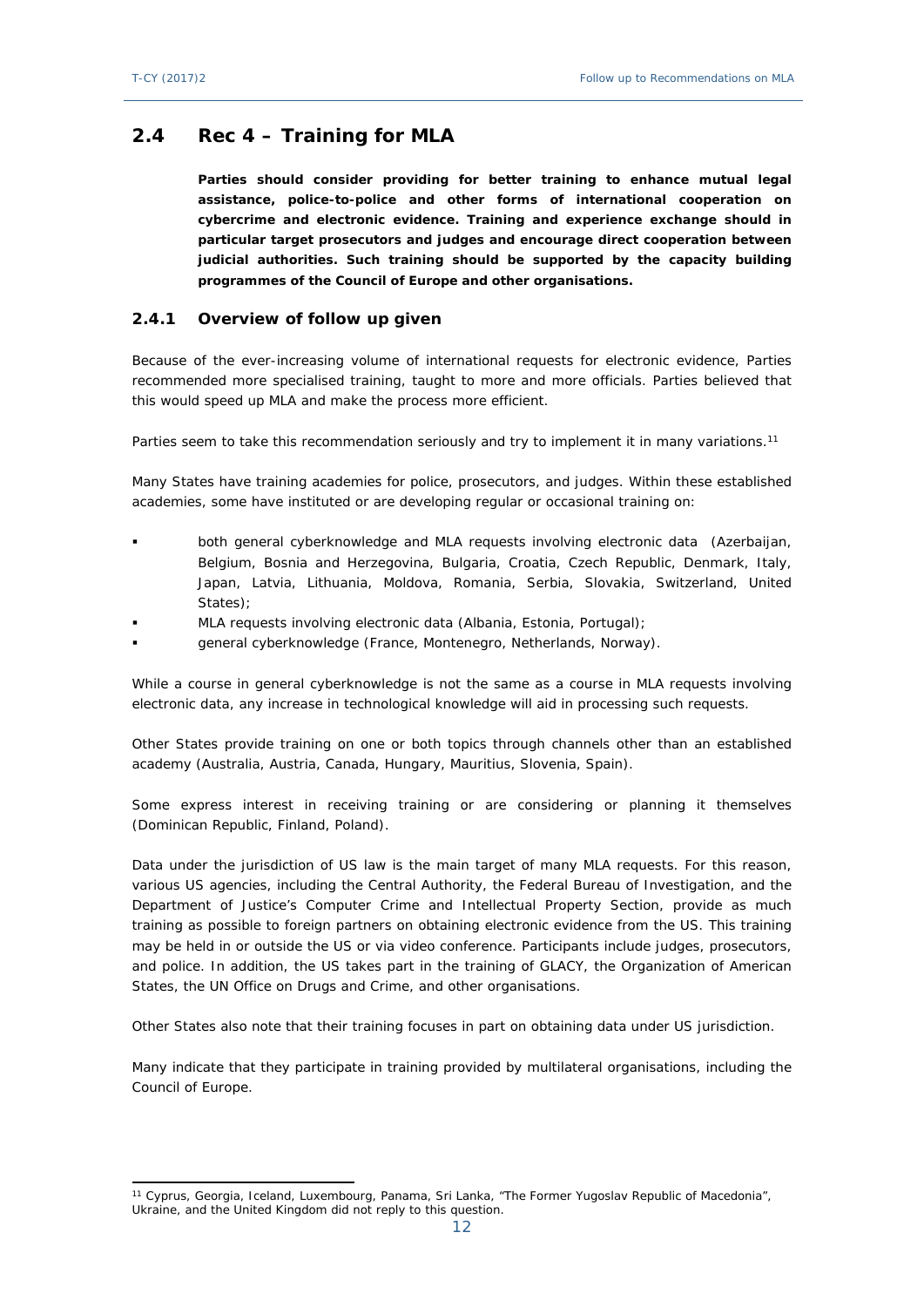#### **2.4.2 Examples of good practices**

Belgium: a basic and an advanced cybercrime course are given each year and include MLA training. Trainee magistrates must take a three-day course on international police and judicial cooperation which covers cooperation in cybercrime/electronic evidence matters. Other magistrates may also take this course.

Czech Republic: the Judicial Academy regularly organises training. Every year there is a national training seminar on MLA for all prosecutors and judges. There is a meeting of specialists in MLA twice a year for prosecutors and once a year for judges. The regular academy training for judges and prosecutors includes seminars focused on cybercrime, economic crime, and other crimes. These seminars also usually cover MLA requests specific to such cases. Police training is also regular and a plan is in place to intensify and extend it. The aim is to standardise knowledge and practice in the detection and investigation of cybercrime and to share best practices. A current regular police course grants a certificate in forensic examination for those who pass the graduation test.

Denmark: the Police College is responsible for the professional development of the police, as the Director of Public Prosecutions is for prosecutors. The National Cyber Crime Center (NC3) has a central role in providing cybercrime training for both groups. Cooperation among these three entities and representatives from police districts led to a "National Cybercrime Programme, Level 1" in 2015 and a subsequent Level 2 programme. NC3 specialists receive training themselves, first via a mandatory three-week introductory programme and later via mandatory advanced training. National specialists and police who have completed the prerequisites may take courses from the [European Cybercrime Training and Education Group](http://www.ecteg.eu/), the [European Union Agency for Law](https://www.google.com/url?sa=t&rct=j&q=&esrc=s&source=web&cd=1&ved=0ahUKEwjXmuaxxcLTAhVHMSYKHSL2C5QQFggiMAA&url=https%3A%2F%2Fwww.cepol.europa.eu%2F&usg=AFQjCNHYF_vtibMakBQxtS7ydV360JQSRQ)  [Enforcement Training,](https://www.google.com/url?sa=t&rct=j&q=&esrc=s&source=web&cd=1&ved=0ahUKEwjXmuaxxcLTAhVHMSYKHSL2C5QQFggiMAA&url=https%3A%2F%2Fwww.cepol.europa.eu%2F&usg=AFQjCNHYF_vtibMakBQxtS7ydV360JQSRQ) or the master's programme at University College Dublin. Officials are also offered internal technical courses as well as external courses, seminars, etc.

Lithuania: training and professional development is part of Lithuanian cybersecurity policy. Lithuania is an active participant in training conducted by EU agencies and other States, such as the UK and the US. Police officers take part in such training annually. The Criminal Police Bureau launched specialised training on various aspects of cybercrime investigation, including MLA, in 2014, targeting future staff of the specialised cybercrime units in ten county police headquarters. Up to four times a year, public prosecutors' offices across the country provide cybercrime-related training for specialised law enforcement and judicial authorities. The Prosecutor General's Office and the Criminal Police Bureau should shortly issue recommendations on cybercrime for public prosecutors that will cover legal qualifications, international cooperation, investigative techniques, and related topics.

Portugal: international cooperation is a regular topic for initial and subsequent training of judges and prosecutors at the Centre of Judiciary Studies. Modules on international cooperation are included in the initial programme, and seminars, conferences, and workshops on various international cooperation topics are available thereafter. Judges and prosecutors have a legal obligation to attend at least two training sessions per year and some take part in events on international cooperation.

Romania and Slovakia: both conduct, institutionalise, and participate in extremely extensive, diverse training programmes, conferences and other events for police, prosecutors, and judges. These events cover cybercrime, international cooperation, and obtaining evidence under US jurisdiction. Programmes are sponsored by national authorities, including the judicial academy, and by many international organisations, partner States, and academic organisations.

Spain: The initial training course for prosecutors includes two specific units, on MLA and one on cybercrime. Furthermore, each of the specialised Public Prosecutor's Office units holds at least one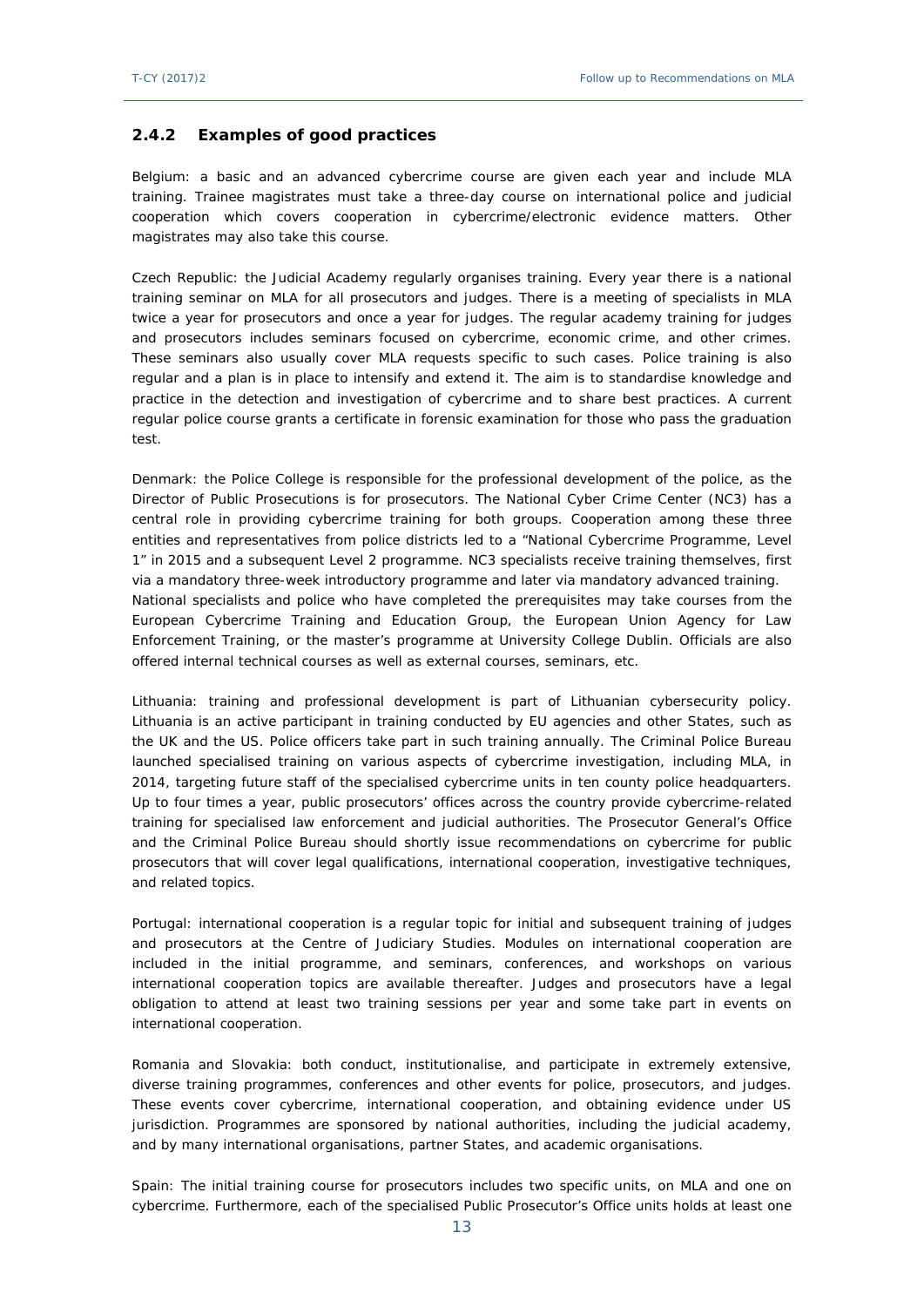meeting per year to update the training of prosecutors serving at those units. There are also common training sessions for both specialised units, including a specific training on Budapest Convention MLA tools. In addition, there are training activities on both topics open to all prosecutors who wish to participate. There is a very fluent collaboration of specialised prosecutors and judges in police training activities. Conversely, police experts provide training to prosecutors and judges. The INCIBE, the National Institute of Cyber Security, with the support of other entities, including the Organization of American States, organises courses on cybercrime and cybersecurity involving police officers and legal practitioners from Spain and Latin-American countries.

The Cybercrime Programme Office of the Council of Europe (C-PROC) in Romania is supporting Parties and Observer States through a range of projects and activities in the implementation of the Budapest Convention, including in the follow up to this and other recommendations of the T-CY Report on MLA. These activities are not specifically referred to under each Recommendation. The relevant projects are listed in the appendix to this report.

#### <span id="page-13-0"></span>**2.4.3 Conclusion**

States are placing increasing emphasis on training all the categories of officials who are involved in electronic evidence collection and exchange. As States continue their efforts, they could focus on how often training takes place, whether it is offered to enough domestic officials and to the correct people, and whether training is routine and mandatory or optional. In short, States should consider a systematic approach to training.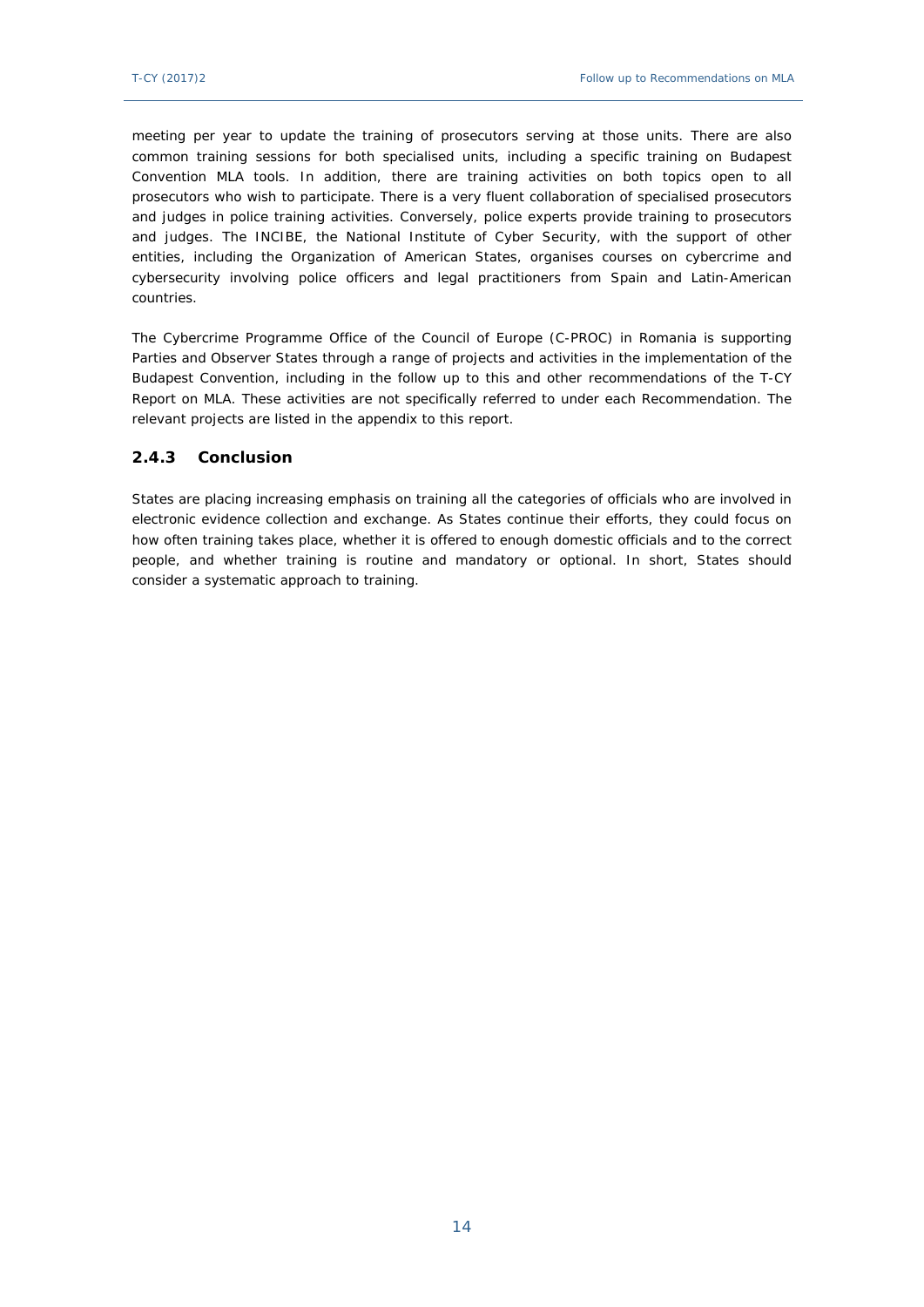## <span id="page-14-0"></span>**2.5 Rec 5 – 24/7 Points of contact**

**Parties and the Council of Europe should work toward strengthening the role of 24/7 points of contact in line with Article 35 Budapest Convention, including through:**

- **a. Ensuring, pursuant to article 35.3 Budapest Convention that trained and equipped personnel is available to facilitate the operative work and conduct or support mutual legal assistance (MLA) activities**
- **b. Encouraging contact points to pro-actively promote their role among domestic and foreign counterpart authorities;**
- **c. Conducting regular meetings and training of the 24/7 network among the Parties;**
- **d. Encouraging competent authorities and 24/7 points of contact to consider procedures to follow up to and provide feedback to the requesting State on Article 31 requests;**
- **e. Considering to establish, where feasible, contact points in prosecution offices to permit a more direct role in mutual legal assistance and a quicker response to requests;**
- **f. Facilitating 24/7 points of contact to play a supportive role in "Article 31" requests**.

#### <span id="page-14-1"></span>**2.5.1 Overview of follow up given**

The aim of this Recommendation was to encourage practical actions that are mostly within the power of States to carry out themselves.

Almost all States take actions to follow the Recommendation, $12$  and almost all report that they ensure that trained and equipped officials are available to facilitate the operative work and conduct or support MLA requests involving electronic data.

Many encourage their contact points to promote their role among domestic and/or foreign counterparts (Belgium, Bulgaria, Croatia, Denmark, Dominican Republic, France, Hungary, Italy, Japan, Lithuania, Malta, Mauritius, Moldova, Netherlands, Romania, Serbia, Slovakia, Spain, Switzerland, United States).

Some have their officials teach at or attend meetings and training relating to the 24/7 system either domestically or with foreign partners (Belgium, Croatia, Hungary, Italy, Latvia, Liechtenstein, Mauritius, Moldova, Romania, Spain, United States).

In a handful of States, the competent authorities and 24/7 points of contact work on or take part in procedures to follow up to and provide feedback to the requesting State on Article 31 requests (Hungary, Lithuania, Malta, Slovakia, Spain, United States).

A significant number have formally or effectively established contact points in prosecution offices (Albania, Belgium, France, Italy, Liechtenstein, Lithuania, Malta, Mauritius, Netherlands, Romania, Serbia, Spain, Switzerland, United States). Moldova and Poland are considering doing so.

Similarly, the 24/7 points of contact in a significant number of States facilitate or support the processing of Article 31 requests (Armenia, Australia, Bulgaria, Canada, Czech Republic, Denmark,

<sup>&</sup>lt;sup>12</sup> Note It was sometimes difficult to discern, based on the relatively brief replies, which actions a country had taken or which category of the question they fit into.

Cyprus, Georgia, Germany, Iceland, Luxembourg, Panama, Sri Lanka, Ukraine, and the United Kingdom did not reply to the question.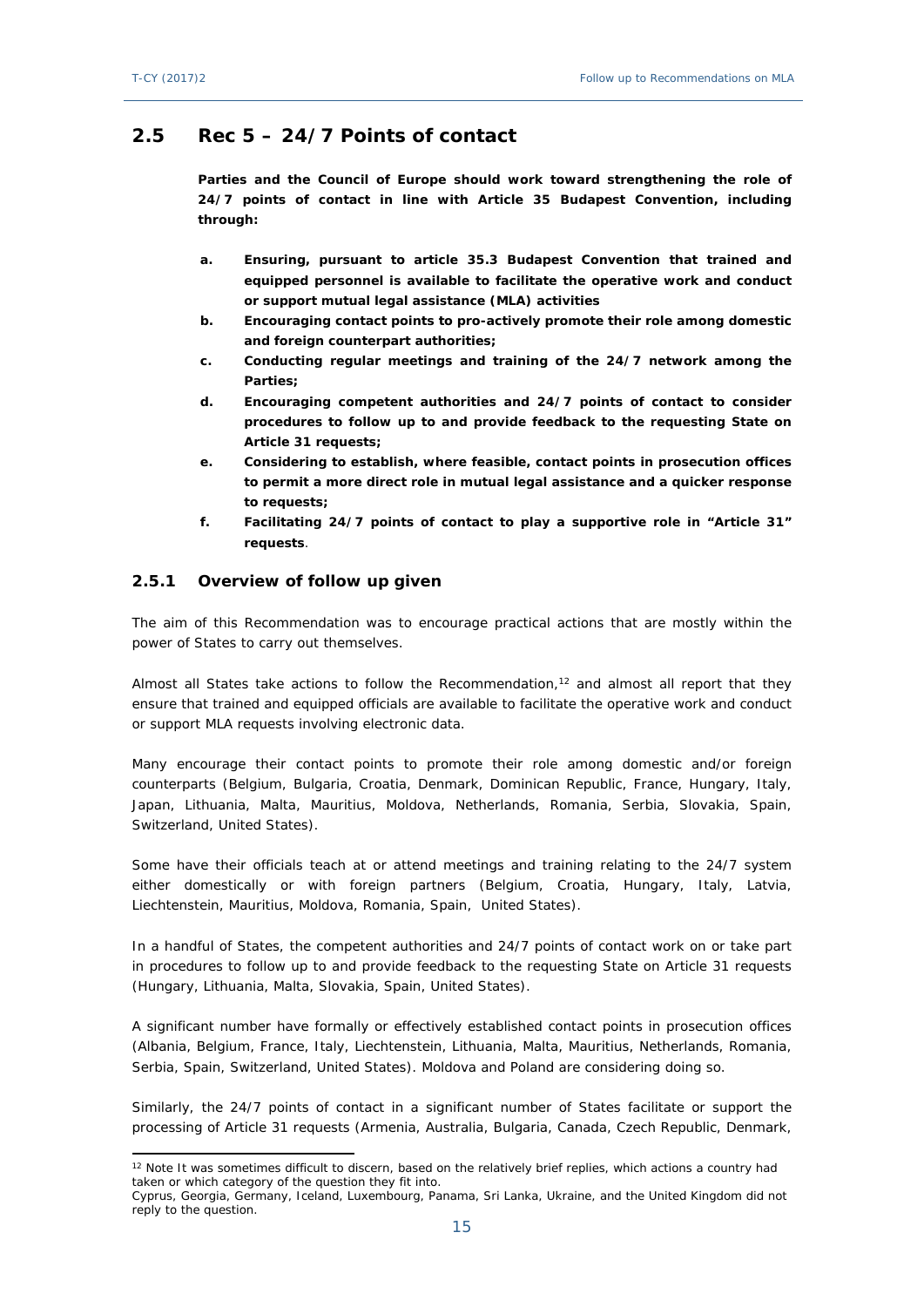France, Liechtenstein, Lithuania, Malta, Mauritius, Romania, Serbia, Slovakia, Spain, Switzerland, Turkey, United States).

#### <span id="page-15-0"></span>**2.5.2 Examples of good practices**

Bulgaria: the point of contact meets very frequently with different law enforcement bodies in Bulgaria to promote its role and capabilities. It is located within the cybercrime investigation unit of the General Directorate Combating Organized Crime to ensure that it has properly trained personnel and national responsibility and capabilities. Via a network of informal connections, it maintains good relationships with different governmental and nongovernmental organisations and the private sector.

France: the highly-trained police assigned to the 24/7 contact point are in France's agency specialising in investigation of electronic crime, which facilitates the exchange of practical experience. The 24/7 point of contact is in direct contact with the Central Authority to ensure the best handling of MLA requests involving electronic data. The point of contact advises its foreign counterparts of the elements for an MLA request and connects those counterparts with the Central Authority when necessary.

Lithuania: the 24/7 contact point is the specialised cybercrime unit of the Criminal Police Bureau and also serves as the point of contact with Europol, service providers, and public prosecutors' offices. It informs others about its activities in training events and meetings. It often assists requesting states, national police units, and prosecution authorities with Article 31 requests and other inquiries.

Romania: the contact point is the specialised cybercrime unit of the Romanian Prosecutor's Office (Directorate for Investigating Organized Crime and Terrorism - Service for Combating Cybercriminality). By law this unit has the following duties: provides specialised assistance and information about legislation, orders immediate preservation of computer data, seizes objects containing computer data or information related to traffic data upon request of a competent foreign authority. Moreover, it carries out and facilitates the execution of letters rogatory in cybercrime cases. Within the Romanian National Police a secondary 24/7 point of contact is established to assist the existing one from the Prosecutor's Office, namely the Service for combating Cybercrime. The two points of contact from the Prosecutor`s Office and Police closely coordinate their activities

United States: the staff of the 24/7 contact point, the Computer Crime and Intellectual Property Section in the Department of Justice, specialises in cybercrime, intellectual property crime, electronic evidence, and international cooperation. The staff of the Central Authority is trained in MLA requests involving electronic data. CCIPS and the Central Authority work together constantly. These offices lead or take part in many training sessions each year for foreign and domestic colleagues and strongly encourage participation in the 24/7 network. In these events and others, the US seeks feedback about its MLA processes.

#### <span id="page-15-1"></span>**2.5.3 Conclusion**

States take a wide variety of steps to improve the connections between the offices that process MLA requests involving electronic data. Those steps are detailed extensively in the compilation of the Parties' answers, which is available to all Parties. The T-CY recommends continued focus on improvement of the process. The Council of Europe – including through projects in coordination with the T-CY – should support the sharing of experience among 24/7 contact points. Close coordination with justice authorities should be ensured.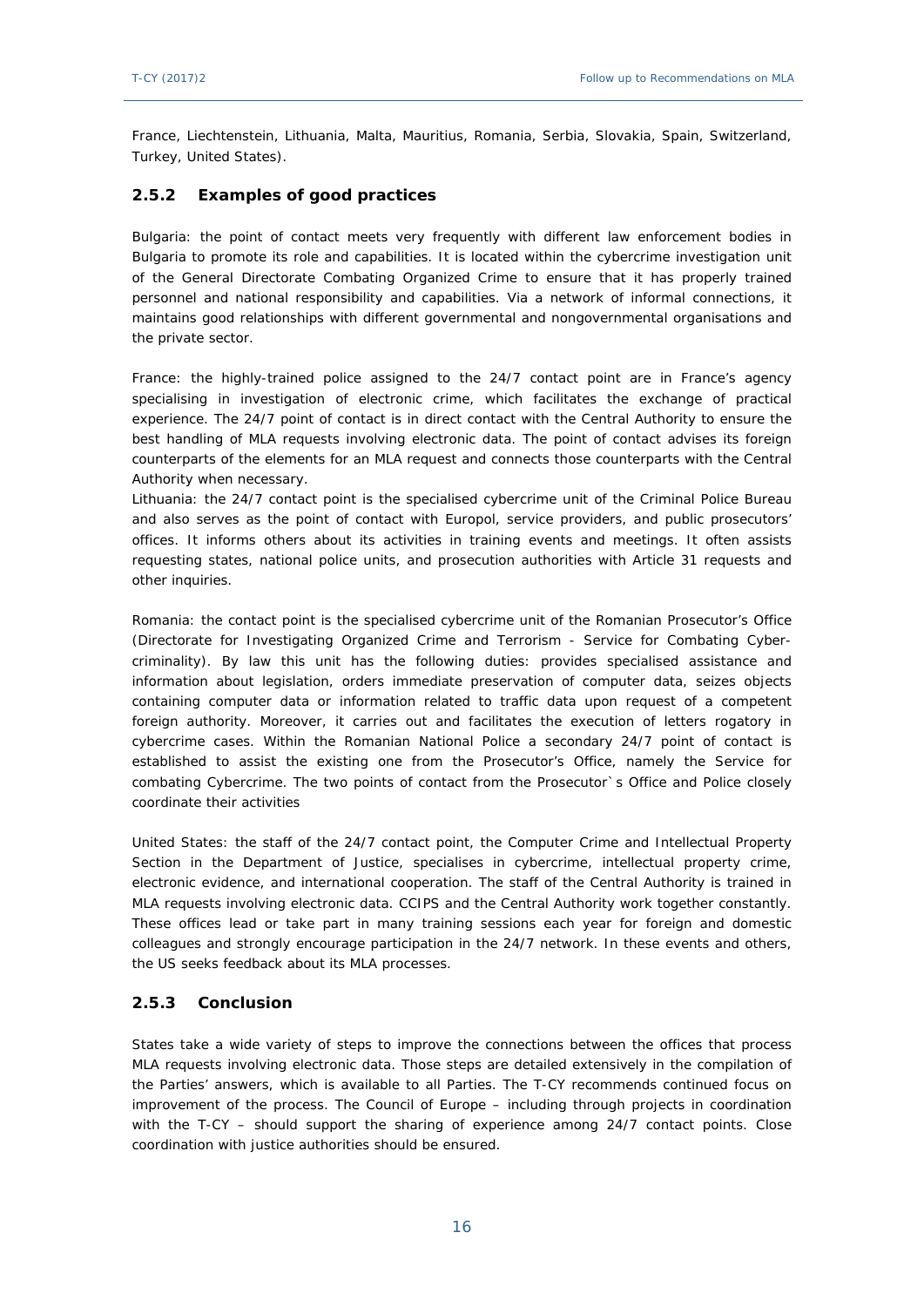# <span id="page-16-0"></span>**2.6 Rec 6 – Streamlining MLA procedures**

**Parties should consider streamlining the procedures and reduce the number of steps required for mutual assistance requests at the domestic level. Parties should share good practices in this respect with the T-CY.**

#### <span id="page-16-1"></span>**2.6.1 Overview of follow up given**

In making this Recommendation, Parties indicated their belief that States could take domestic, internal action to simplify their mutual legal assistance procedures without waiting for such changes to be required by treaty. States might be able to identify internal steps that were unneeded, particularly in the digital age.

Most States reported that they had already streamlined procedures.<sup>13</sup> If they explained how they had carried out this streamlining, States usually mentioned processing MLA relating to electronic evidence requests quickly, permitting direct prosecutor-to-prosecutor or judge-to-judge contact, consultation (for example, with the requesting authority or the executing office), and/or using electronic communication methods (Australia, Czech Republic, Estonia, Hungary, Japan, Liechtenstein, Lithuania, Malta, Mauritius, Norway, Romania, Serbia, Slovakia, Slovenia, Spain).

Different procedures have been mentioned for European Union member States. When appropriate under the applicable treaty, incoming MLA requests are sent directly to the competent judicial authority.

Italy and the Netherlands are studying how to improve their systems and expect to introduce legislation to do so.

#### <span id="page-16-2"></span>**2.6.2 Examples of good practices**

Austria: best practice information sorted by country is available on the intranet.

Azerbaijan: internal regulations were changed by the General Prosecutor's Office so that urgent and important requests are executed by prosecutors.

Belgium: formerly, authorisations for house searches and seizures were required twice in MLA requests – once prior to execution and once prior to transmission of evidence. This double authorisation has been abolished.

Czech Republic: if a treaty sets up direct contact points between prosecutors or judges, the prosecutors or judges involved are responsible for the case and communications, but two central judicial authorities for MLA are available as "help desks." Normally, the prosecutors' offices on the several subordinate levels communicate only with their immediately-superior office. However, in MLA matters, a prosecutor from any of the levels may directly contact the Central Authority.14 The Ministry of Justice has the same direct contact with all Czech judges.

Philippines: The DOJ-OOC drafted and proposed the adoption of the Procedure in Drafting Mutual Legal Assistance Requests for Cybercrime and Cyber-Related Cases which reduces the number of steps required for processing mutual legal assistance requests.

<sup>&</sup>lt;sup>13</sup> Croatia, Cyprus, Finland, Georgia, Germany, Iceland, Luxembourg, Panama, Sri Lanka, "The Former Yugoslav Republic of Macedonia", Ukraine and the United Kingdom did not respond to this question. Albania, Bulgaria, Israel, Portugal, and Switzerland reported that there were no recent developments.

<sup>&</sup>lt;sup>14</sup> This mechanism applies when no direct contacts have been set up by treaty.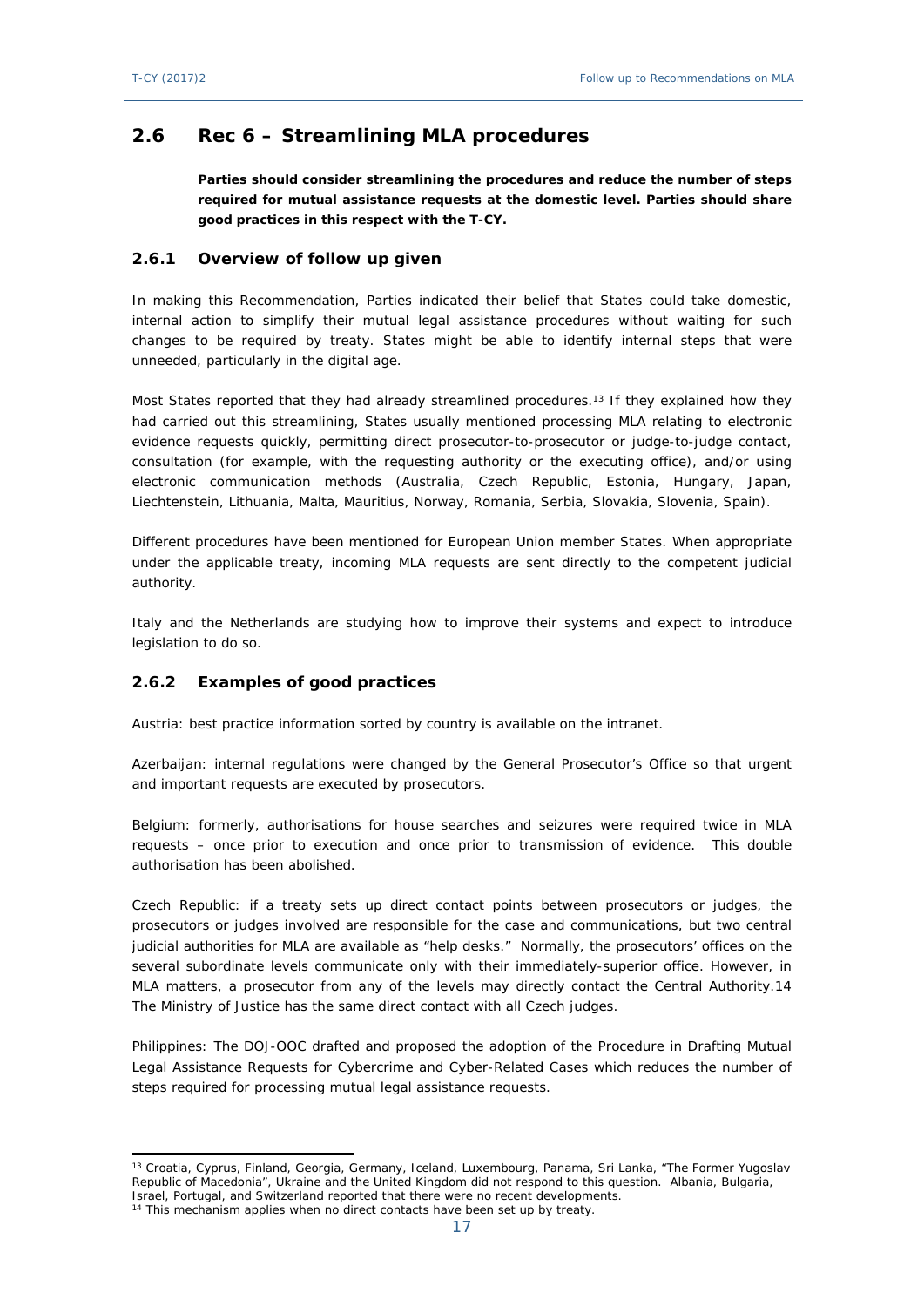Spain: The Central Authority (Ministry of Justice) makes full use of electronic communication means. In order to obtain swift MLA, it is important to strengthen direct cooperation as established in the Budapest Convention for urgent cases. Sometimes, although MLA is requested by traditional means (using official channels) via the Central Authority, it is possible for the LEAs of the requesting and requested states to take steps in an unofficial way before the formal request is received. An example of such direct cooperation was the handling of US MLA requests regarding cyber-attacks directed against SONY.

United States: the Central Authority established a Cyber Unit to handle MLA relating to electronic evidence. When possible, this unit executes the requests itself without referring the request to federal prosecutors' offices elsewhere in the US. Cyber Unit attorneys are assigned to specific States and regions. For that reason, foreign partners have a known, continuing contact for requests and questions.

### <span id="page-17-0"></span>**2.6.3 Conclusion**

<span id="page-17-1"></span>A few States listed concrete new steps taken. Nevertheless, the T-CY recommends that States continue to review the effectiveness of their systems and look for steps that could be eliminated, especially by considering what partner States have done.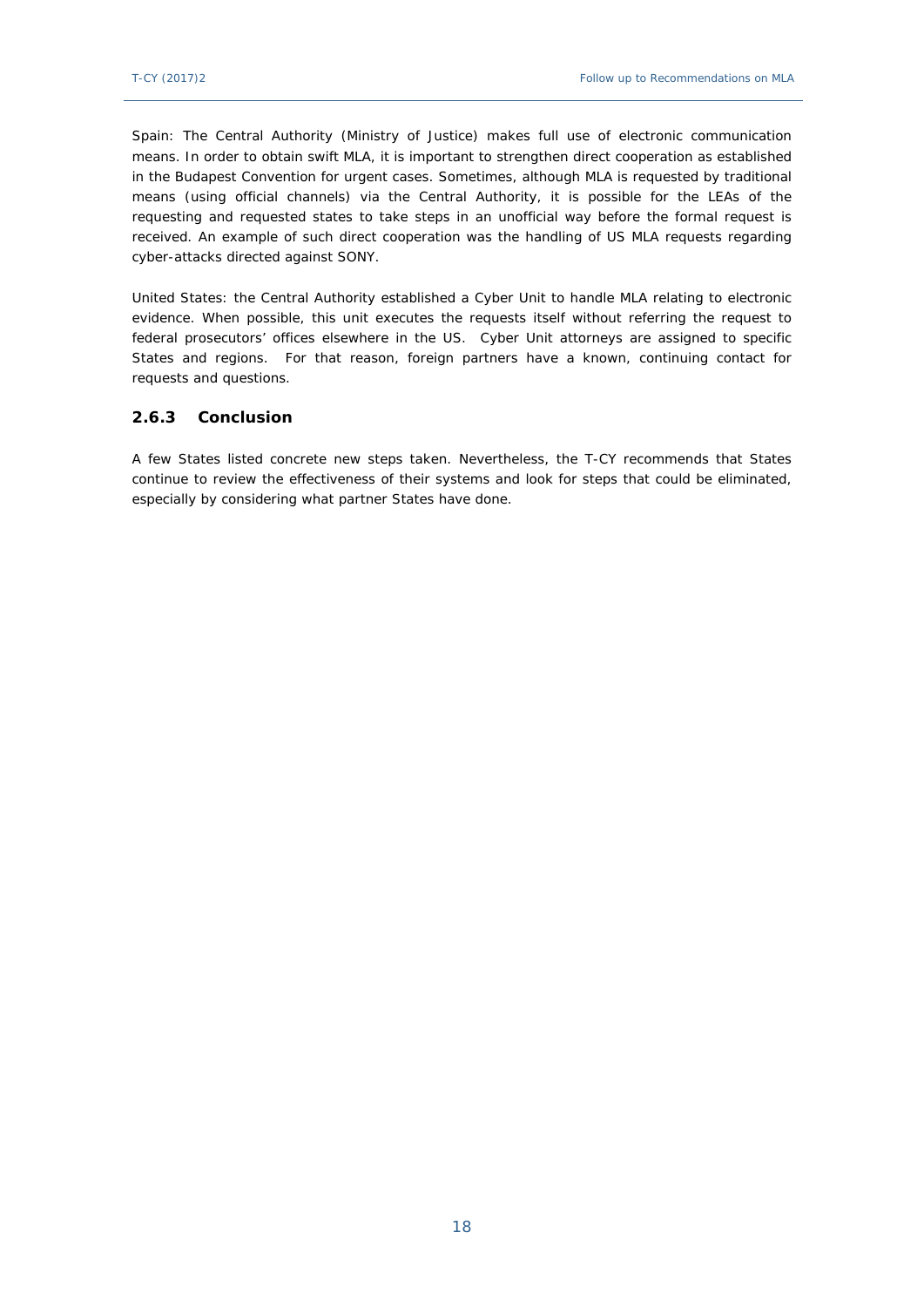# **2.7 Rec 7 – Use of all channels**

**Parties should make use of all available channels for international cooperation. This may include formal mutual legal assistance, police-to-police cooperation and others.**

### <span id="page-18-0"></span>**2.7.1 Overview of follow up given**

This Recommendation had two main foundations: first, that formal mutual legal assistance channels normally are too slow and that any other legally-proper method may be faster, and, second, that formal MLA channels (at least in some States) are becoming clogged by the greatlyincreasing volume of electronic evidence requests. Any legally-proper transfer of evidence that takes place outside formal channels may not only be faster but may make way for the requests that must go only through formal channels.

Most States make use of all applicable channels, including the 24/7 channel, police-to-police channels, foreign liaison officers, Europol, diplomatic channels, Interpol, the International Association of Prosecutors, Eurojust, the European Judicial Network, other cooperation networks, and formal mutual legal assistance.<sup>15</sup> Some answers are qualified; States note that they may choose a different channel if exigent circumstances exist (Azerbaijan, Croatia, France, Montenegro).

Two States mentioned specifically that they make direct requests to US-based Internet service providers without involving US authorities, as permitted by US law (Bulgaria, Lithuania). However, other sources – ISP transparency reports, for example – indicate that States other than Bulgaria and Lithuania make direct requests to US ISPs. It was apparently an oversight that States omitted this from their answers (many States seemed to respond to Question 7 only as the requested, not the requesting, country).

### <span id="page-18-1"></span>**2.7.2 Examples of good practices**

Canada: Canada encourages the use of all available channels, including formal MLA, police to police cooperation, and cooperation between prosecuting authorities. Its Central Authority created a list for its foreign partners of the types of evidence that can be obtained without the need for formal MLA. In training foreign partners, Canada routinely highlights the assistance that may be available without MLA.

Israel: Israel established a "National Cyber Centre" within the Israeli Police Cyber Unit and a Cybercrime Department within the State Attorney's Office. These offices are active in facilitating requests in non-formal channels.

Italy: the judicial police facilitate police-to-police cooperation and handle mutual legal assistance requests. There is an effective communication protocol to harmonise and speed the practices of police and prosecuting offices.

### <span id="page-18-2"></span>**2.7.3 Conclusion**

Most States assert that they use all available channels to seek information and that they make available numerous channels for States seeking information from them. The T-CY recommends that informal channels be used (and, if necessary, developed) to the greatest extent permitted by the relevant law. This will speed assistance and should also reduce backlogs in formal channels.

<sup>15</sup> Cyprus, Finland, Georgia, Germany, Iceland, Luxembourg, Panama, Sri Lanka, "The Former Yugoslav Republic of Macedonia", Ukraine, and the United Kingdom did not respond to this question. Albania reported no recent developments.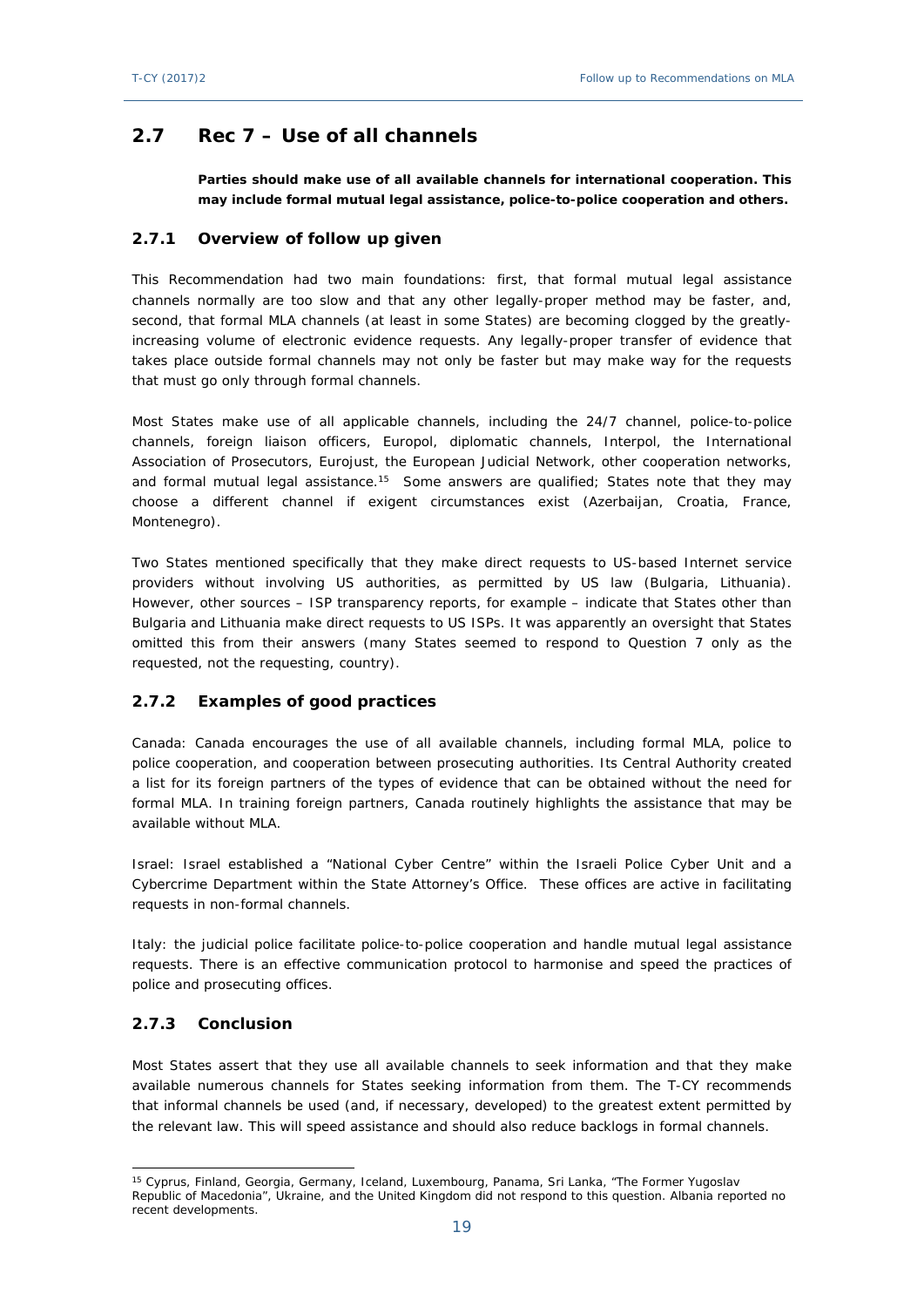## <span id="page-19-0"></span>**2.8 Rec 8 – Emergency procedures**

**Parties are encouraged to establish emergency procedures for requests related to risks of life and similar exigent circumstances. The T-CY should document practices by Parties and providers.**

#### <span id="page-19-1"></span>**2.8.1 Overview of follow up given**

A few States have established formal emergency procedures; this recommendation sought to determine the procedures followed by other States.

A limited number of States provided substantive responses to this question.16 Most of them discuss only how they would receive and handle emergency requests, not whether they have special legal powers to procure evidence more quickly. Most States do not discuss life-or-death situations specifically.

Almost all answers recognise that emergencies connected to electronic evidence occur. Overwhelmingly, States state that, in an emergency, their officials would work harder, work more quickly, and alert their domestic colleagues that the case was urgent. This approach should not be underestimated and its results would be received gratefully. However, this approach is dependent on the diligence and concern of the officials involved rather than on an established, wellunderstood procedure.

No State has a fully-reliable emergency procedure that covers all categories of data, including content. US law permits emergency disclosures of subscriber, traffic and content data, but this provision is not mandatory. Internet service providers that are covered by US law have discretion to make such disclosures or to decline.

### <span id="page-19-2"></span>**2.8.2 Examples of good practices**

Several States report in general that they take note when an incoming request is labelled as urgent. Alternatively, they themselves may realise that a request is urgent even when the requester fails to say so. They will then deal with the request as quickly as possible (Armenia, Canada, Denmark, Estonia, Israel, Italy, Liechtenstein, Serbia, Turkey, US [if voluntary disclosure is inapplicable]).

Bulgaria: if the requesting party notes that a request is urgent, there are procedures under the Electronic Communications Act for expedited access to required data.

Latvia: by regulation, a case is presumed to be urgent when it involves preventing or disclosing a criminal offence, saving a person's life, protection of the State, or public safety. In such cases, several categories of subscriber data can be disclosed in three hours or less.

<span id="page-19-3"></span>Switzerland: on a case by case basis, prosecuting authorities may avoid or postpone procedural elements or preconditions that may slow down the process.

<sup>16</sup> Croatia, Cyprus, Finland, Georgia, Hungary, Iceland, Japan, Lithuania, Luxembourg, Moldova, Netherlands, Panama, Portugal, Slovakia, Slovenia, Sri Lanka, "The Former Yugoslav Republic of Macedonia", Ukraine and the United Kingdom did not respond to this question. Albania, Australia, Austria, France, Mauritius, Montenegro, and Romania referred to previous responses or had no developments to report.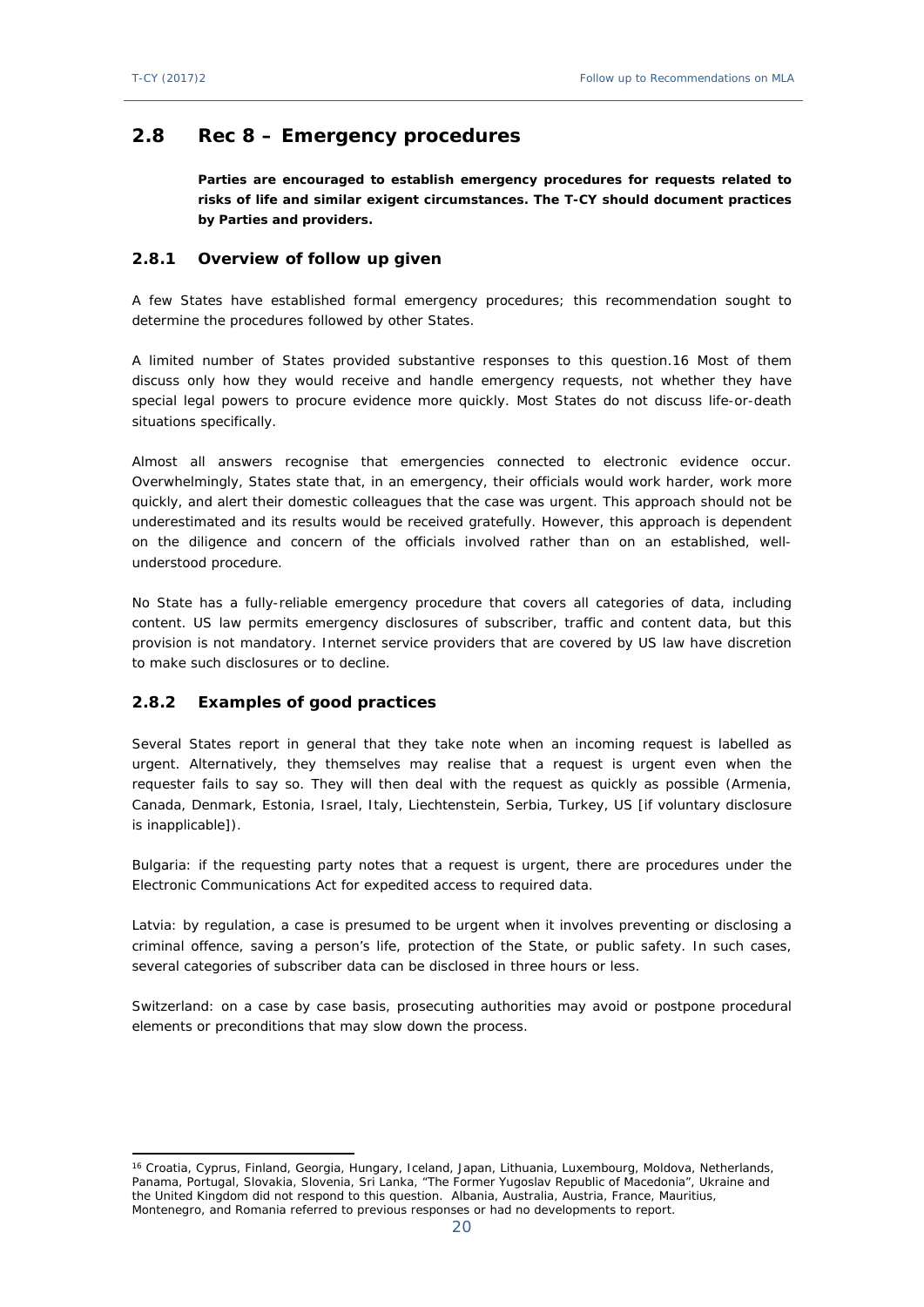#### **2.8.3 Conclusion**

<span id="page-20-0"></span>The number of cases in which lives or physical injuries are threatened, and in which foreign-stored electronic evidence is crucial, is increasing. There is no reason to expect that the number will decrease in the future. Perhaps because policymakers are unaware of officials' urgent attempts to assist each other in emergencies, States have developed few or no specific digital emergency procedures other than to rely on their officials to find a way. The T-CY recommends briefings by practitioners for policy makers on this subject and persistent domestic efforts to improve and formalise emergency mechanisms.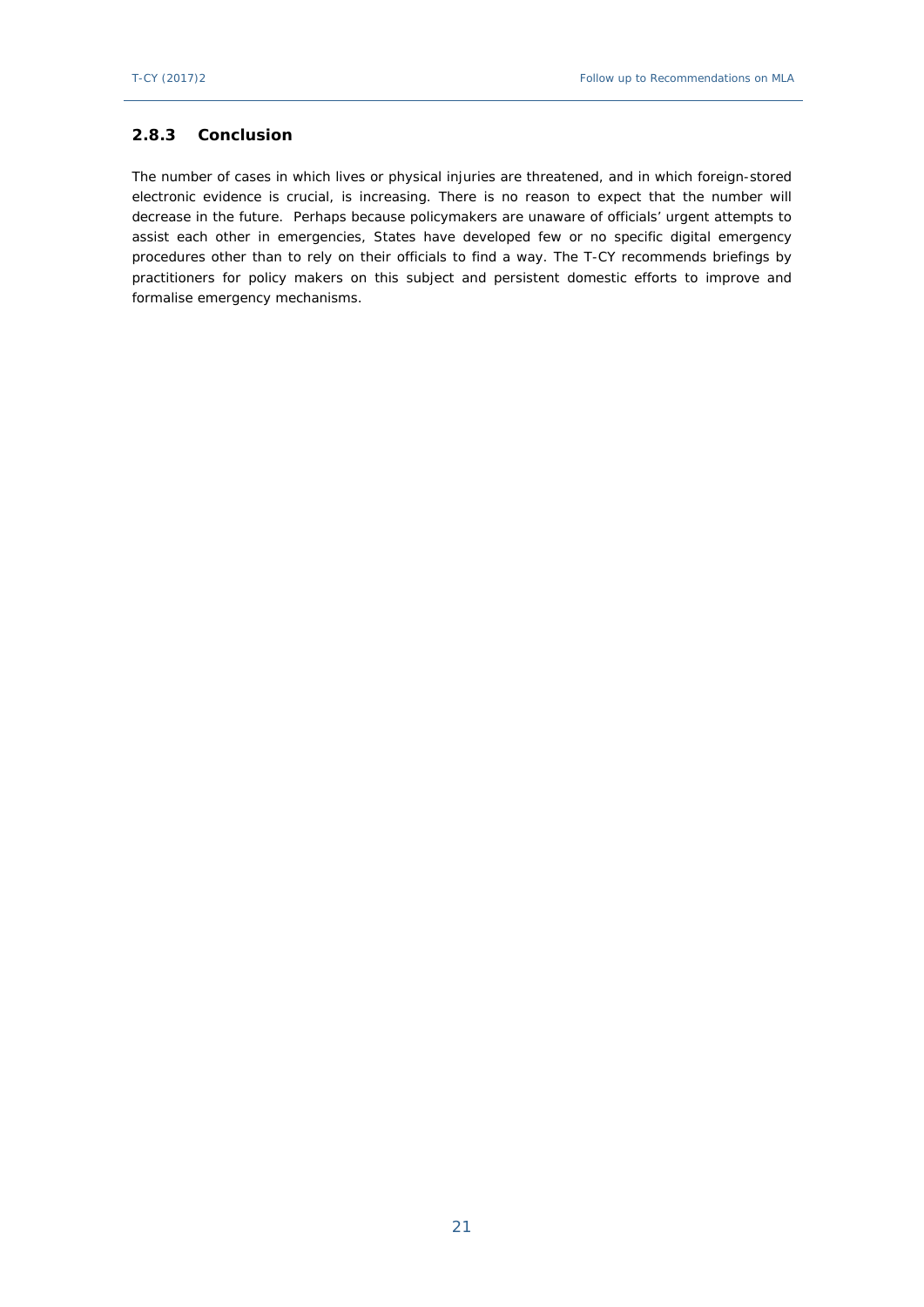# **2.9 Rec 9 – Confirmation of receipt and action taken**

**Parties should confirm receipt of requests systematically and give, upon request, notice of action taken.**

#### <span id="page-21-0"></span>**2.9.1 Overview of follow up given**

This recommendation derives from Parties' reports that they frequently did not know if a mutual legal assistance request had been received, whether it was progressing, or where to direct questions. This was especially frustrating if a request was pending for months or years.

Most States report some form of automatic confirmation of mutual legal assistance requests. Either affirmatively or on request, they also notify requesting States about the substantive action taken on the request.<sup>17</sup>

- Several States (Australia, Estonia, Finland, Hungary, Italy, Liechtenstein, Malta, Norway, Serbia, Slovakia) automatically confirm receipt of an MLA request. They also affirmatively provide information about the action on the request and/or the contact information of the official handling the case.
- Others automatically confirm receipt but provide status or contact information only on request (Romania, Slovenia, United States).
- A large group provides confirmation of receipt on request (Armenia, Azerbaijan, Austria, Belgium, Bosnia and Herzegovina, Canada, Dominican Republic, Japan, Latvia, Moldova, Montenegro, Spain, Turkey). Some also provide status information on request.

Two States – Bulgaria and Switzerland – do not have confirmation procedures, though Bulgaria is working toward this goal.

In several Parties (Azerbaijan, France, Israel, Lithuania, Mauritius, Netherlands) the 24/7 points of contact confirm receipt of requests. Some provide updates regarding the actions taken either automatically or upon request. It is unclear whether these answers apply to mutual legal assistance request procedures or only to initial 24/7 requests.<sup>18</sup>

#### <span id="page-21-1"></span>**2.9.2 Examples of good practices**

Australia: within 2-5 business days, the Central Authority confirms in writing (normally email) the receipt of incoming requests, providing a file reference for them. Once the request is assigned to a case officer within the Central Authority, s/he provides his/her direct contact details to the foreign requester to facilitate updates.

Hungary: confirmation of receipt of the request and information about the main steps in fulfilling it are always provided to the requesting country. When the request is forwarded to the relevant chief prosecutor's office, written notice (with contact details) is sent to the requesting party.

Liechtenstein: when the request is assigned to a judge, the requesting State is immediately sent a confirmation of receipt with a case number and the judge's contact information. The requesting State is informed of the disposition of the case and then provided either the requested evidence or the reasons for declining the request.

<sup>17</sup> Croatia, Cyprus, Georgia, Germany, Iceland, Luxembourg, Panama, Sri Lanka, "The Former Yugoslav Republic of Macedonia", Ukraine and the United Kingdom did not respond to the question. Albania and Portugal reported no developments.

<sup>&</sup>lt;sup>18</sup> For example, the 24/7 point of contact of France only confirms receipt of preservation requests.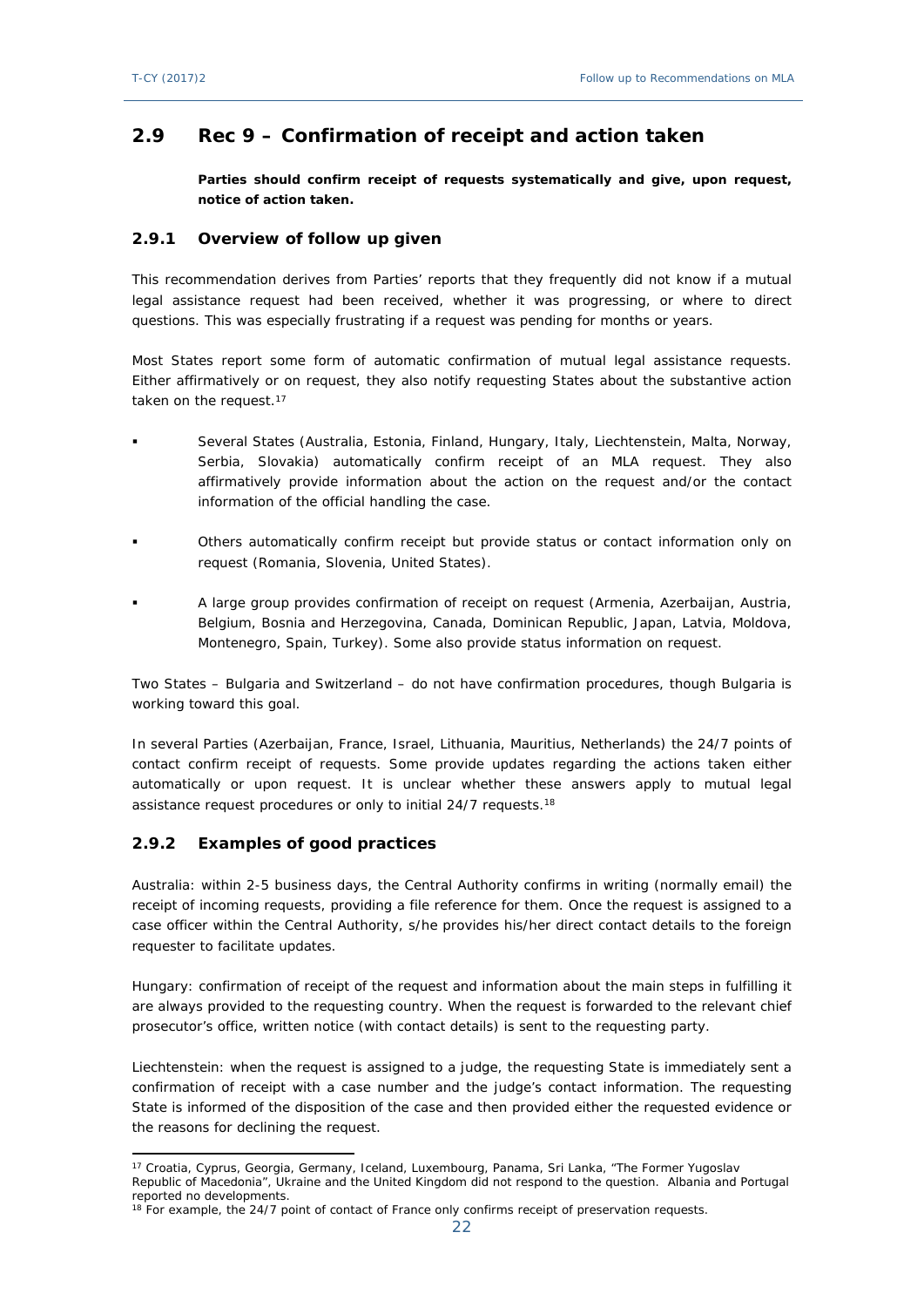### <span id="page-22-0"></span>**2.9.3 Conclusion**

The best practice is automatically to confirm receipt of requests and, as the case proceeds, automatically to provide the detailed, direct contact information of the official handling it and updates on its status. However, States may not have the resources to do this. Thus, the T-CY recommends that any entry point for mutual legal assistance requests – including the 24/7 contact point, if it receives not only 24/7 requests but MLA requests – automatically confirm receipt.

States provided a wide variety of answers, and they were occasionally unclear about how easy it would be to obtain contact and status information in practice. Thus, the T-CY emphasises that States should take any possible steps to oil the mechanism. A requested State must ensure that the requesting State knows where to direct any queries about the status of the case. Such queries may be handled by the Central Authority, a prosecutor's office, etc., but the system will not work if the requesting State does not know whom to contact. Finally, the relevant official in the requested State must promptly provide status information on request as the case proceeds.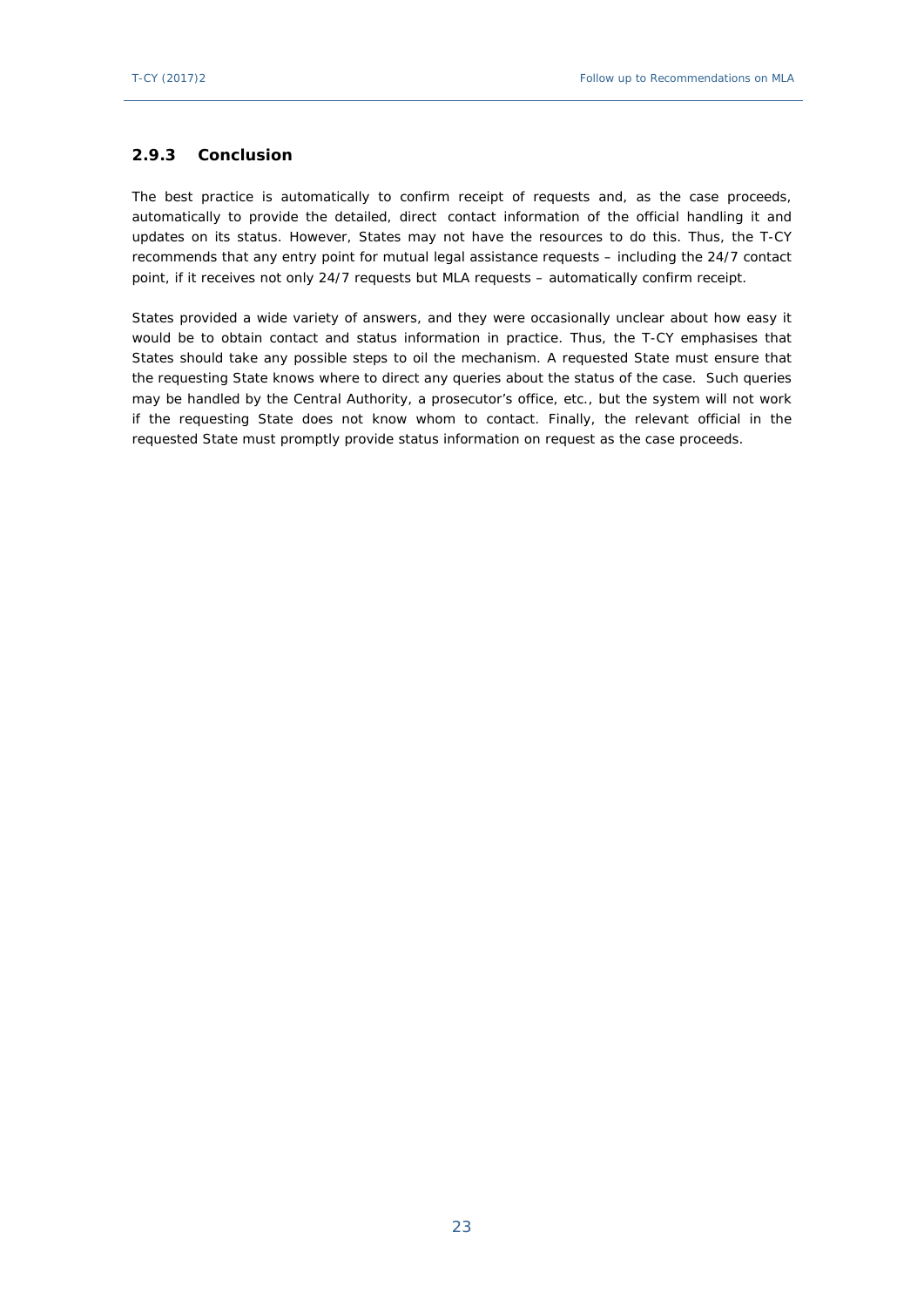# <span id="page-23-0"></span>**2.10 Rec 10 – Opening of domestic investigations**

**Parties may consider the opening of domestic investigation upon a foreign request or spontaneous information to facilitate the sharing of information or accelerate MLA.** 

#### <span id="page-23-1"></span>**2.10.1 Overview of follow up given**

The primary point of this recommendation was that States should transfer information as easily as legally possible. The Budapest Convention supplies a legal basis for the transfer of spontaneous information in Article 26 because such information may help another State to pursue criminality. Similarly, evidence from a domestic investigation may assist another State's investigation.

Recommendation 10 asked a compound question and States often responded only to portions.<sup>19</sup>

- Numerous States could use spontaneous information that was transmitted to them (Armenia, Australia, Azerbaijan, Belgium, Canada, Czech Republic, Denmark, Latvia, Mauritius, Norway, Portugal, Romania, Serbia).
- A handful specifically report that they could transmit spontaneous information to other States (Croatia, Czech Republic, Liechtenstein, Romania, Switzerland, Turkey).
- Generally, States can consider opening, or must open, domestic investigations when a foreign State makes a request. Cases are opened only if domestic requirements are satisfied and opening a case seems appropriate (Albania, Armenia, Australia, Austria, Belgium, Bosnia and Herzegovina, Canada, Czech Republic, Denmark, Finland, France, Germany, Japan, Liechtenstein, Mauritius, Poland, Portugal, Romania, Serbia, Slovakia20, Spain, United States).
- A few States do not usually open domestic investigations based on foreign requests (Lithuania, Moldova, Montenegro). Lithuania noted that this did not restrict informationsharing or slow MLA because domestic investigations are not necessary to speed the process of obtaining evidence. Moldova has opened one such case involving electronic evidence.

### <span id="page-23-2"></span>**2.10.2 Examples of good practice**

Austria: domestic investigations are often opened on foreign request.

Denmark: the possibility [of opening a domestic case] is always considered by the authority competent to process a request for MLA.

Germany: There is close cooperation between the German 24/7 contact point (assigned to the Federal Police Office) and a specialized prosecution office for combating cybercrime. On the basis of the information and requests collected by the 24/7 contact point, the prosecution office is often able to start its own criminal investigations.

<sup>19</sup> Cyprus, Georgia, Iceland, Luxembourg, Panama, Sri Lanka, Ukraine, and the United Kingdom did not respond to this question. Bulgaria and Israel had no developments to report.

<sup>&</sup>lt;sup>20</sup> In Portugal, the domestic case must be opened for domestic purposes, not to assist with international cooperation. Romania and Slovakia pointed out that information in an MLA request may be used only for limited purposes. For that reason, it may be necessary to obtain permission before such information is used to open a domestic case.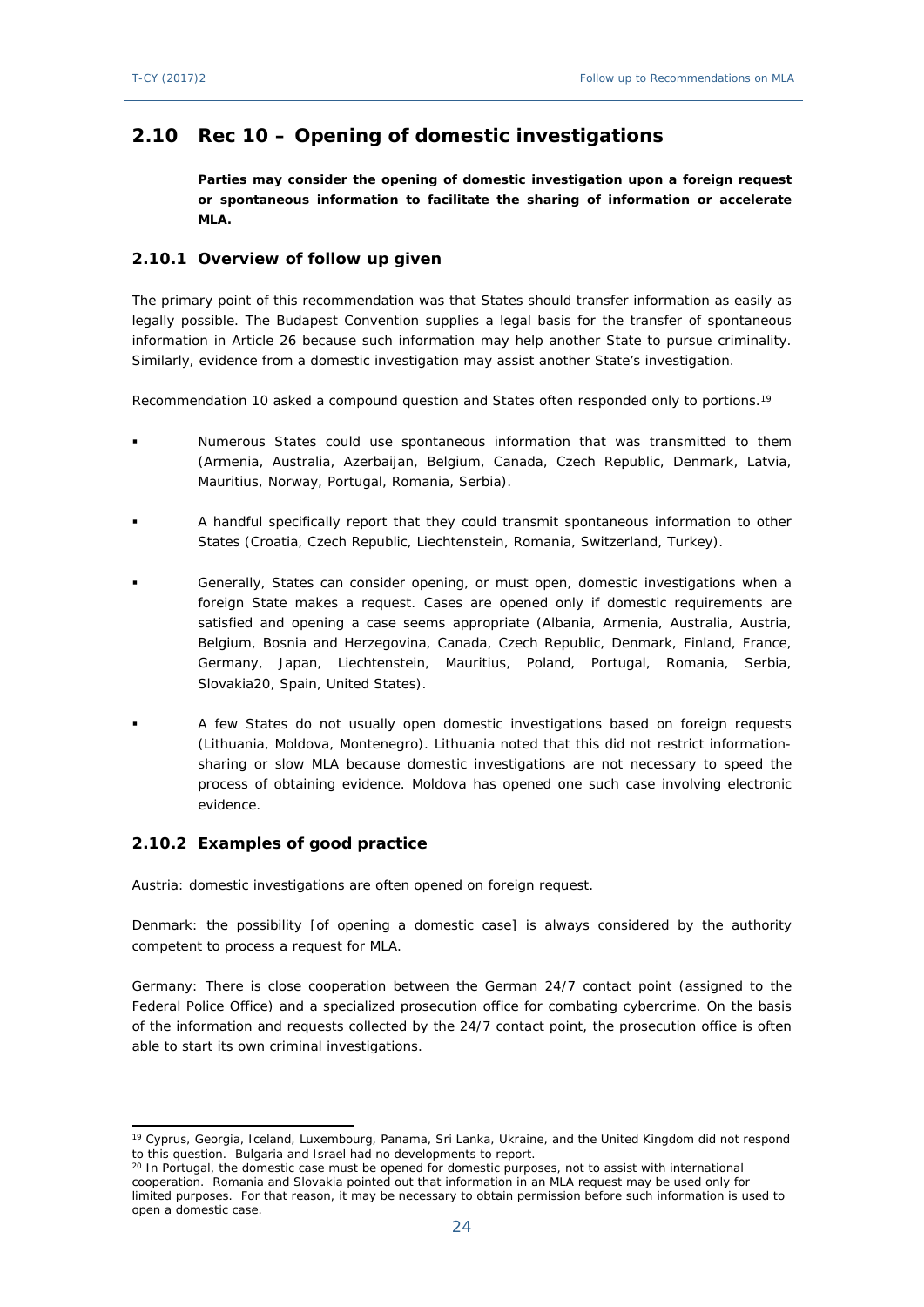Norway: a domestic investigation may be opened if the substantive facts of the case connect to Norway. It is not necessary for a State to ask Norway to do this; Norwegian authorities can consider this option themselves.

Serbia: on request, a domestic investigation is opened and all relevant information gathered in that process is shared with foreign authorities.

#### <span id="page-24-0"></span>**2.10.3 Conclusion**

Increasingly, investigations entailing electronic evidence involve more than one country. A case may have roots or victims in ten or twenty States and, as a practical matter, investigators in one country may be able radically to shorten the work of others if they share their data. From this survey, it is not clear how often the mechanisms of spontaneous information or opening a domestic case are used and therefore whether they facilitate assistance as much as they could.

<span id="page-24-1"></span>The T-CY recommends that Parties share good practices on the use of Article 26 Budapest Convention regarding spontaneous information.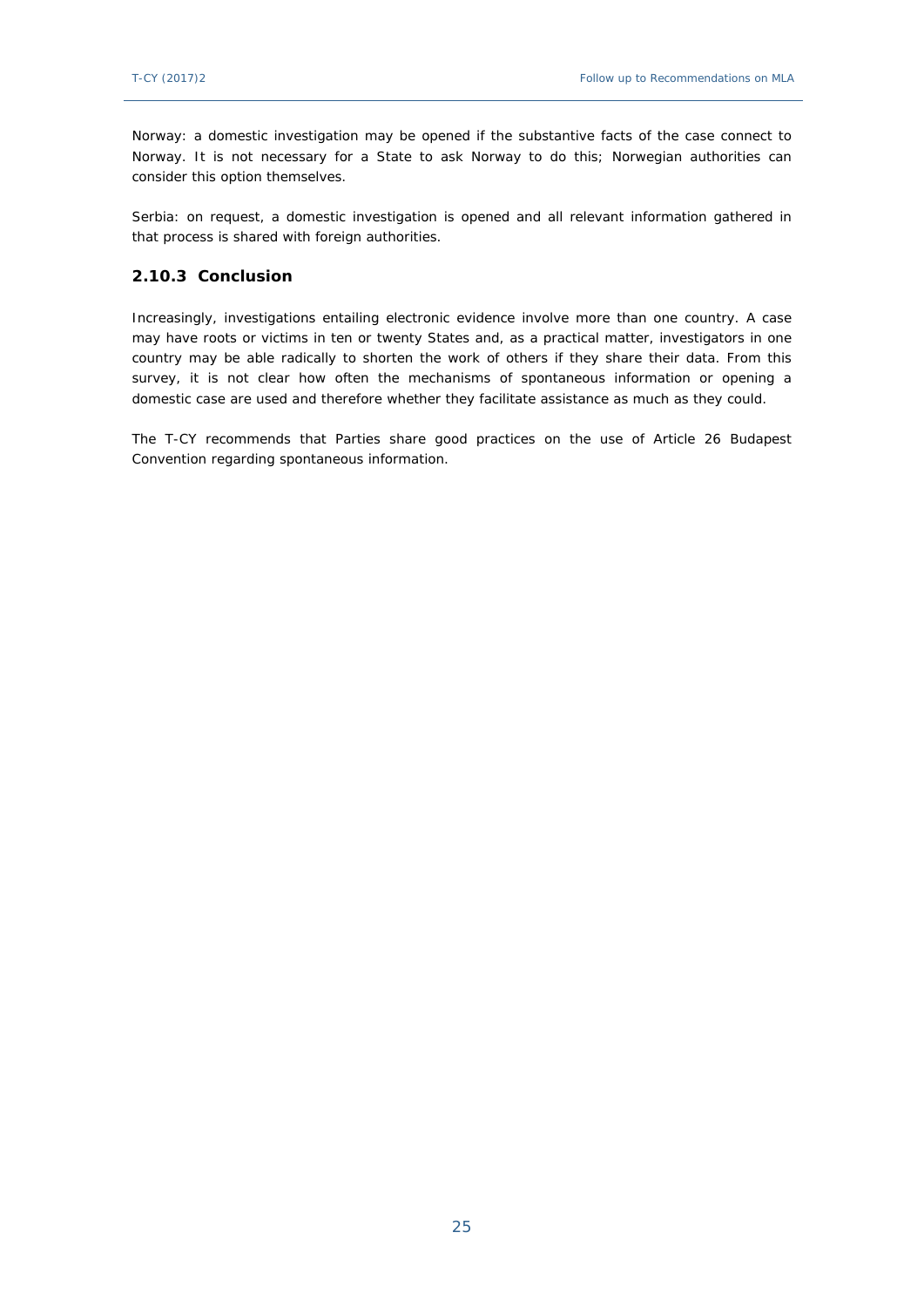# **2.11 Rec 11 – Electronic transmissions**

**Parties should make use of electronic transmission of requests in line with Article 25.3 Budapest Convention on expedited means of communication.**

#### <span id="page-25-0"></span>**2.11.1 Overview of follow up given**

This recommendation arises from the need to streamline the mutual legal assistance process in as many ways as possible.

Replies were divided. Respondents tended to state either 1) whether they send requests electronically or 2) permit other States to send them electronically. Few States answered about both sides of this equation.<sup>21</sup>

In numerous States, electronic transmission is permitted if the case is urgent; if the partner State requests it; or if an electronic request is followed by a paper version (Azerbaijan, Belgium, Bosnia and Herzegovina, Bulgaria, Croatia, Czech Republic, Japan, Liechtenstein, Lithuania, Montenegro, Poland, Slovakia, Switzerland, US). Canada encourages submission of requests electronically.

Some stated that electronic communication was available or even routine but did not specify if it was used for both incoming and outgoing cases and in non-urgent cases (Albania, Armenia, Australia, Austria ("often used"), Estonia, Finland, France, Hungary, Malta, Netherlands, Norway, Romania, Spain).

#### <span id="page-25-1"></span>**2.11.2 Examples of good practices**

Hungary: electronic communication channels – such as Europol SIENA, Interpol, or email – are preferred.

Malta: fax, email, and paper copy are used.

Netherlands: fax and email are common.

Norway: the current practice is to use email.

Serbia: incoming and outgoing requests are transmitted by email and are followed by paper submissions.

Spain: use of email and fax is common.

#### <span id="page-25-2"></span>**2.11.3 Conclusion**

It is not clear why electronic submissions should not be permitted in every case, not merely in urgent cases (even if a paper submission is required thereafter). No country mentions poor electronic security as a reason to bar electronic submissions. States may simply have not become accustomed to submissions in electronic format. Or States may not realise that, as the volume of requests increases, reliance on paper alone will become impractical.

<sup>&</sup>lt;sup>21</sup> Cyprus, Georgia, Germany, Iceland, Luxembourg, Panama, Sri Lanka, "The Former Yugoslav Republic of Macedonia", Ukraine and the United Kingdom did not respond to this question. Italy had no update.

In other cases, it was not obvious if the country was responding as to 24/7 requests or as to mutual legal assistance requests, so those responses are not summarised.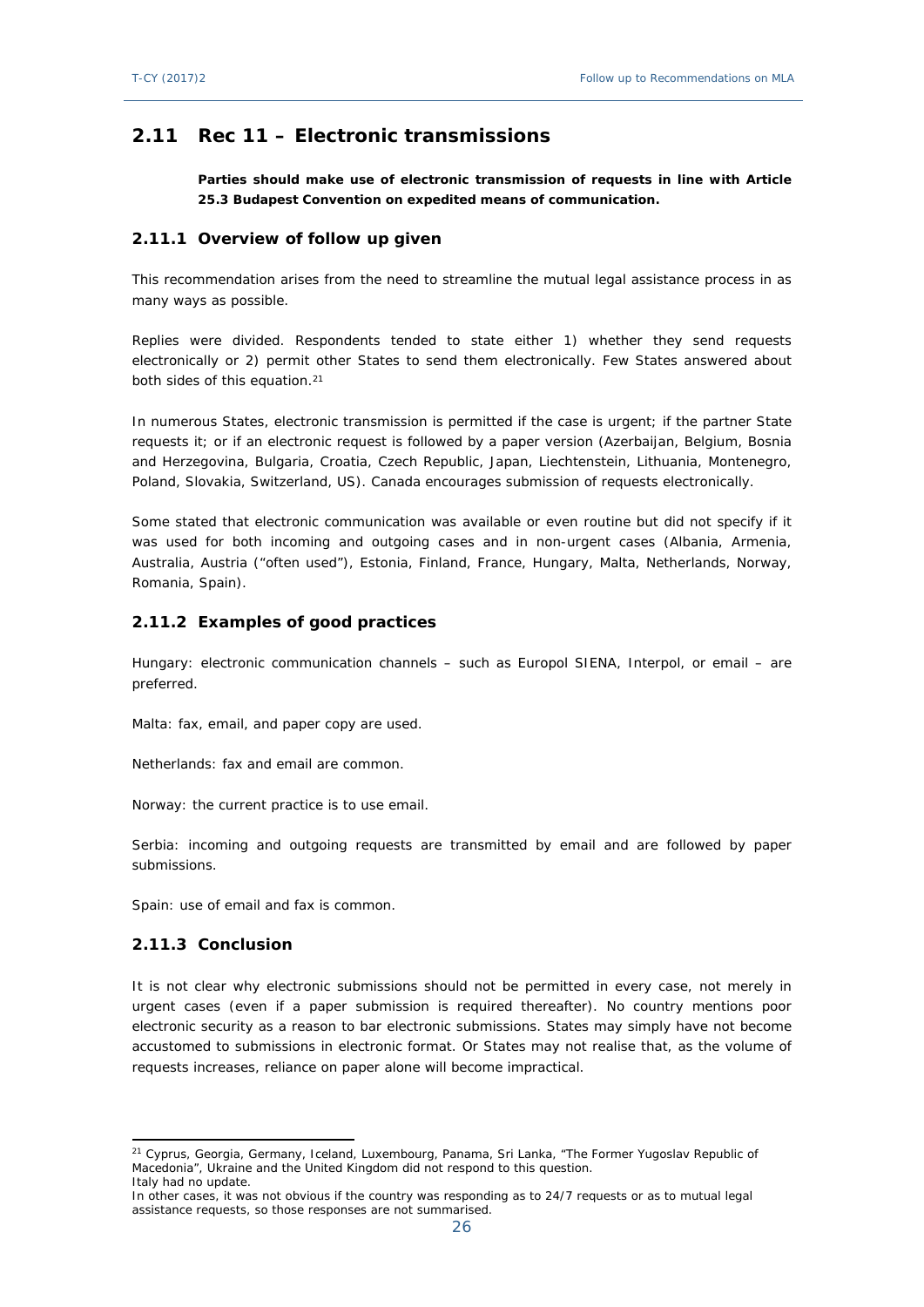# <span id="page-26-0"></span>**2.12 Rec 12 – Specific and complete requests**

**Parties should ensure that requests are specific and complete with all necessary information.**

#### <span id="page-26-1"></span>**2.12.1 Overview of follow up given**

Requested States frequently report that incoming requests for MLA omit crucial elements – everything from substantive facts to the requester's contact information – and that such omissions cause needless delay.

Most States assert that their States already ensure that requests are specific and complete (Albania, Australia, Austria, Azerbaijan, Belgium, Bosnia and Herzegovina, Canada, Croatia, Czech Republic, Denmark, Estonia, Finland, France, Hungary, Japan, Latvia, Liechtenstein, Lithuania, Malta, Mauritius, Moldova, Montenegro, Netherlands, Philippines, Portugal, Romania, Serbia, Slovakia, Slovenia, Spain, Switzerland, Turkey, United States).22

Several States note specifically that their Central Authorities review outgoing requests to ensure that they are adequate. The Central Authorities discuss the drafts with the domestic officials involved if the drafts need improvement before transmission (Australia, Czech Republic, France, Japan, Malta, Moldova, Romania, Serbia, Slovakia, Spain, Turkey, United States).

States also emphasise:

- training for the various categories of their officials who draft MLA requests (Belgium, Mauritius, Montenegro, Netherlands, Slovakia);
- templates, checklists, guides, or statutory requirements for requests (Australia, Belgium, Croatia, Czech Republic, Denmark, France, Latvia, Mauritius, Moldova, Netherlands, Serbia, Slovakia);
- consultation and liaison with the requested country (Canada, Estonia, France, Lithuania, Malta, United States).

### <span id="page-26-2"></span>**2.12.2 Examples of good practices**

Australia: the Central Authority uses a standard format for outgoing requests which includes the categories of information required by partners. The CA welcomes feedback from partners about specifics that should be included in Australia's requests.

France: the Central Authority and liaison magistrates posted outside France consult on and review MLA requests. France has also produced a guide specific to obtaining electronic data stored in the US.

Mauritius: requests must comply with formats from GLACY training and Mauritian statutory requirements.

Moldova: requests must include the specific elements listed in the criminal procedure code.

Montenegro: the national judicial and prosecutor training centre regularly conducts training for judges and prosecutors regarding MLA. In addition, at least once a year, the Ministry of Justice organises regional meetings with representatives of the ministries of justice and the judiciary of States with which it has bilateral agreements to increase the efficiency of MLA.

<sup>22</sup> Cyprus, Georgia, Germany, Iceland, Luxembourg, Panama, Sri Lanka, "The Former Yugoslav Republic of Macedonia", Ukraine and the United Kingdom did not reply to this question. Bulgaria and Norway reported no updates.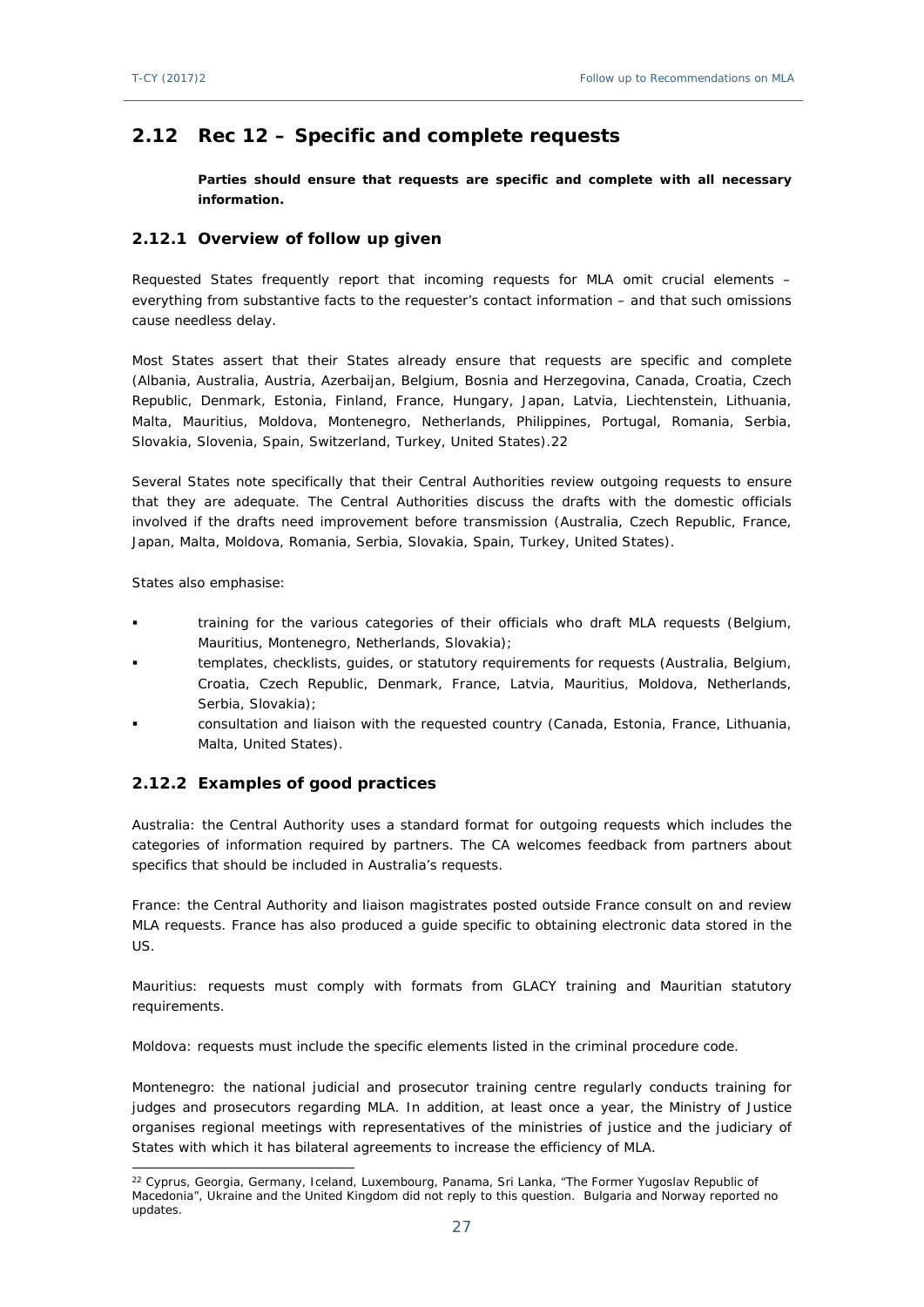Slovakia: Slovak prosecutors have had numerous training sessions about obtaining evidence from abroad, particularly from the US. There are prosecutors specialising in international cooperation at all levels of the system (district, regional, central), and the General Prosecutor's Office provides guidance to them. Some have been trained in conjunction with experts from the Cybercrime Unit of the Police Presidium. Training that focused on MLA requests for electronic evidence has also been conducted for judges and prosecutors by the Judicial Academy.

Council of Europe: the Octopus Community includes a tool for international cooperation, including a step-by-step guide for MLA requests for data.

#### <span id="page-27-0"></span>**2.12.3 Conclusion**

In general, requesting States report that they pay significant attention to drafting MLA requests to ensure the adequacy of outgoing MLA requests. Despite these efforts, requested States still report that incoming requests are often deficient.

The tactics listed above to address deficient requests – Central Authority review, training, checklists, specialisation, consultations - should improve the drafting process in a relatively short time if they are pursued seriously.

While some problems with obtaining and providing electronic evidence through MLA are difficult to fix, better drafting of requests and responses should be achievable and render the process more efficient.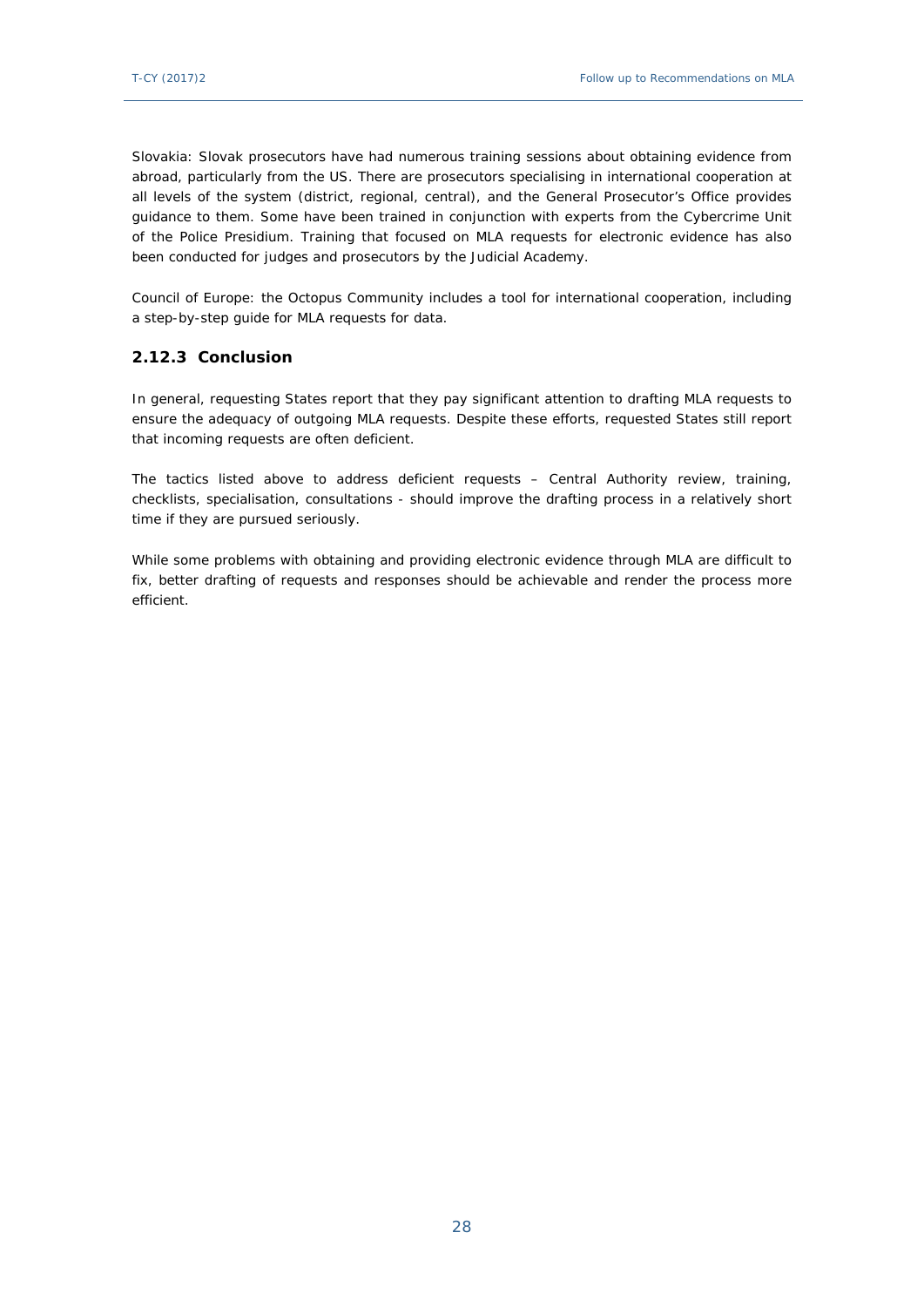# <span id="page-28-0"></span>**2.13 Rec 13 – Flexible application of dual criminality standards**

**Pursuant to Article 25.5 Budapest Convention and Paragraph 259 Explanatory Report, Parties are reminded to apply the dual criminality standard in a flexible manner that will facilitate the granting of assistance.** 

#### <span id="page-28-1"></span>**2.13.1 Overview of follow up given**

Electronic evidence is important now in the investigation of a variety of crimes in which international assistance would have been unnecessary in an earlier time. This Recommendation urges that legal bases for the transmission of evidence are interpreted to provide as much assistance as possible.

Overwhelmingly, States evaluate dual criminality not based on the label or strict elements listed in an MLA request, but on the conduct underlying the alleged crime (Albania, Armenia, Australia, Austria, Azerbaijan, Belgium, Bosnia and Herzegovina, Canada, Croatia, Czech Republic, Estonia, Finland, France, Japan, Liechtenstein, Lithuania, Malta, Mauritius, Poland, Portugal, Romania, Serbia, Spain, Switzerland, United States).<sup>23</sup>

Several States have not had any cases in which dual criminality has been the basis for refusing assistance or, while they have not seen the issue to date, they expect to handle relevant cases flexibly (Albania, Italy, Montenegro, Slovakia).

For other States, dual criminality is a requirement when coercive measures, such as search and seizure or interception and recording of telecommunications, are requested (Belgium, Czech Republic, Denmark, Netherlands, Norway, Slovakia, Turkey).<sup>24</sup>

The Czech Republic reports that it intends to withdraw its reservation made when depositing the instrument of ratification in relation to the dual criminality requirement of Article 29.4 Budapest Convention for international preservation requests.

### <span id="page-28-2"></span>**2.13.2 Examples of good practices**

Canada: with few exceptions, Canada's laws do not require dual criminality. In the limited circumstances in which it is required, Canada applies a flexible conduct-based approach and does not require an exact match in Canadian law to the foreign offence.

Portugal: Portuguese authorities may provide cooperation, even without reciprocity, based on the nature of the facts or the need to combat certain serious forms of crime. They may also do so if the cooperation can contribute to improving the situation of the accused or his or her social reintegration or clarify facts related to a Portuguese citizen.

Serbia: the dual criminality standard is applied flexibly to facilitate the granting of assistance. If a criminal act referenced in the MLA request is not foreseen by the Serbian criminal code, Serbia tries, whenever possible, to apply the provisions of its code that have the elements and modus operandi that are most like the act described in the MLA request.

<sup>&</sup>lt;sup>23</sup> Cyprus, Georgia, Germany, Iceland, Luxembourg, Panama, Slovenia, Sri Lanka, "the Former Yugoslav Republic of Macedonia", Ukraine, and the United Kingdom did not reply to the question. Bulgaria reported no updates.

<sup>24</sup> These States noted that, to find a way to assist, they may seek additional facts from the requesting country, offer assistance that is not barred by the requirement, and so on.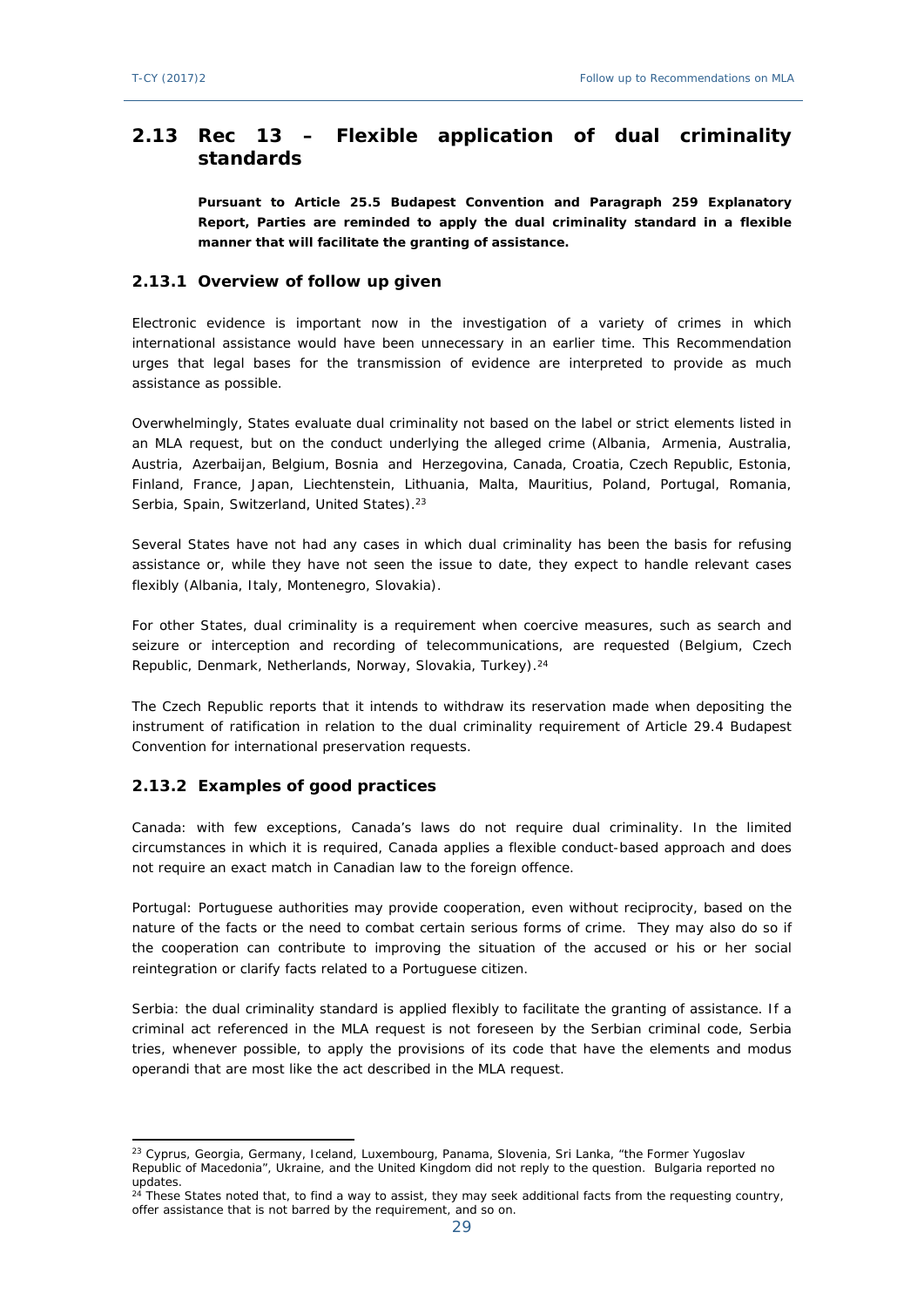### <span id="page-29-0"></span>**2.13.3 Conclusion**

<span id="page-29-1"></span>States report that they are trying their best to evaluate flexibly and to assist each other according to their domestic law and relevant international agreements. The TCY recommends that they continue to evaluate dual criminality based on the facts of the alleged crime instead of the label or strict elements listed in the MLA request.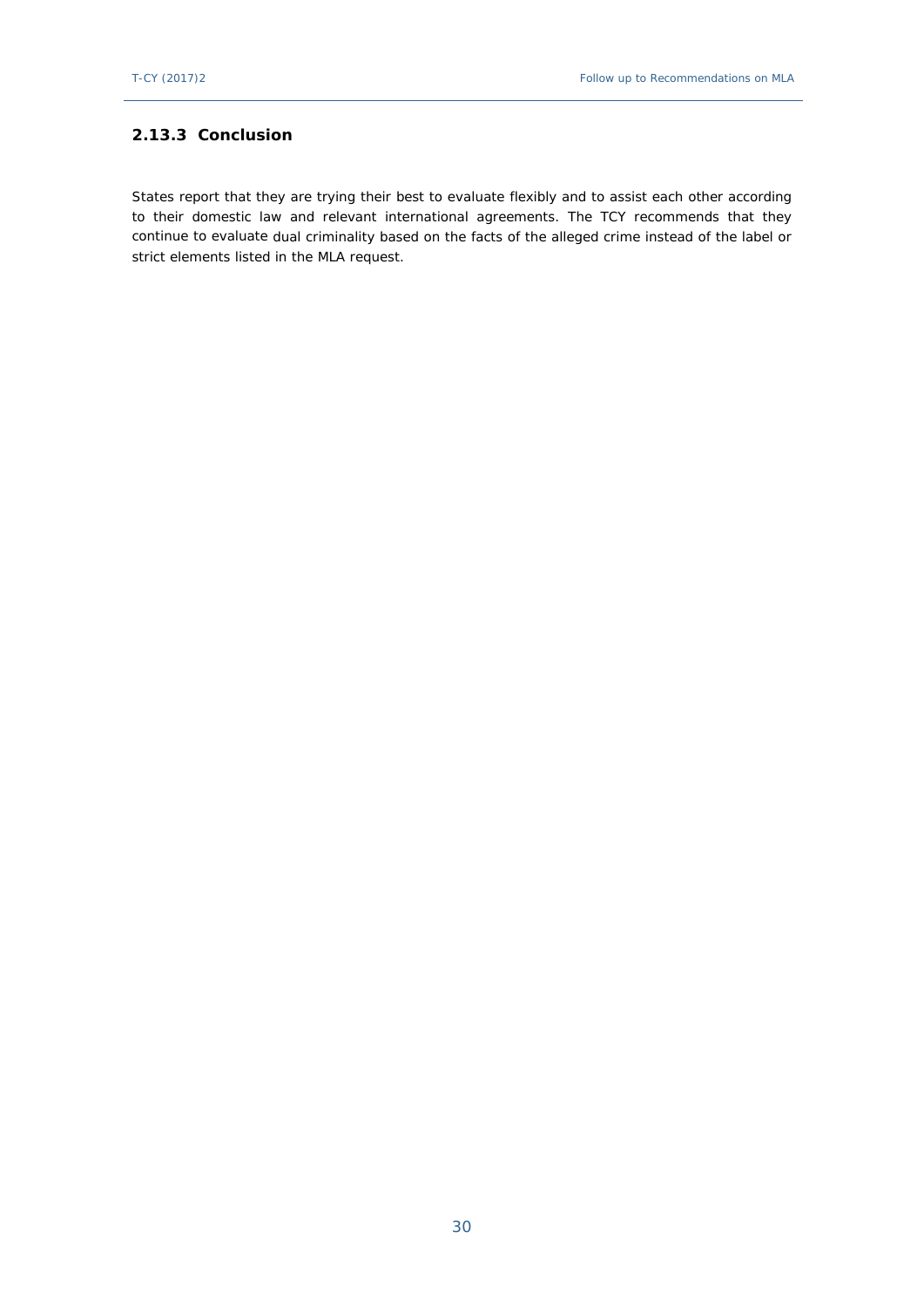# **2.14 Rec 14 – Prior consultation**

**Parties are encouraged to consult with authorities of requested Party prior to sending requests, when necessary.**

#### <span id="page-30-0"></span>**2.14.1 Overview of follow up given**

The basis of this recommendation was Parties' report that deficient formal mutual legal assistance requests mortgaged the time of both requesting and requested States yet delayed or prevented the transfer of evidence. Parties emphasised that very-basic contacts (a phone call, an email) early in the process could cure mistakes or problems before time was spent on an insufficient formal request.

Overwhelmingly, Parties consult other States before sending formal mutual legal assistance requests. This prior consultation takes various forms, including emailed questions, transmission of draft requests for the requested party to critique, and questions to locally-stationed foreign liaisons. Some States normally consult beforehand only in sensitive or complex cases or when dealing with new partner States.<sup>25</sup>

A few States do not seem normally to consult before sending a request (Moldova, Turkey).<sup>26</sup>

#### <span id="page-30-1"></span>**2.14.2 Examples of good practices**

Bulgaria: Bulgarian law enforcement actively consults with authorities of the requested party prior to sending requests whenever possible. For example, Bulgarian law enforcement cooperates with US authorities through US liaison officers stationed in Bulgaria and other specially-designated cybercrime contacts.

Czech Republic: Czech judicial and central authorities regularly consult with their most-frequent foreign partners. In complex cases, this consultation takes place in writing directly between responsible authorities, via networks of MLA specialists, or via bi- or multilateral coordination meetings.

France: France's central authority and liaison magistrates have a constructive dialogue with the authorities of the requested party. France emphasized that such informal contacts are to facilitate assistance and should not become a filter before a formal request is sent.

Lithuania: requested parties are usually consulted prior to transmission of requests, especially when Lithuania is working with a new partner state or when the request is sensitive or complex.

Serbia: when necessary, Serbia consults with the requested party beforehand to develop a complete request and ensure that all the necessary actions can be taken and all the evidence gathered.

Slovakia: often communicates with the US Department of Justice even before sending a preservation request. For instance, in cases of lesser-known providers, it asks the US about the correct address or the provider's capability to preserve data.

<span id="page-30-2"></span><sup>25</sup> Several States endorse the practice of prior consultation but do not say whether *they* consult other States. Rather, they encourage other States to consult them (Armenia, Australia, Switzerland).

<sup>&</sup>lt;sup>26</sup> Croatia, Cyprus, Finland, Georgia, Iceland, Israel, Latvia, Luxembourg, Panama, Sri Lanka, "The former Yugoslav Republic of Macedonia", Ukraine, and the United Kingdom did not reply to this question.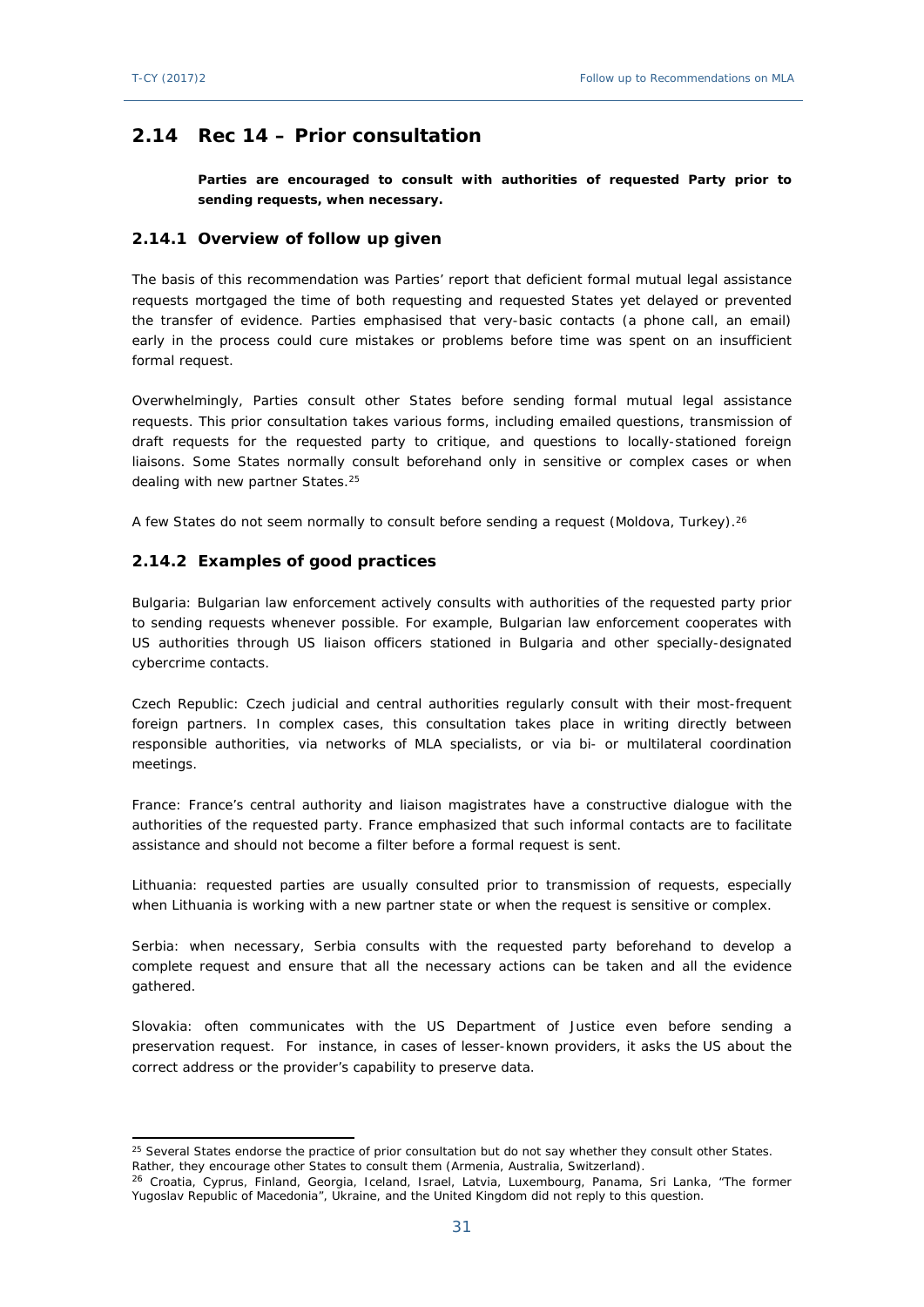### **2.14.3 Conclusion**

<span id="page-31-0"></span>Most Parties report that before they send a formal MLA document, they consult the requested State, when necessary, via one of several mechanisms. This result does not seem to be consistent with the complaints that led to the Recommendation. It may be that States have increased their use of prior consultation. In any case, more-frequent prior consultation will reduce mistakes, expense, delays, loss of evidence, and wasted work.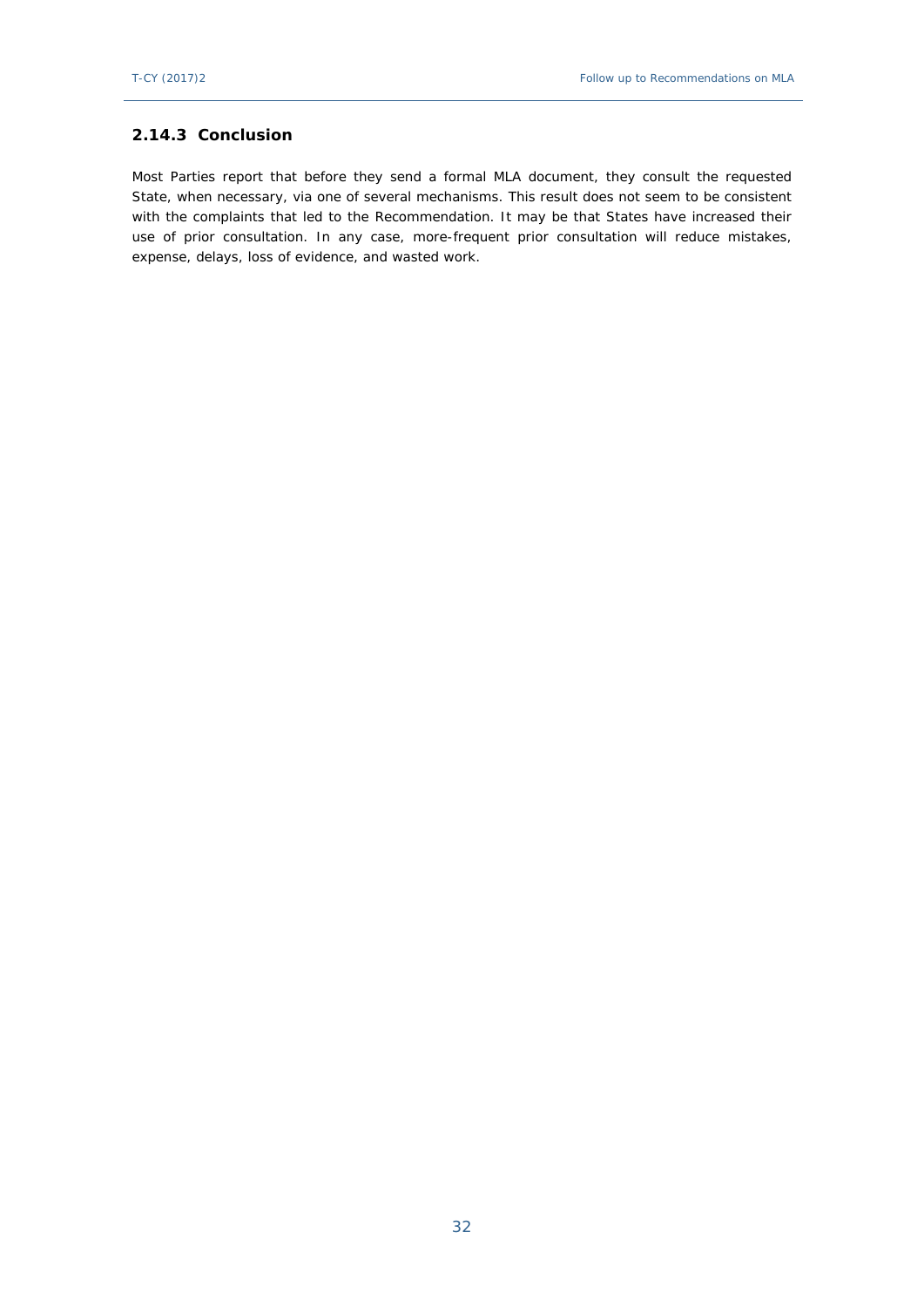# **2.15 Rec 15 – Transparency regarding requirements, thresholds and grounds for refusal**

**Parties should consider ensuring transparency regarding requirements for mutual assistance requests, and reasons for refusal, including thresholds for minor cases, on the websites of central authorities.**

### <span id="page-32-0"></span>**2.15.1 Overview of follow up given**

People are increasingly used to obtaining basic information via websites. Thus, Parties suggested that it would be helpful if, to the greatest extent possible, requirements could be posted publicly for the benefit of requesting States. Training, consultation, liaison, and other mechanisms are useful, but they do not necessarily reach everyone who may draft an MLA request. A website may reach more officials more quickly.

Many States did not respond to the question's suggestion that they post basic MLA information on a website.<sup>27</sup> Instead, they cite or link to the statutes and treaties relevant to their States and/or note that case information, including reasons for refusing a request, is transmitted privately to the requesting State.

However, numerous States do post basic MLA information and/or links to relevant statutes and treaties on public or somewhat restricted websites (Australia, Belgium<sup>28</sup>, Canada, Czech Republic, Italy,<sup>29</sup> Japan, Moldova, Poland, Serbia, Spain, Switzerland, Turkey). Others are considering posting MLA information (Czech Republic (information beyond what it already posts), Finland, Netherlands, Slovakia, United States). Where such information is only made available in national languages the usefulness for other Parties is limited.

### <span id="page-32-1"></span>**2.15.2 Examples of good practices**

Canada: the Central Authority maintains a comprehensive public website that provides substantive and procedural guidance to Canadian and foreign officials on making effective MLA requests. The website addresses how to request assistance in minor matters. Practical guides and templates are available on the site.

Japan: the website of the Ministry of Justice provides detailed explanations in English on MLA requirements, including the reasons for refusal of requests.

Moldova: all information on the requirements for MLA requests is provided on the website of the General Prosecutor's office. The information is currently posted only in Moldovan, but Moldova is considering translating and posting the information in English.

Turkey: the Central Authority provides general and explanatory MLA information on its website as well as access to the basic law of Turkish MLA practice.

### <span id="page-32-2"></span>**2.15.3 Conclusion**

It appears that some States are unable to host and maintain an MLA website. States that can host sites should post as much general, public information as possible. Posted information should include statutes, treaties, templates, guides, online tools, etc., but not information that is specific

<sup>&</sup>lt;sup>27</sup> Croatia, Cyprus, Georgia, Germany, Hungary, Iceland, Luxembourg, Montenegro, Panama, Slovenia, Sri Lanka, "The Former Yugoslav Republic of Macedonia", Ukraine and the United Kingdom did not respond to the question. Bulgaria and Israel reported no updates.

<sup>&</sup>lt;sup>28</sup> Belgium posts this information on the website of the PC-OC.

<sup>&</sup>lt;sup>29</sup> Italy uses the European Judicial Network site, which is not open to all Budapest Parties.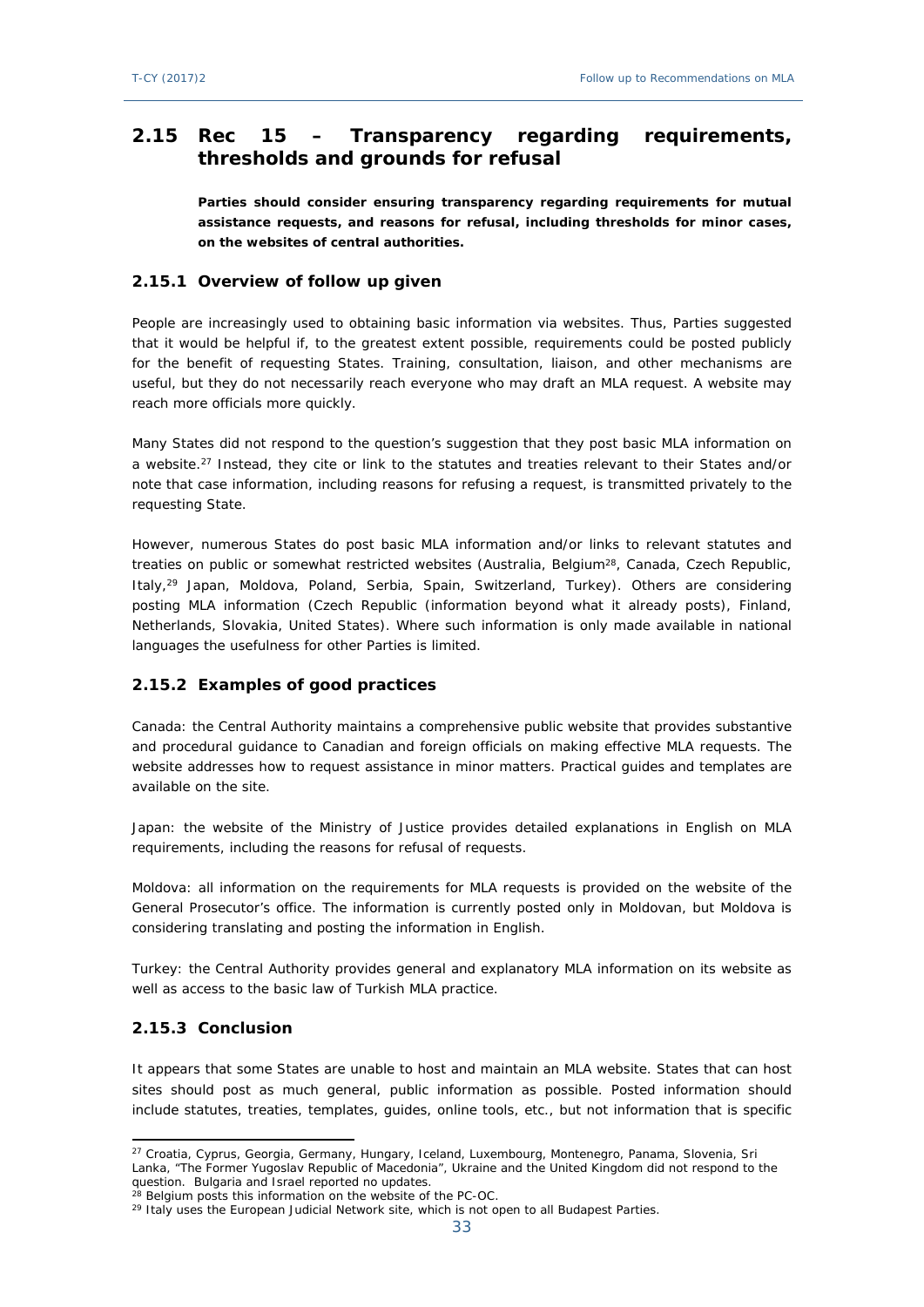to a case. Such publication of MLA procedures would reduce work for officials at all stages of the MLA process and in both the requesting and requested States.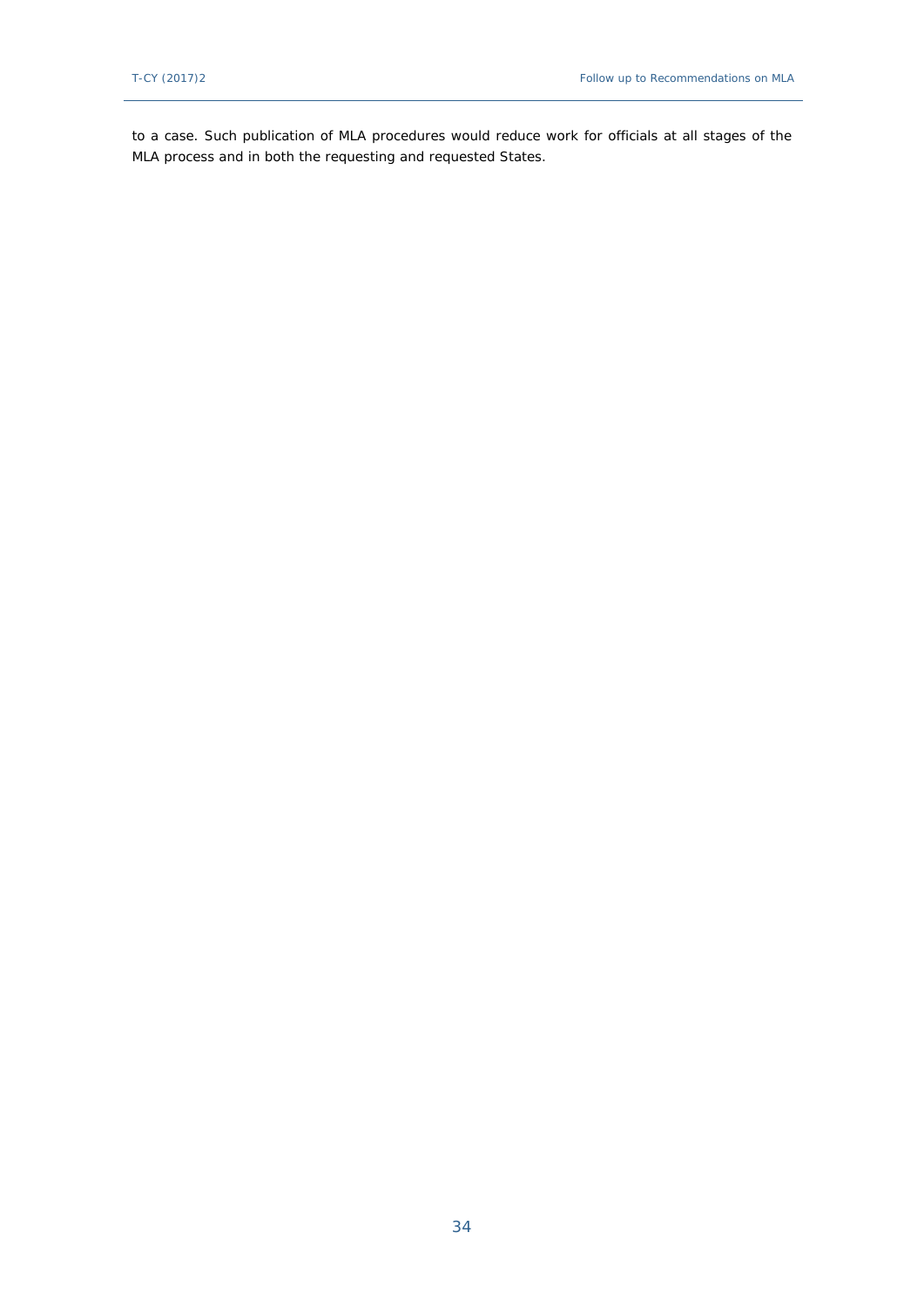# <span id="page-34-0"></span>**3 Time periods for data preservation (Rec 16)**

**The T-CY should facilitate greater transparency regarding the time period for data preservation upon a foreign preservation request in line with Article 29 Budapest Convention. The T-CY should document time periods.**

# <span id="page-34-1"></span>**3.1 Time periods**

The following table represents the time periods for data preservation and for the extension of the period of preservation, as communicated by States:

| Party         | Time periods for preservation of                                                    | Conditions and periods to extend                                                       |  |
|---------------|-------------------------------------------------------------------------------------|----------------------------------------------------------------------------------------|--|
|               | data following a foreign request                                                    | renew the<br>preservation<br><b>or</b><br>0f                                           |  |
|               |                                                                                     | specified data                                                                         |  |
| Albania       | 90 days                                                                             | 90 days                                                                                |  |
| Andorra       | No information provided                                                             | No information provided                                                                |  |
| Armenia       | No specific time limits                                                             | No information provided                                                                |  |
| Australia     | <b>Division</b><br>of Part<br>$3-1A$<br><b>of</b><br>3<br>the                       | No mechanism exists to extend or renew                                                 |  |
|               | Telecommunications (Interception<br>and                                             | the preservation of specified data. The                                                |  |
|               | Access) Act 1979 specifies that a carrier                                           | requesting country needs to complete a                                                 |  |
|               | must preserve communications held on                                                | new preservation request. The effective                                                |  |
|               | the day a foreign preservation notice is<br>preservation period of 180 days exceeds |                                                                                        |  |
|               | served until they receive notice from the                                           | the minimum 60 days stipulated in                                                      |  |
|               | Federal<br>Police<br>Australian<br>that<br>the                                      | Article 29.                                                                            |  |
|               | preservation notice                                                                 |                                                                                        |  |
|               | The<br>been<br>revoked.<br>Australian<br>has                                        |                                                                                        |  |
|               | Federal<br>Police<br>must<br>revoke<br>a                                            |                                                                                        |  |
|               | preservation notice if a foreign country                                            |                                                                                        |  |
|               | did not make a request to the Attorney-                                             |                                                                                        |  |
|               | General for data for a period of 180                                                |                                                                                        |  |
|               | days.                                                                               |                                                                                        |  |
|               |                                                                                     |                                                                                        |  |
|               |                                                                                     |                                                                                        |  |
| Austria       | Preservation of data is not limited by any<br>time limit.                           | An extension or renewal is possible                                                    |  |
|               |                                                                                     | subject to the receipt of a request of the<br>requesting state and the proportionality |  |
|               |                                                                                     | of the continued preservation. Time                                                    |  |
|               |                                                                                     | limits or periods are not foreseen.                                                    |  |
| Azerbaijan    | No information provided                                                             | No information provided                                                                |  |
| Belgium       | No information provided                                                             | No information provided                                                                |  |
| Bosnia<br>and | To settle this matter, it is necessary to                                           | To settle this matter, it is necessary to                                              |  |
| Herzegovina   | harmonize the Rulebook on Keeping                                                   | harmonize the Rulebook on Keeping                                                      |  |
|               | Archived Files and Documents in a way                                               | Archived Files and Documents in a way                                                  |  |
|               | that all files are kept during the period                                           | that all files are kept during the period                                              |  |
|               | prescribed by the Convention. The only                                              | prescribed by the Convention. The only                                                 |  |
|               | exception would concern the existing                                                | exception would concern the existing                                                   |  |
|               | electronic databases<br>of the Central                                              | electronic databases<br>of the Central                                                 |  |
|               | Authority that would be permanently                                                 | Authority that would be permanently                                                    |  |
|               | kept.                                                                               | kept                                                                                   |  |
| Bulgaria      | 3 months                                                                            | No extension permitted                                                                 |  |
| Canada        | Under the Protecting Canadians from                                                 | No extension permitted                                                                 |  |
|               | Online Crime Act, Canada has the ability                                            |                                                                                        |  |
|               | to preserve computer data on police<br>demand or by court order. Usually, the       |                                                                                        |  |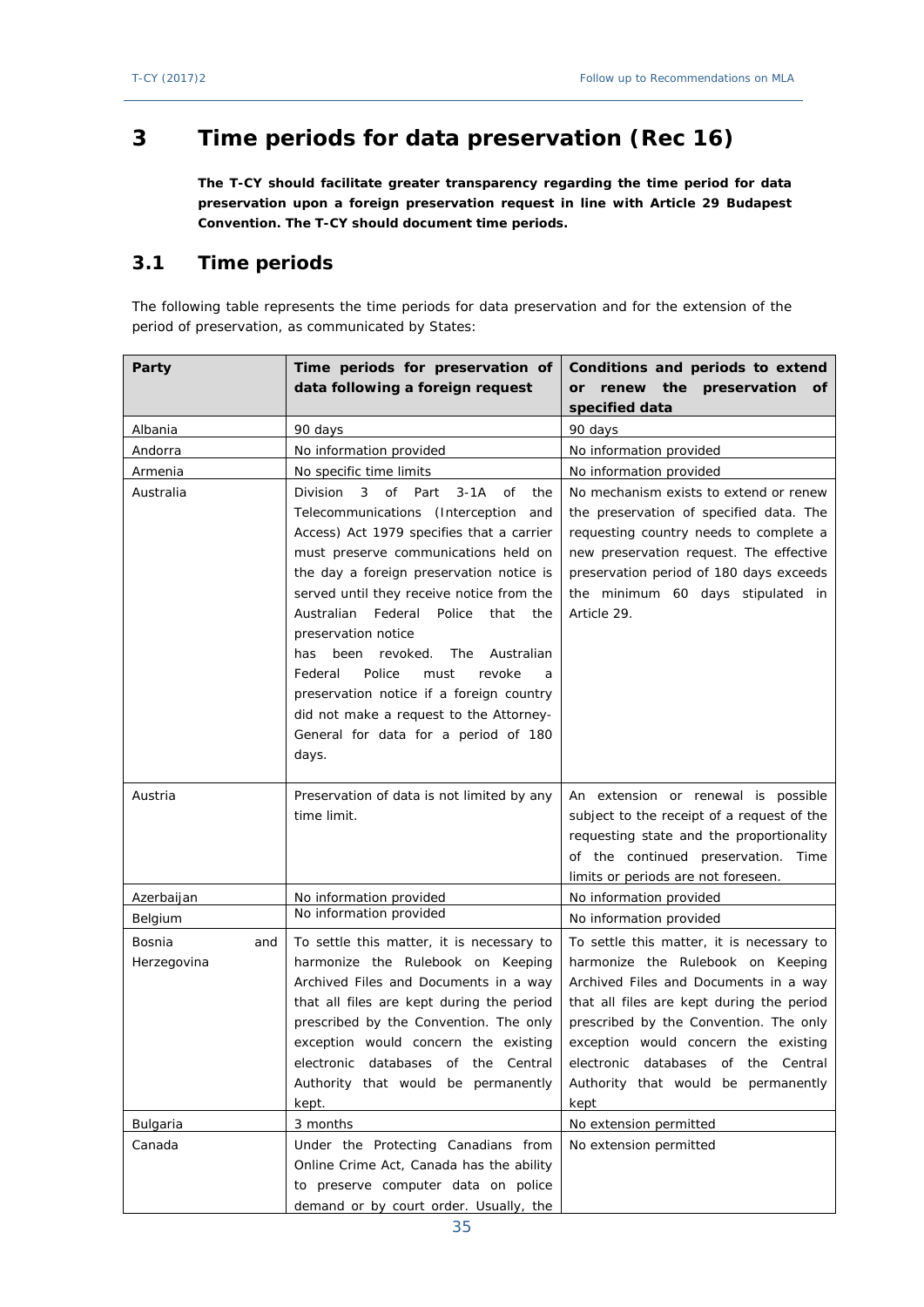| Party              | Time periods for preservation of<br>data following a foreign request                              | Conditions and periods to extend<br>renew the<br>preservation<br>or |  |
|--------------------|---------------------------------------------------------------------------------------------------|---------------------------------------------------------------------|--|
|                    |                                                                                                   | 0f<br>specified data                                                |  |
|                    | first step for the preservation of data                                                           |                                                                     |  |
|                    | under the Act is for Canadian police to                                                           |                                                                     |  |
|                    | make a preservation demand on the                                                                 |                                                                     |  |
|                    | record holder. The legal threshold for                                                            |                                                                     |  |
|                    | making a preservation demand is that                                                              |                                                                     |  |
|                    | there must be reasonable grounds to                                                               |                                                                     |  |
|                    | suspect that:                                                                                     |                                                                     |  |
|                    | An offence<br>has<br>been<br>will<br>be<br><b>or</b>                                              |                                                                     |  |
|                    | committed under a law for a foreign                                                               |                                                                     |  |
|                    | state;                                                                                            |                                                                     |  |
|                    | An investigation is being conducted by a                                                          |                                                                     |  |
|                    | person or authority with responsibility in                                                        |                                                                     |  |
|                    | that state for the investigation of such<br>offences; and,                                        |                                                                     |  |
|                    | The computer data is in the person's                                                              |                                                                     |  |
|                    | possession or control and will assist in                                                          |                                                                     |  |
|                    | the investigation of the offence.                                                                 |                                                                     |  |
|                    | Preservation demands are valid for 90                                                             |                                                                     |  |
|                    | days and cannot be renewed. However,                                                              |                                                                     |  |
|                    | Canadian police then have the ability to                                                          |                                                                     |  |
|                    | obtain a preservation order from a                                                                |                                                                     |  |
|                    | Canadian court, as explained below.                                                               |                                                                     |  |
| Croatia            | No information provided                                                                           | No information provided                                             |  |
| Cyprus             | No information provided                                                                           | No information provided                                             |  |
| Czech Republic     | There is no time limit set in Czech                                                               |                                                                     |  |
|                    | domestic law for such data preservation<br>with<br>Article<br>line<br>29<br><b>Budapest</b><br>in |                                                                     |  |
|                    | Convention. However, the MLA request                                                              |                                                                     |  |
|                    | should be sent as soon as possible.                                                               |                                                                     |  |
|                    |                                                                                                   |                                                                     |  |
| Denmark            | 6 months                                                                                          | No extension permitted                                              |  |
| Dominican Republic | The period of time concerning this issue                                                          | Renewable anytime asked for the same                                |  |
|                    | is of ninety (90) days                                                                            | amount of days.                                                     |  |
|                    |                                                                                                   |                                                                     |  |
| Estonia            | Data preservation can be done very                                                                | For data preservation general powers                                |  |
|                    | quickly, if possible during one day.                                                              | are used. No further conditions or time                             |  |
|                    |                                                                                                   | periods have are provided by the                                    |  |
|                    |                                                                                                   | legislation.                                                        |  |
| Finland            | No information provided                                                                           | No information provided                                             |  |
| France             | 90 days                                                                                           | 90 days                                                             |  |
| Georgia            | No information provided                                                                           | No information provided                                             |  |
| Germany            | If data is seized following a request                                                             | See left column.                                                    |  |
|                    | for expedited preservation the data<br>may be kept as long as reasonably                          |                                                                     |  |
|                    | required for the investigation and, if                                                            |                                                                     |  |
|                    | court proceedings are initiated, as                                                               |                                                                     |  |
|                    | long as required for establishing the                                                             |                                                                     |  |
|                    | evidence.                                                                                         |                                                                     |  |
| Hungary            | 3 months                                                                                          | No information provided                                             |  |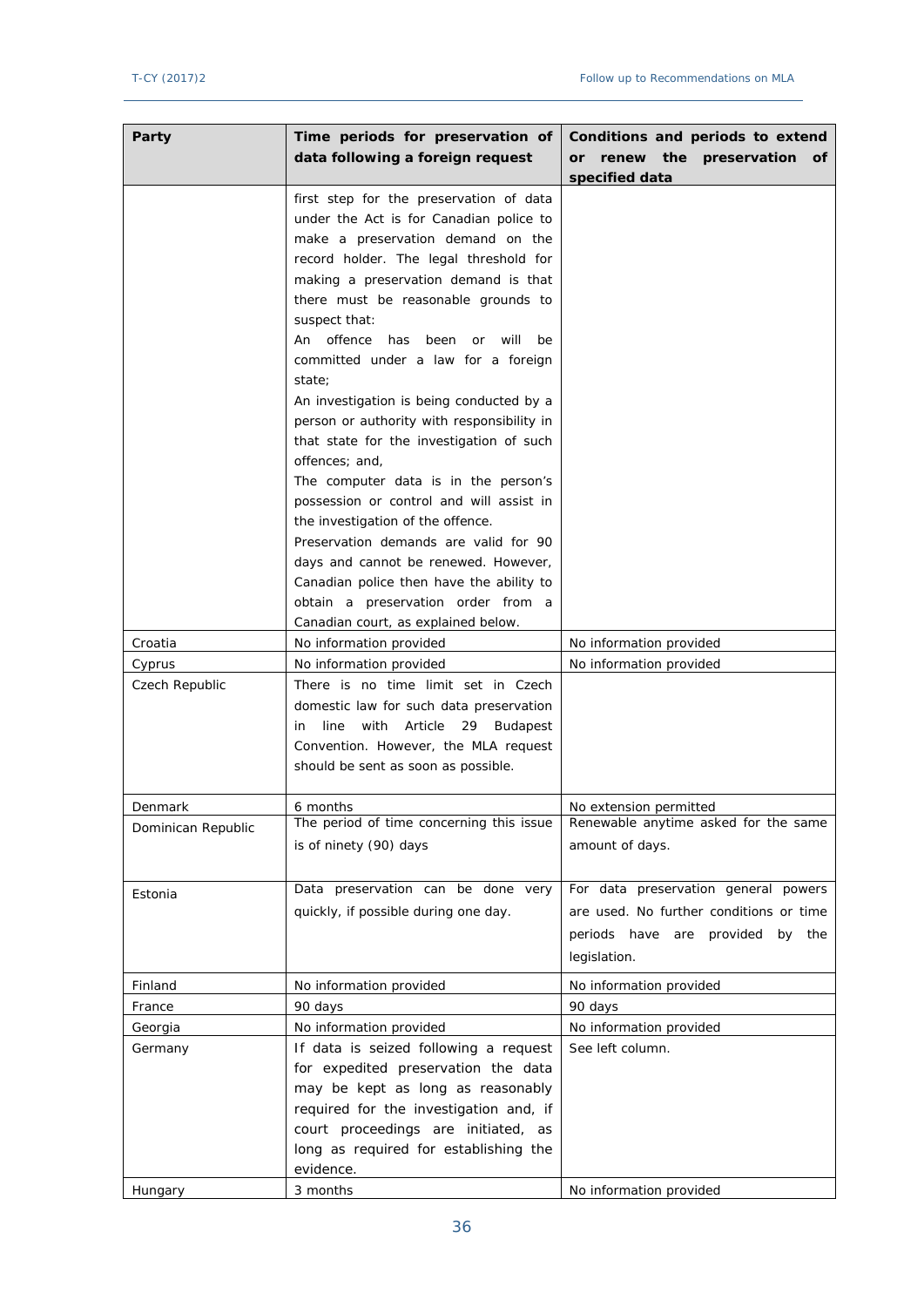| Party<br>Time periods for preservation of<br>data following a foreign request |                                                                                                                                                                                                                                                                                                                                               | Conditions and periods to extend<br>the<br>preservation<br>or renew<br>0f<br>specified data                                                                                                                                                                                                                                  |  |  |
|-------------------------------------------------------------------------------|-----------------------------------------------------------------------------------------------------------------------------------------------------------------------------------------------------------------------------------------------------------------------------------------------------------------------------------------------|------------------------------------------------------------------------------------------------------------------------------------------------------------------------------------------------------------------------------------------------------------------------------------------------------------------------------|--|--|
| Iceland                                                                       | No information provided                                                                                                                                                                                                                                                                                                                       | No information provided                                                                                                                                                                                                                                                                                                      |  |  |
| <b>Israel</b>                                                                 | The Israeli Law enables preservation for<br>a time period of six months, based on a<br>decision of a magistrate judge.                                                                                                                                                                                                                        | An Israeli magistrate judge can extend<br>the time period beyond six months,<br>under conditions he will decide upon<br>based on a specific request. In practice,<br>the court will consider the intensity of<br>the infringement of the suspect and third<br>party's privacy, in contrast of the<br>investigative interest. |  |  |
| Italy                                                                         | 90 days                                                                                                                                                                                                                                                                                                                                       | 6 months                                                                                                                                                                                                                                                                                                                     |  |  |
| Japan                                                                         | 60 days                                                                                                                                                                                                                                                                                                                                       | In case of data preservation based on<br>voluntary cooperation by ISPs, the<br>preservation period may be more than<br>60 days.                                                                                                                                                                                              |  |  |
| Latvia                                                                        | 30 days                                                                                                                                                                                                                                                                                                                                       | Up to 90 days                                                                                                                                                                                                                                                                                                                |  |  |
| Liechtenstein                                                                 | Preservation of data is not limited by<br>any time limit.                                                                                                                                                                                                                                                                                     | Time<br>limits<br>periods<br>or<br>are<br>not<br>foreseen.                                                                                                                                                                                                                                                                   |  |  |
| Lithuania                                                                     | Based on the provisions of the Law on<br>Electronic<br>Communication,<br>service<br>providers in Lithuania are obliged to<br>preserve the data for 6 months with the<br>possibility for one renewal for additional<br>6 months.                                                                                                               | No specific conditions need to be met to<br>extend<br>or renew<br>the<br>preservation.<br>Additional<br>request<br>for<br>renewal<br>is<br>sufficient.                                                                                                                                                                       |  |  |
| Luxembourg                                                                    | No information provided                                                                                                                                                                                                                                                                                                                       | No information provided                                                                                                                                                                                                                                                                                                      |  |  |
| Malta                                                                         | communications data relating to Internet<br>Access and internet e-mail for a period<br>months<br>from the<br>date<br>Οf<br>six<br>of<br>communication;<br>communications data concerning fixed<br>network telephony, mobile telephony<br>and Internet telephony for a period of<br>from<br>the<br>date<br>year<br>Οf<br>one<br>communication. |                                                                                                                                                                                                                                                                                                                              |  |  |
| Mauritius                                                                     | Until such time as may reasonably be<br>required for the investigation of an<br>offence;<br>Where prosecution is instituted, until the<br>final determination of the case; or<br>Until such time as the Judge<br>in<br>Chambers deems fit.                                                                                                    | Conditions, extension and renewal will<br>depend on the requirements as set out<br>in section<br>11(3) of the CMCA above.                                                                                                                                                                                                    |  |  |
| Moldova                                                                       | 1 month                                                                                                                                                                                                                                                                                                                                       | Up to six months                                                                                                                                                                                                                                                                                                             |  |  |
| Montenegro                                                                    | No time limit provided by the law                                                                                                                                                                                                                                                                                                             |                                                                                                                                                                                                                                                                                                                              |  |  |
| Netherlands                                                                   | 90 days                                                                                                                                                                                                                                                                                                                                       | 90 days                                                                                                                                                                                                                                                                                                                      |  |  |
| Norway                                                                        | 90 days. If data is preserved<br>on                                                                                                                                                                                                                                                                                                           |                                                                                                                                                                                                                                                                                                                              |  |  |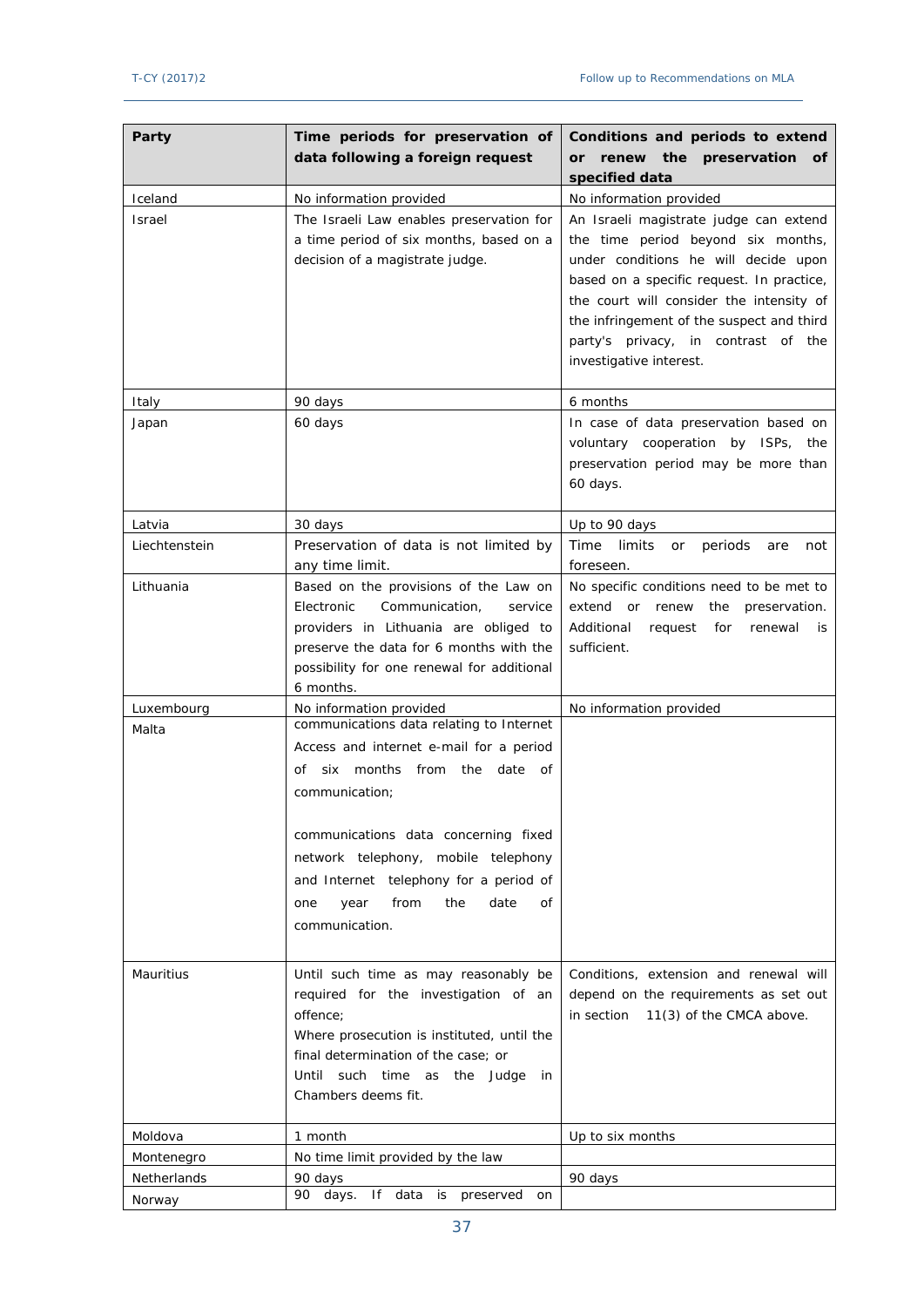| Party                  | Time periods for preservation of<br>data following a foreign request                                                                                                                                                                                                                                                                                                                                                                                                                                                             | Conditions and periods to extend<br>renew the preservation<br><b>or</b><br>Оf<br>specified data                                    |  |  |
|------------------------|----------------------------------------------------------------------------------------------------------------------------------------------------------------------------------------------------------------------------------------------------------------------------------------------------------------------------------------------------------------------------------------------------------------------------------------------------------------------------------------------------------------------------------|------------------------------------------------------------------------------------------------------------------------------------|--|--|
|                        | international request it is not necessary<br>to renew it, as this will typically be<br>extended by Norwegian authorities.                                                                                                                                                                                                                                                                                                                                                                                                        |                                                                                                                                    |  |  |
| Panama                 | No information provided                                                                                                                                                                                                                                                                                                                                                                                                                                                                                                          | No information provided                                                                                                            |  |  |
| Philippines            | 6 months.                                                                                                                                                                                                                                                                                                                                                                                                                                                                                                                        | A one (1) time request for extension<br>of a six month period for preservation<br>may be allowed under R.A. No. 10175.             |  |  |
| Poland                 | If data is preserved on international<br>request it is not necessary to renew it                                                                                                                                                                                                                                                                                                                                                                                                                                                 |                                                                                                                                    |  |  |
| Portugal               | 3 months                                                                                                                                                                                                                                                                                                                                                                                                                                                                                                                         | Up to one year                                                                                                                     |  |  |
| Romania                | 60 days                                                                                                                                                                                                                                                                                                                                                                                                                                                                                                                          | 30 days                                                                                                                            |  |  |
| Serbia                 | No legislation on data preservation                                                                                                                                                                                                                                                                                                                                                                                                                                                                                              |                                                                                                                                    |  |  |
| Slovakia               | 90 days                                                                                                                                                                                                                                                                                                                                                                                                                                                                                                                          | 90 days                                                                                                                            |  |  |
| Slovenia               | No legislation on data preservation                                                                                                                                                                                                                                                                                                                                                                                                                                                                                              |                                                                                                                                    |  |  |
| Spain                  | 90 days                                                                                                                                                                                                                                                                                                                                                                                                                                                                                                                          | 90 days                                                                                                                            |  |  |
| Sri Lanka              |                                                                                                                                                                                                                                                                                                                                                                                                                                                                                                                                  |                                                                                                                                    |  |  |
| Switzerland            | 90 days                                                                                                                                                                                                                                                                                                                                                                                                                                                                                                                          | Requests for preservation of data can be<br>extend or renewed anytime within the<br>deadline to present the formal MLA<br>request. |  |  |
| "The Former Yugoslav   | No information provided                                                                                                                                                                                                                                                                                                                                                                                                                                                                                                          | No information provided                                                                                                            |  |  |
| Republic of Macedonia" |                                                                                                                                                                                                                                                                                                                                                                                                                                                                                                                                  |                                                                                                                                    |  |  |
| Turkey                 | Although Budapest Convention article<br>29/7, advise parties to preserve data at<br>least for 60 days, there are no specified<br>article on preservation requests and<br>preserving period. However Law no:<br>article 8/1-c, which<br>titled as<br>6706<br>"foreign judicial<br>request"<br>regulates<br>preserving evidence, which also include<br>preserving data temporarily, for 40 days.<br>If the request is received in 40 days, the<br>period of preserving of the data<br>maintains.                                   |                                                                                                                                    |  |  |
|                        | Traffic data are also kept for a certain<br>period within the scope of Law No. 5651.<br>According to Article 5/3 of Law No.<br>5651, hosting service providers are<br>obliged to keep the traffic data of the<br>hosting services that they provide, for a<br>period of time not less than one year<br>and not more than two years, which<br>shall be designated by the regulations,<br>and are also obliged to ensure the<br>accuracy, integrity and confidentiality of<br>these data.<br>According to Article 6/1-b of Law No. |                                                                                                                                    |  |  |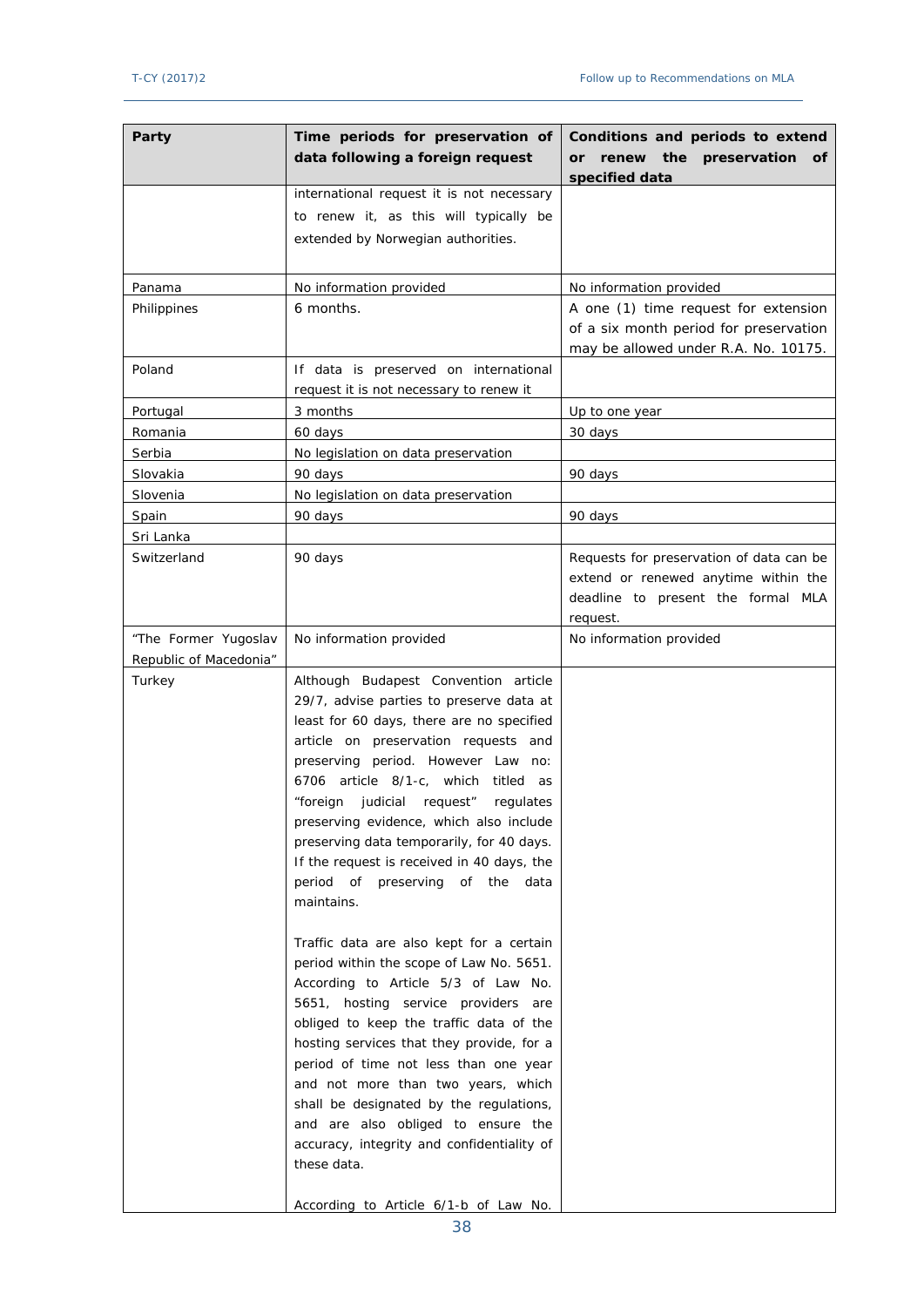| Party                  | Time periods for preservation of           | Conditions and periods to extend |  |  |
|------------------------|--------------------------------------------|----------------------------------|--|--|
|                        | data following a foreign request           | or renew the preservation of     |  |  |
|                        |                                            | specified data                   |  |  |
|                        | 5651, access providers are obliged to      |                                  |  |  |
|                        | save the traffic data of the services that |                                  |  |  |
|                        | they provide, for a period of time not     |                                  |  |  |
|                        | less than six months and not more than     |                                  |  |  |
|                        | two years, which shall be designated by    |                                  |  |  |
|                        | the regulations, and are also obliged to   |                                  |  |  |
|                        | ensure the accuracy, integrity<br>and      |                                  |  |  |
|                        | confidentiality of these data.             |                                  |  |  |
| Ukraine                | No information provided                    | No information provided          |  |  |
| United Kingdom         | No information provided                    | No information provided          |  |  |
| United<br>States<br>Οf | 90 days                                    | 90 days                          |  |  |
| America                |                                            |                                  |  |  |

# <span id="page-38-0"></span>**3.2 Overview of follow-up reported**

The T-CY was aware that requesting States can be confronted with variations in the implementation of preservation. In addition, it is often difficult to perfect and process a mutual legal assistance request before preservation periods expire, especially if an investigation is continuing to develop or if practical reasons such as translation cause delay. This Recommendation focuses on whether requesting States can reasonably count on the availability of the data they seek.

States' answers to this question tended to divide into two categories: those that have specific time periods and requirements for renewal and those that have no specific limits, often because they have no written governing law.<sup>30</sup>

Time periods for preservation vary somewhat among States that have such limits, but the majority favour longer periods:

- Only a few States use 60 days or less (Japan, Latvia, Romania).
- Most choose 90 days (Albania, Bulgaria, Canada, France, Hungary, Italy, Netherlands, Portugal, Slovakia, Spain, United States) or 180 days (Australia, Denmark, Lithuania, Malta).

Some States have limits that vary according to the request of the prosecutor or foreign State or they have no specific limits (Armenia, Austria, Czech Republic, Estonia, Liechtenstein, Mauritius, Montenegro, Poland, Serbia, Slovenia, Switzerland). These States may be able to preserve indefinitely if it is appropriate.

Providers may choose to preserve data for periods that are longer than required by the relevant law.

Overwhelmingly, States permit renewal (even if, formally, they require a new request). Only Bulgaria and Japan reported that renewal is not permitted. States sometimes limit the total length of time for which data may be preserved, including renewals. Where such limits exist, they are almost always between six months and two years (Albania, Australia, Canada, France, Italy, Lithuania, Malta, Mauritius, Netherlands, Portugal, Spain, United States).

<sup>&</sup>lt;sup>30</sup> Azerbaijan, Belgium, Croatia, Cyprus, the Dominican Republic, Finland, Georgia, Iceland, Luxembourg, Moldova, Panama, Sri Lanka, "The former Yugoslav Republic of Macedonia", Ukraine, and the United Kingdom did not respond to this question.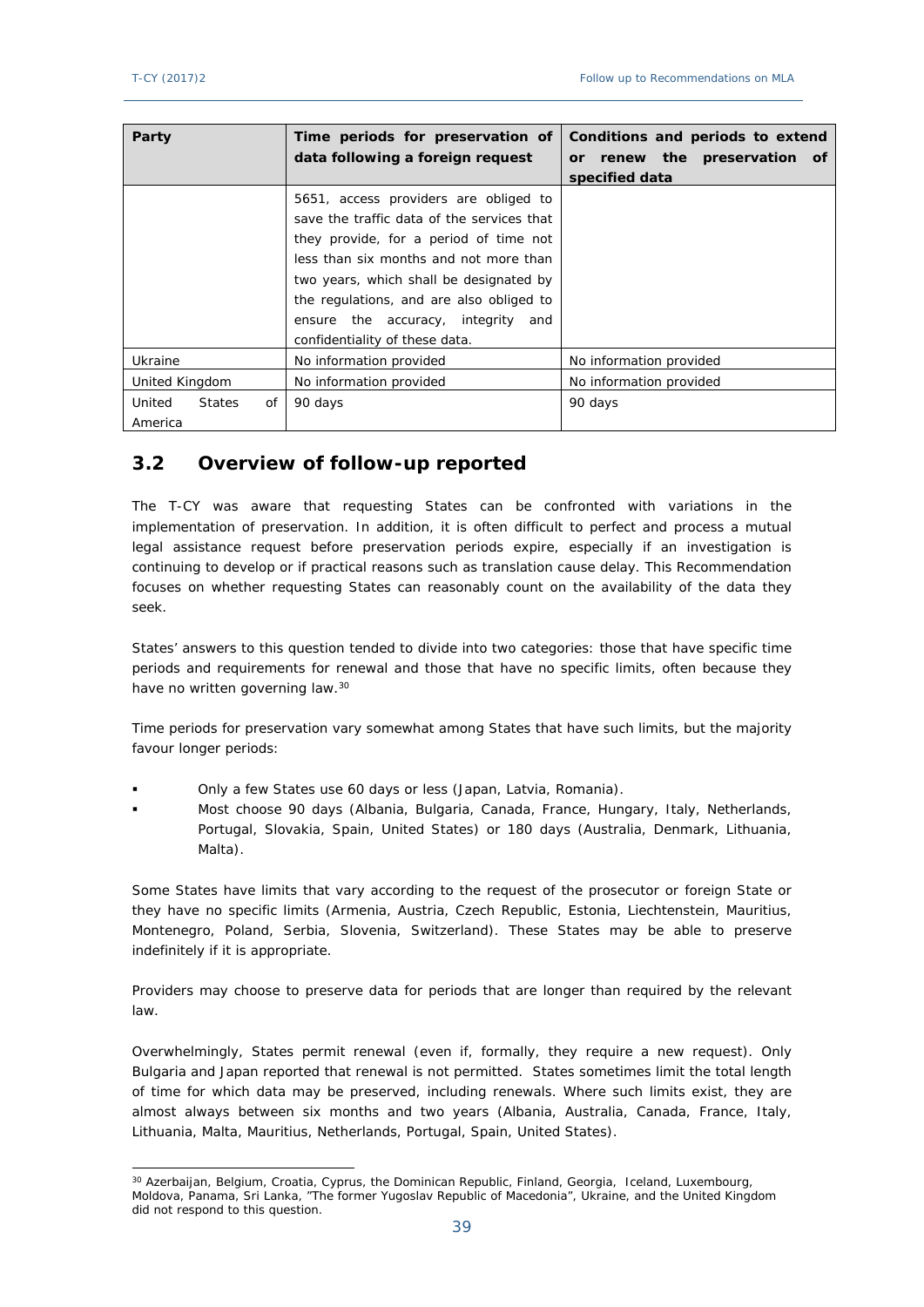## <span id="page-39-0"></span>**3.3 Conclusion**

<span id="page-39-1"></span>The goal of lengthy preservation periods is to save data while Parties make their subsequent MLA requests. It seems that this can be achieved either by generous time periods coupled with smooth renewals or by preservation without time limits. To avoid mistakes, Parties should check with foreign partners about their exact terms of preservation. It would also be helpful for Parties to make preservation information readily available.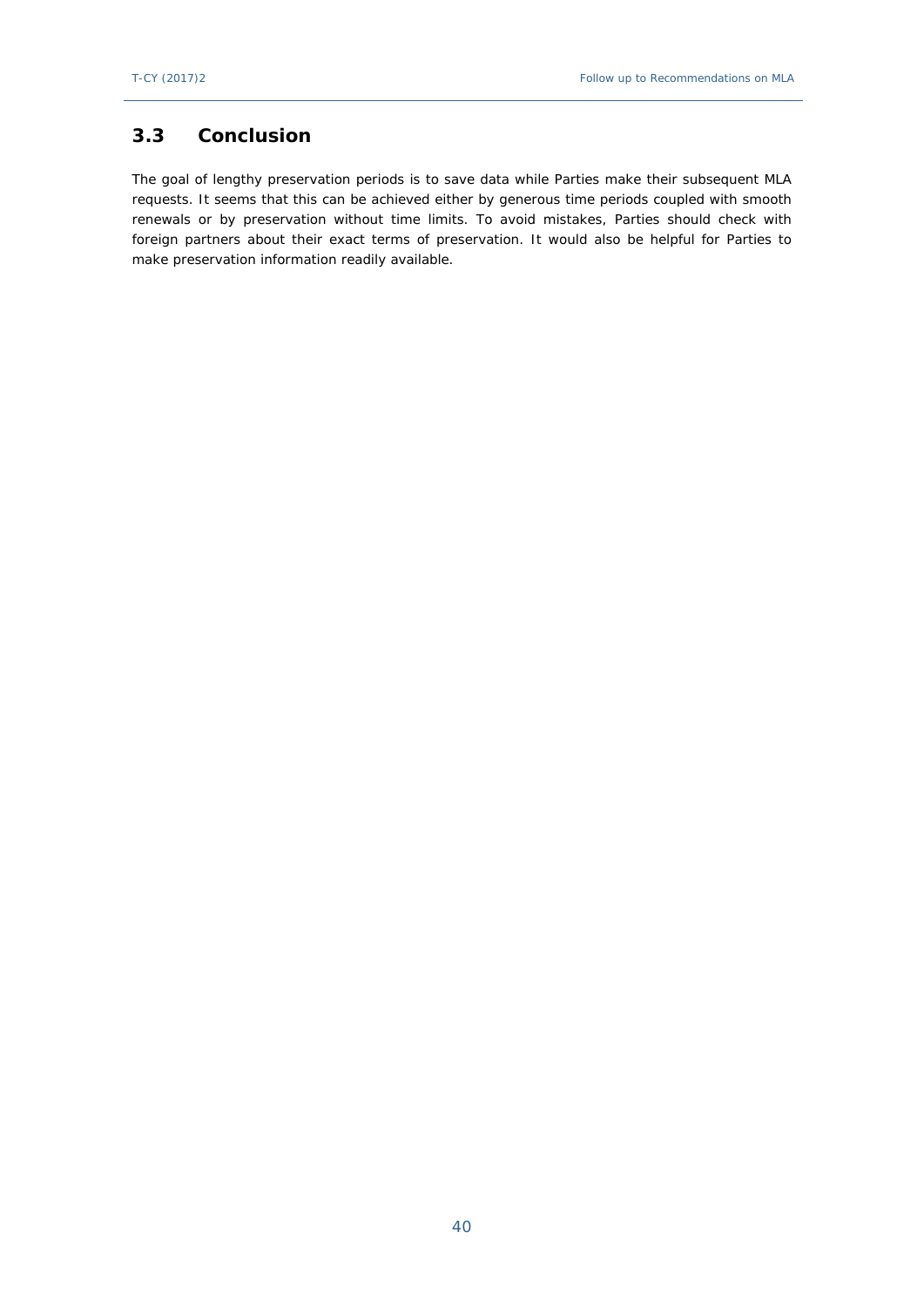# **4 Recommendations 17 and 18**

## <span id="page-40-0"></span>**4.1 Rec 17 – multi-language templates**

**Rec 17 - The Council of Europe should – under capacity building projects – develop or link to standardised, multi-language templates for Article 31 requests.**

#### <span id="page-40-1"></span>**4.1.1 Follow up given**

Under the project [Cybercrime@EAP II](https://mail.coe.int/owa/redir.aspx?C=VnIS-Ad_IeA6uQZyinY2Tmw1l9QjiyDejd7ulI2XzIW5EyFFeJTUCA..&URL=https%3a%2f%2fwww.coe.int%2fen%2fweb%2fcybercrime%2fcybercrime-eap-ii) the Council of Europe developed in 2016 draft templates for preservation requests to be used for requests under Articles 29 and 30 Budapest Convention and for requests for stored computer data (subscriber information, traffic data, content data) under Article 31 Budapest Convention.

These templates were developed in activities with Eastern Partnership States (Armenia, Azerbaijan, Belarus, Georgia, Moldova and Ukraine) and with the support of experts from France, Germany, Portugal, "the former Yugoslav Republic of Macedonia" and UK.

The template for preservation requests was reportedly tested in practice by Georgia and Moldova. France has adapted [and further developed the template](https://mail.coe.int/owa/redir.aspx?C=h67FYOTmlRqP-SN14X-BstL_lbIQCcsicscfsbCF1TS5EyFFeJTUCA..&URL=https%3a%2f%2fwww.coe.int%2fen%2fweb%2foctopus%2finternational-cooperation%3fp_p_id%3d101_INSTANCE_AlkdpLIUnXWz%26p_p_lifecycle%3d0%26p_p_state%3dnormal%26p_p_mode%3dview%26p_p_col_id%3dcolumn-4%26p_p_col_pos%3d1%26p_p_col_count%3d4) for its use in practice.

The templates foresee limited flow text and primarily rely on boxes to be ticked. This should facilitate their conversion to multi-language templates.

For many years, Slovakia has used a [form for expeditious data preservation requests](https://rm.coe.int/art-29-form/168071cbbb) under Article 29, especially vis-à-vis the US.

### <span id="page-40-2"></span>**4.1.2 Conclusion**

Good progress was made in the development of the templates.

It is recommended to have selected experts from among the T-CY to review the templates and subsequently share them with the T-CY and with 24/7 points of contact as well as MLA authorities for comments.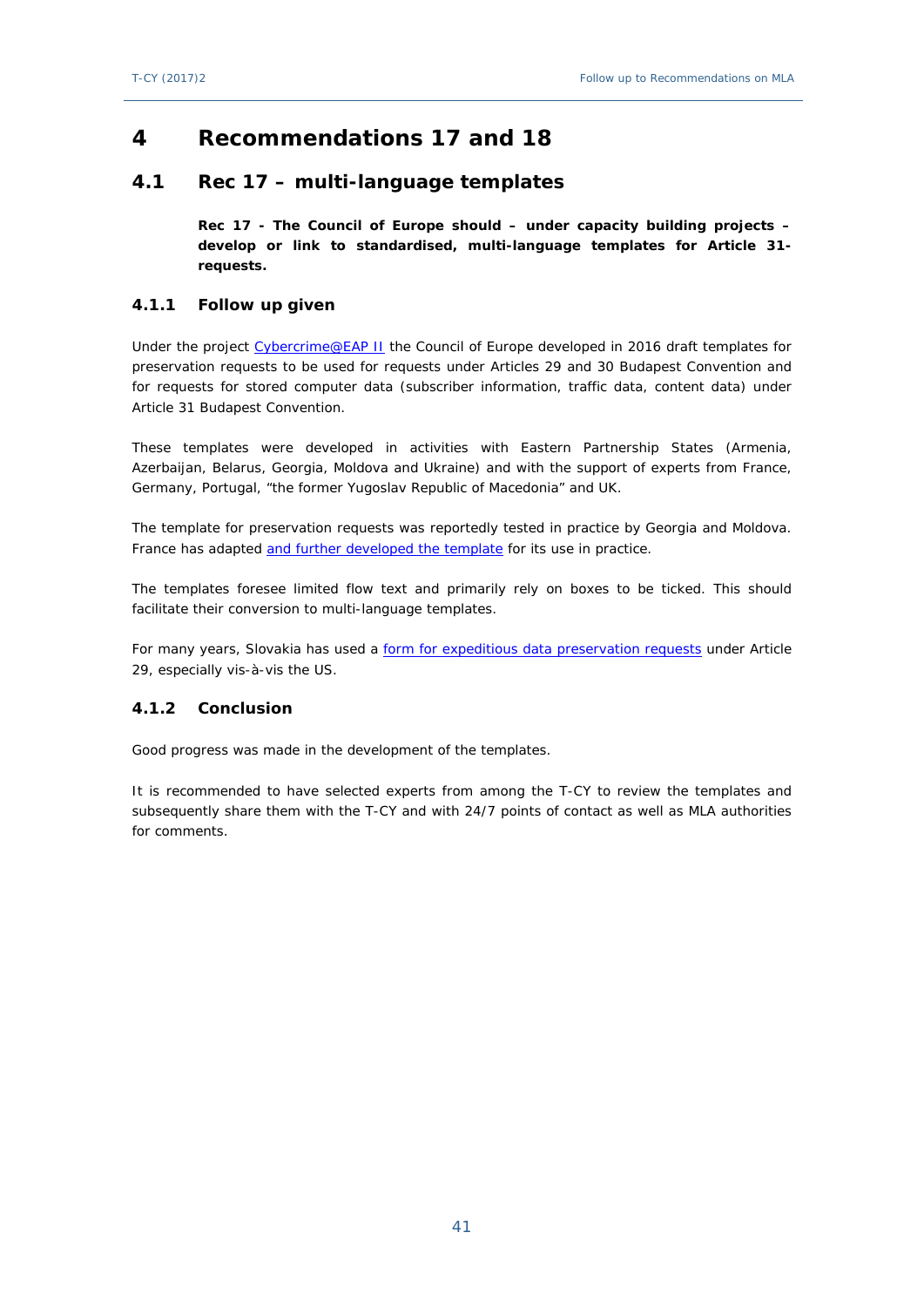## <span id="page-41-0"></span>**4.2 Rec 18 – Online resource**

**Rec 18 - The Council of Europe should explore the possibility of establishing an online resource providing information on laws of Parties on electronic evidence and cybercrime as well as on legal thresholds, and evidentiary and other requirements to be met to obtain the disclosure of stored computer data for use in court proceedings.**

#### <span id="page-41-1"></span>**4.2.1 Follow up given**

The Cybercrime Division of the Council of Europe (T-CY Secretariat and Cybercrime Programme Office, C-PROC) began to set up the [Octopus Community](https://www.coe.int/en/web/octopus/home) in 2014, including a tool on international cooperation.

Progress was presented to T-CY 14 on 1-2 December 2015, where the T-CY [decided](https://rm.coe.int/1680490af1) to "welcome the establishment of the Octopus Cybercrime Community and to call on T-CY Members and Observers to contribute to the tools available on this platform".

In 2016, the Council of Europe Secretariat sought the necessary data from Parties to the Convention. The data received was uploaded. By April 2017, from among 54 Parties, 16 had provided complete information, 21 Parties provided partial or incomplete information and 17 had not contributed to the community.

Technical limitations hinder the further development of the tool into a more user-friendly application. These include, for example, content volume capacity, flexibility of the content management system which jeopardizes users experience, accessibility and security of the platform. The T-CY Secretariat is working on proposals for outsourcing the Octopus Community in order to overcome technical limitations and allow for the further evolution of the Community.

#### <span id="page-41-2"></span>**4.2.2 Conclusion**

Much progress has been made in the establishment of the tool which – once fully operational – should add much value to international cooperation non-cybercrime and e-evidence.

Parties are invited to provide the T-CY Secretariat with the necessary data to complete the information concerning their respective authorities and procedures. Further efforts should be made to make available complete information on all Parties.

Given limited internal capacities to address technical limitations and to sustain the further development of the Octopus Community an outsourcing option should be pursued. Parties and donors should consider voluntary contributions to support the further evolution of the Octopus Community.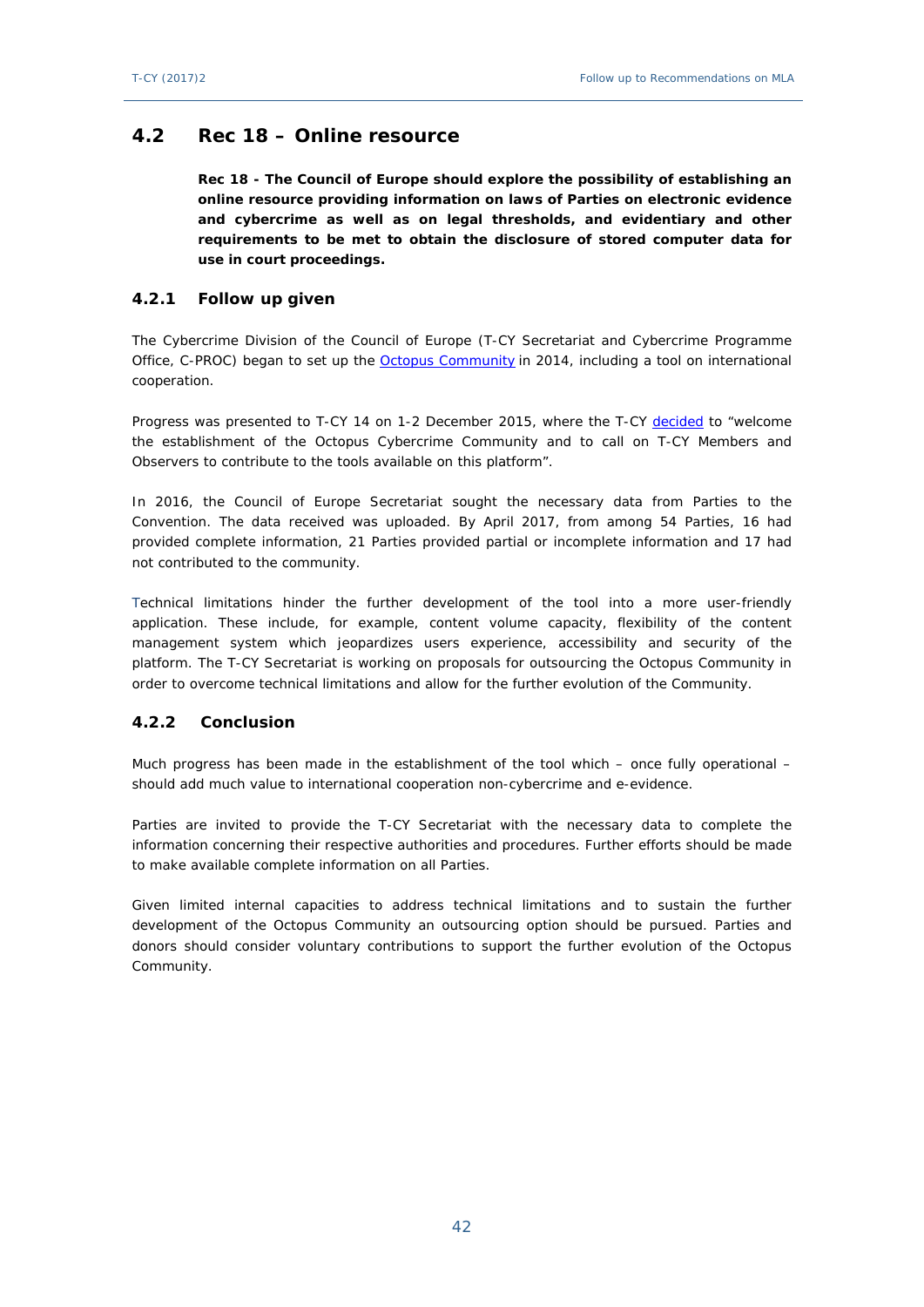# <span id="page-42-0"></span>**5 Conclusions, recommendations and follow up**

# <span id="page-42-1"></span>**5.1 Conclusions**

- Mutual legal assistance is and will remain the primary means for obtaining electronic evidence for use in criminal proceedings. While additional solutions are being pursued to address situations where MLA is not feasible, States need to undertake the necessary efforts to render MLA more efficient in situations where MLA is feasible. Follow up to the recommendations adopted by the T-CY in December 2014 helps achieve this objective.
- The T-CY welcomes that 40 Parties and Observers provided substantive information on follow-up given to these Recommendations. The Committee takes note of the fact that in certain cases further amendments to the information provided would be useful in order to fully understand the legal and factual situation in countries. The T-CY regrets that some Parties did not respond.
- Information received shows that follow-up has been given by many States to many of the Recommendations. Good practices are available with respect to all Recommendations as inspiration to other States.
- Information received sometimes conveys a rather optimistic picture on the functioning of MLA. States underline that they pay significant attention to ensuring their outgoing MLA requests are complete and accurate, while they are concerned that this is not the case for incoming requests. This suggests that further efforts are needed by the T-CY to follow the functioning of MLA in practice.
- Many States report that they keep statistics for MLA on cybercrime and electronic evidence. It would be useful for States to share such data with the T-CY.

# <span id="page-42-2"></span>**5.2 Recommendations**

With respect to the Recommendations adopted by the T-CY, further follow up is recommended:

Rec 1 Parties should fully implement and apply the provisions of the Budapest Convention on Cybercrime, including preservation powers (follow up to T-CY Assessment Report 2012).<sup>31</sup>

Further follow up to be given:

- Parties should continue their efforts to fully implement all provisions of the Budapest Convention, including domestic provisions which impact international cooperation.
- Parties should remove impediments to the execution of Article 29 on international preservation requests – that is, in particular, the need for an MLA request – and otherwise improve their domestic implementation.
- Parties should undertake the necessary reforms to include in their national law written and specific preservation provisions as recommended by the T-CY in the assessment reports on expedited preservation.<sup>32</sup>

<sup>&</sup>lt;sup>31</sup> Cyprus, Georgia, Iceland, Luxembourg, Panama, Sri Lanka, "the Former Yugoslav Republic of Macedonia," Ukraine, and the United Kingdom did not reply to this question.

<sup>&</sup>lt;sup>32</sup> Assessment report: Implementation of the preservation provisions of the Budapest Convention on Cybercrime <https://rm.coe.int/CoERMPublicCommonSearchServices/DisplayDCTMContent?documentId=09000016802e722e>

[Assessment Report: Implementation of the preservation provisions of the Budapest Convention on Cybercrime :](http://rm.coe.int/CoERMPublicCommonSearchServices/DisplayDCTMContent?documentId=090000168044be2b)  [supplementary report](http://rm.coe.int/CoERMPublicCommonSearchServices/DisplayDCTMContent?documentId=090000168044be2b)

<https://rm.coe.int/CoERMPublicCommonSearchServices/DisplayDCTMContent?documentId=090000168044be2b>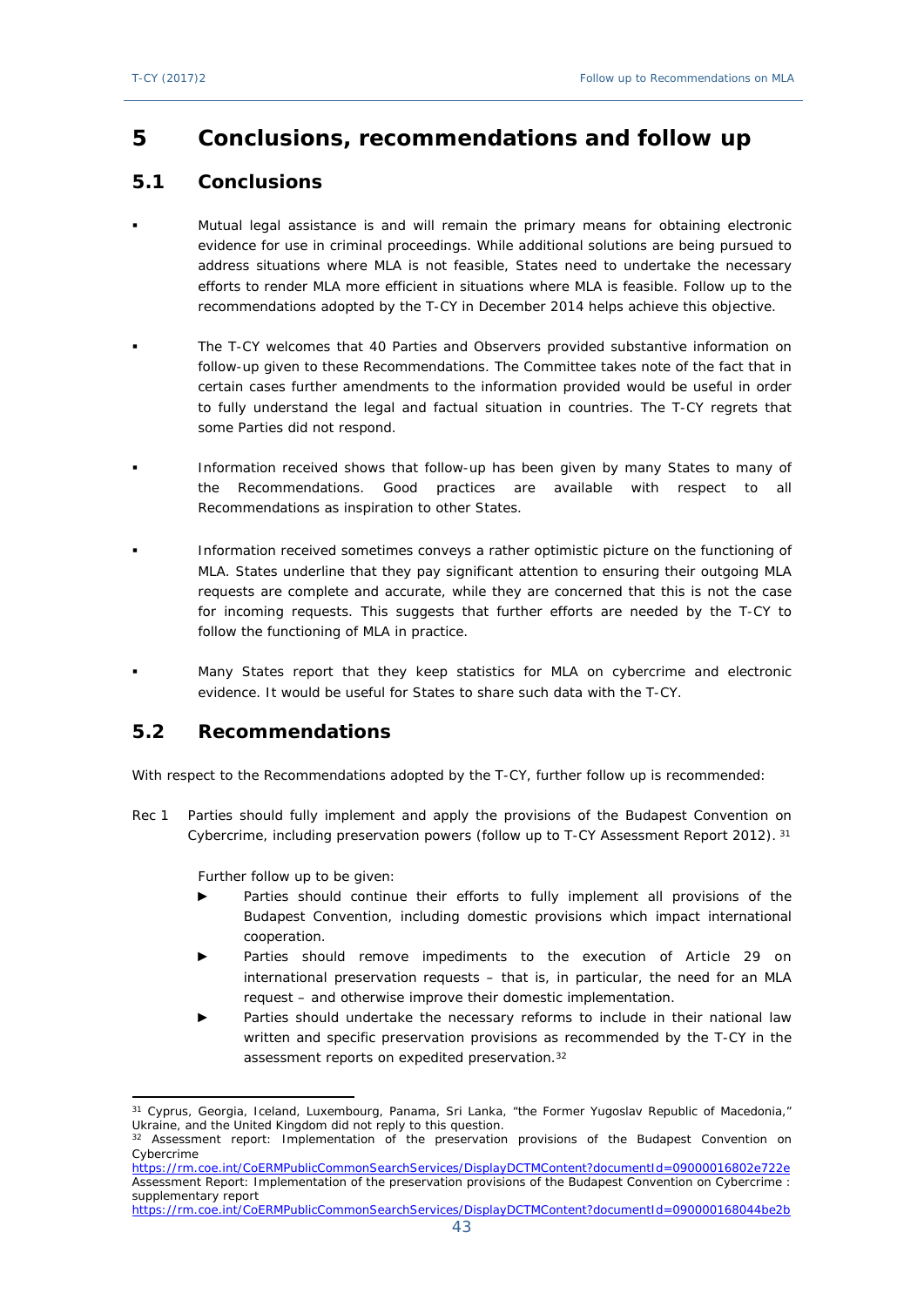Rec 2 Parties should consider maintaining statistics or establish other mechanisms to monitor the efficiency of the mutual legal assistance process related to cybercrime and electronic evidence.

Further follow up to be given:

- ► Parties should share available statistics and case studies with the T-CY Secretariat to permit continued assessment by the T-CY on the functioning of MLA in relation to cybercrime and e-evidence. The T-CY should facilitate the sharing of good practices to encourage Parties to maintain statistics.
- Rec 3 Parties should consider allocating more and more technology-literate staff for mutual legal assistance not only at central levels but also at the level of institutions responsible for executing requests (such as local prosecution offices).

Further follow up to be given:

- States should maintain and consider strengthening their efforts to allocate technology-literate staff for MLA, in order to ensure efficient proceedings at central and regional levels.
- Rec 4 Parties should consider providing for better training to enhance mutual legal assistance, police-to-police and other forms of international cooperation on cybercrime and electronic evidence. Training and experience exchange should in particular target prosecutors and judges and encourage direct cooperation between judicial authorities. Such training should be supported by the capacity building programmes of the Council of Europe and other organisations.

Further follow up to be given:

- ► States should consider a systematic approach to training on MLA and other forms of international cooperation on cybercrime and e-evidence.
- ► The Council of Europe (T-CY Secretariat or C-PROC) should establish a list of trainers and institutions that can offer standardized and replicable training on international cooperation on cybercrime and electronic evidence.
- Rec 5 Parties and the Council of Europe should work toward strengthening the role of 24/7 points of contact in line with Article 35 Budapest Convention, including through:
	- a. Ensuring, pursuant to article 35.3 Budapest Convention that trained and equipped personnel is available to facilitate the operative work and conduct or support mutual legal assistance (MLA) activities
	- b. Encouraging contact points to pro-actively promote their role among domestic and foreign counterpart authorities;
	- c. Conducting regular meetings and training of the 24/7 network among the Parties;
	- d. Encouraging competent authorities and 24/7 points of contact to consider procedures to follow up to and provide feedback to the requesting State on Article 31 requests;
	- e. Considering to establish, where feasible, contact points in prosecution offices to permit a more direct role in mutual legal assistance and a quicker response to requests;
	- f. Facilitating 24/7 points of contact to play a supportive role in "Article 31" requests.

Follow up to be given:

- ► States should take further steps to improve cooperation between 24/7 points of contact and MLA authorities.
- The T-CY to discuss practical cases involving 24/7 points of contact to address problems.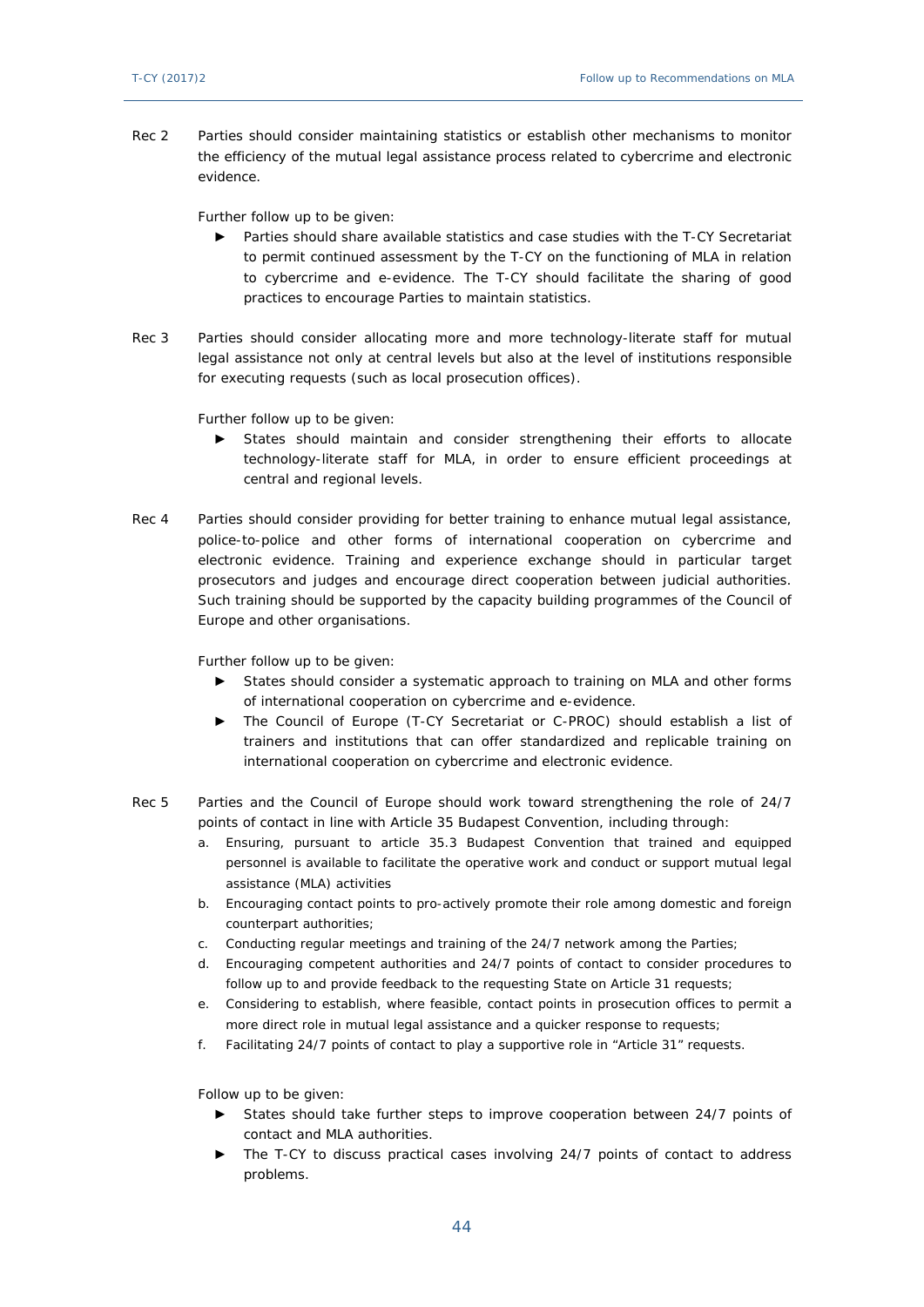- ► The Council of Europe, in coordination with the T-CY, to organize further workshops or training events for 24/7 points of contact established under Article 35 to facilitate the functioning of the Network.
- Rec 6 Parties should consider streamlining the procedures and reduce the number of steps required for mutual assistance requests at the domestic level. Parties should share good practices in this respect with the T-CY.

Follow up to be given:

- ► States should consider based on the experience of other States further measures to reduce steps required for MLA.
- Rec 7 Parties should make use of all available channels for international cooperation. This may include formal mutual legal assistance, police-to-police cooperation and others.

Follow up to be given:

- ► States should consider further developing informal channels of cooperation in accordance with relevant law.
- Rec 8 Parties are encouraged to establish emergency procedures for requests related to risks of life and similar exigent circumstances. The T-CY should document practices by Parties and providers.

Follow up to be given:

- ► States should make policy makers aware of increasing situations where emergency procedures would be required to permit urgent disclosure of electronic evidence. Capacity building projects of the Council of Europe should facilitate the raising of awareness of decision-makers.
- ► States should improve and formalise emergency procedures for the disclosure of electronic evidence.
- ► Provisions on emergency procedures requiring preventive measures via MLA and via direct cooperation with providers – should be considered in the preparation of a Protocol to the Budapest Convention.
- Rec 9 Parties should confirm receipt of requests systematically and give, upon request, notice of action taken.

Follow up to be given:

- Entry points for MLA requests should automatically confirm receipt and provide detailed, direct contact information.
- Rec 10 Parties may consider the opening of domestic investigations upon a foreign request or spontaneous information to facilitate the sharing of information or accelerate MLA.

Follow up to be given:

- ► States should provide further information on the application of this recommendation, including the use of spontaneous information (Article 26 Budapest Convention).
- Rec 11 Parties should make use of electronic transmission of requests in line with Article 25.3 Budapest Convention on expedited means of communication.

Follow up to be given:

► States should remove undue obstacles preventing electronic transmissions.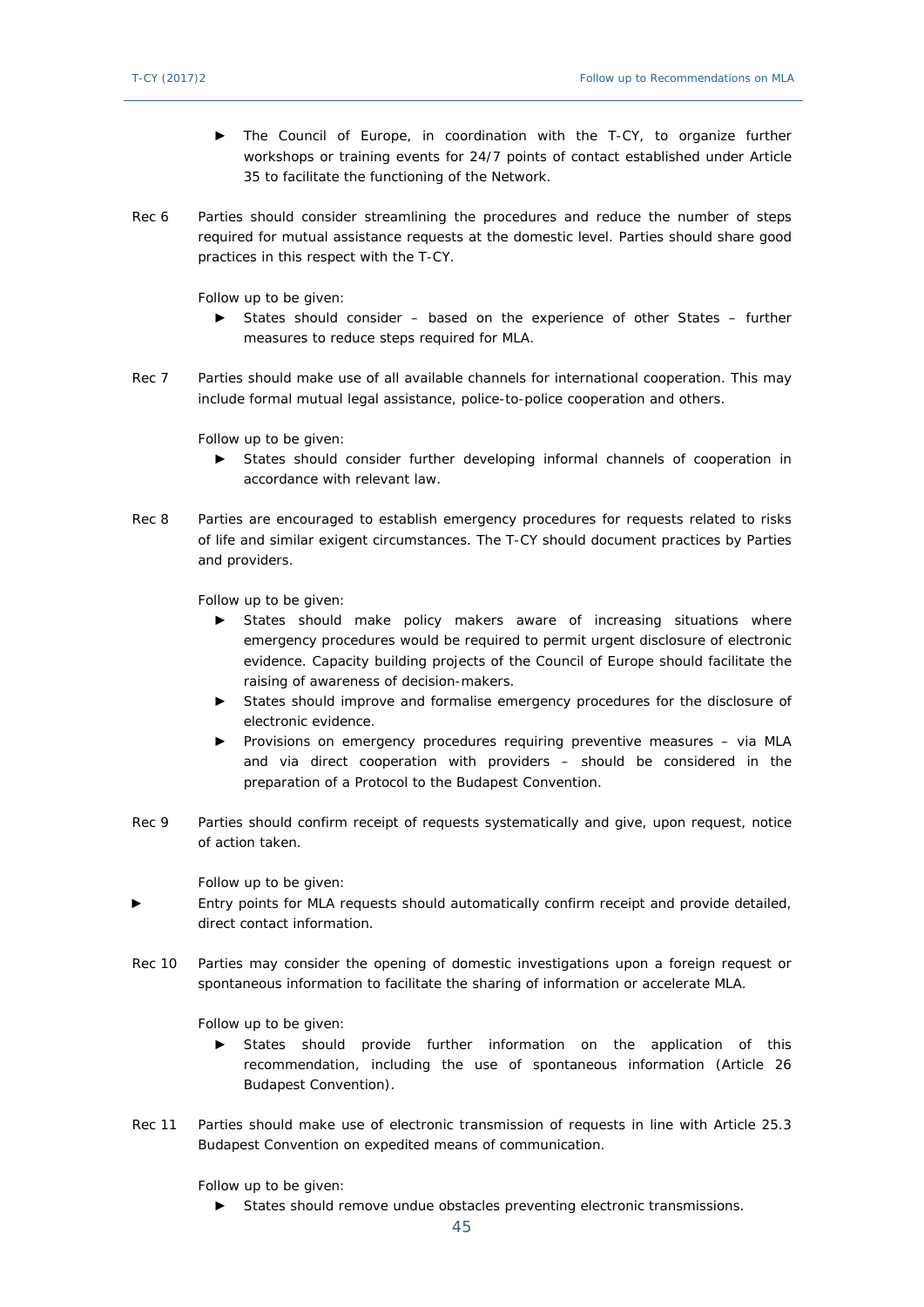Rec 12 Parties should ensure that requests are specific and complete with all necessary information.

Follow up to be given:

- ► States should share with the T-CY examples where difficulties are encountered due to inadequate MLA requests. This should help reconcile the views of States regarding outgoing versus incoming requests.
- Rec 13 Pursuant to Article 25.5 Budapest Convention and Paragraph 259 Explanatory Report, Parties are reminded to apply the dual criminality standard in a flexible manner that will facilitate the granting of assistance.

Follow up to be given:

- ► States should continue to exercise flexibility in accordance with the Convention when applying the dual criminality standard.
- Rec 14 Parties are encouraged to consult with authorities of requested Party prior to sending requests, when necessary.

Follow up to be given:

- ► States should make more frequent use of the option of prior consultation to reduce mistakes, delays and cost.
- Rec 15 Parties should consider ensuring transparency regarding requirements for mutual assistance requests, and reasons for refusal, including thresholds for minor cases, on the websites of central authorities.

Follow up to be given:

- ► States should undertake further efforts to implement this Recommendation. They should also make use of the Octopus Community in this respect.
- Rec 16 The T-CY should facilitate greater transparency regarding the time period for data preservation upon a foreign preservation request in line with Article 29 Budapest Convention. The T-CY should document time periods.

Follow up to be given:

- ► Parties should make time periods and other conditions for preservation more readily available on their MLA websites and at the Octopus Community.
- ► The T-CY considers that preservation periods of less than 90 days without the possibility of at least one renewal are not practical.
- Rec 17 The Council of Europe should under capacity building projects develop or link to standardised, multi-language templates for Article 31-requests.

Follow up to be given:

- ► Selected experts from among T-CY members should review the templates drafted under capacity building projects and subsequently share them with the T-CY and with 24/7 points of contact and MLA authorities for comments and adoption.
- ► The templates should then be finalized and made available at the Octopus Community for use by Parties.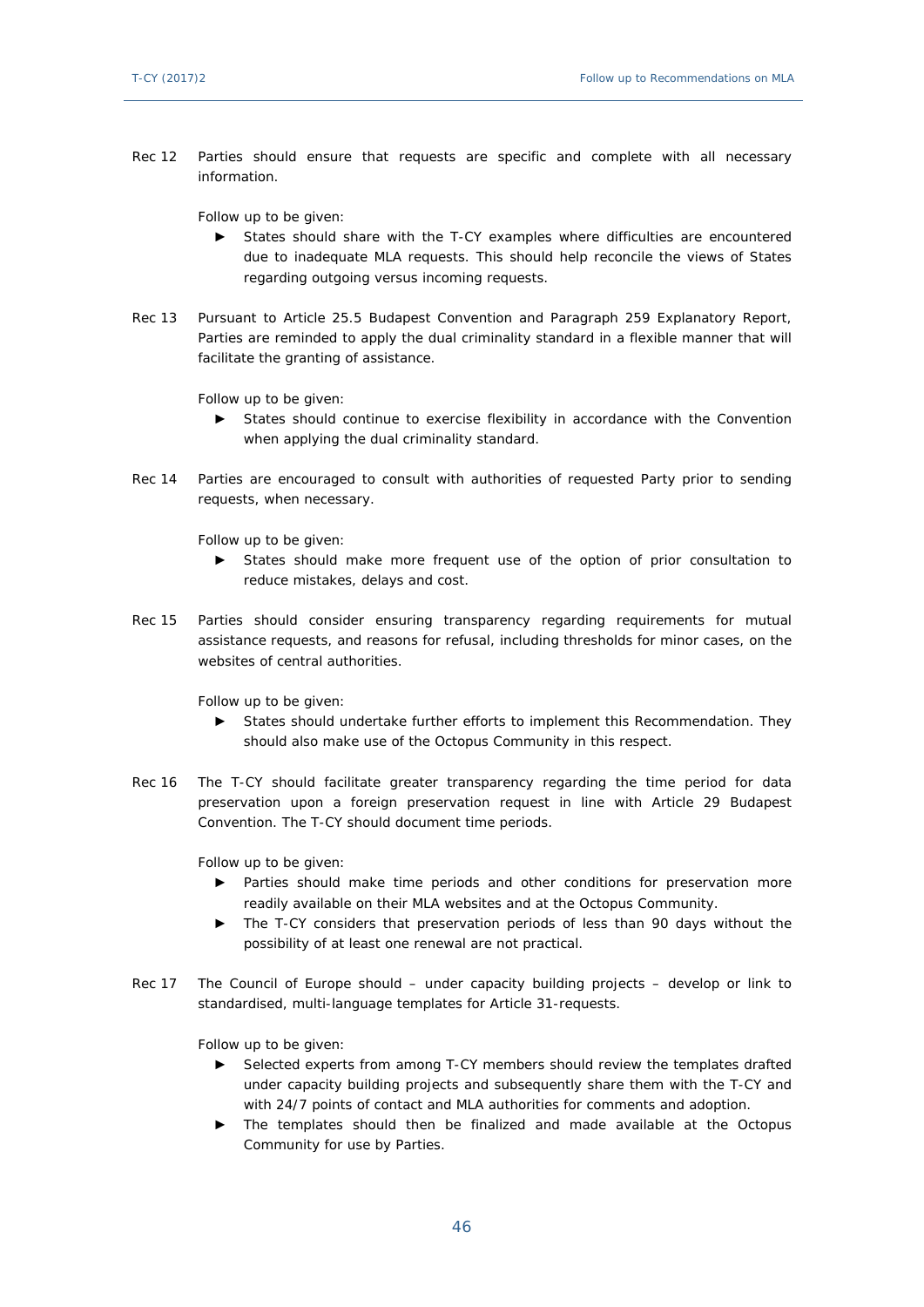\_\_\_\_\_\_\_\_\_\_\_\_\_\_\_\_\_\_\_\_\_\_\_\_\_

Rec 18 The Council of Europe should explore the possibility of establishing an online resource providing information on laws of Parties on electronic evidence and cybercrime as well as on legal thresholds, and evidentiary and other requirements to be met to obtain the disclosure of stored computer data for use in court proceedings.

Follow up to be given:

- ► Parties should complete the information on the online tool in international cooperation at the Octopus Community.
- ► The Council of Europe should consider outsourcing the Octopus Community to overcome technical limitations and sustain the further evolution of its tools. Parties and donors should consider voluntary contributions to support this.

## <span id="page-46-0"></span>**5.3 Follow up**

The sharing of cases, experience and issues regarding MLA and other forms of international cooperation should become a regular feature of T-CY plenaries.

Parties and Observers are invited to report back to the T-CY on follow up given during these sessions.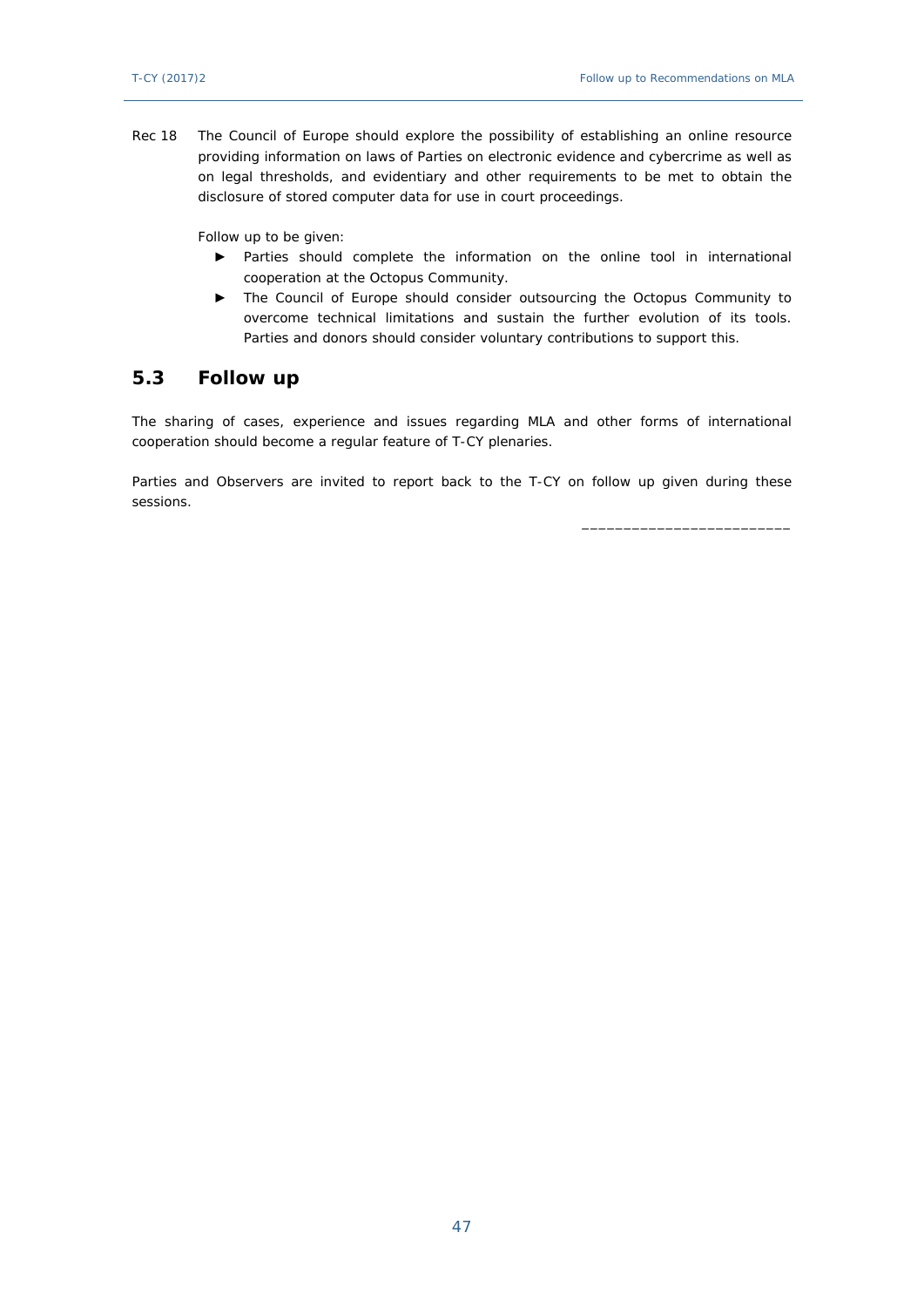# <span id="page-47-0"></span>**6 Appendix: Follow up to T-CY MLA Recommendation through activities**

The Cybercrime Programme Office of the Council of Europe (C-PROC) in Bucharest, Romania, became operational in April 2014 and is aimed to support countries worldwide in the implementation of the Budapest Convention, including follow up to recommendations of the T-CY.

| Project title                                                                                                                       | Region                                                                                                                                               | Duration                           | <b>Budget</b>                | Funding                                                                                                                                   |
|-------------------------------------------------------------------------------------------------------------------------------------|------------------------------------------------------------------------------------------------------------------------------------------------------|------------------------------------|------------------------------|-------------------------------------------------------------------------------------------------------------------------------------------|
| Cybercrime@Octopus<br>(number 3021)                                                                                                 | Global                                                                                                                                               | Jan 2014 -<br>Dec 2019             | <b>EUR</b><br>3.5<br>million | Voluntary contributions<br>(Estonia, Hungary,<br>Japan, Monaco,<br>Romania, Slovakia, UK,<br>USA and Microsoft) [not<br>yet fully funded] |
| Cybercrime@EAP II on<br>international co-operation in<br>the Eastern Partnership<br>region (number 3271)                            | Armenia,<br>Azerbaijan,<br>Belarus, Georgia,<br>Moldova, Ukraine                                                                                     | May 2015<br>– Dec<br>2017          | <b>EUR</b><br>800,000        | EU/CoE joint project<br>(Partnership for Good<br>Governance)                                                                              |
| Cybercrime@EAP III on<br>public/private co-operation<br>in the Eastern Partnership<br>region (number 3608)                          | Armenia,<br>Azerbaijan,<br>Belarus, Georgia,<br>Moldova, Ukraine                                                                                     | Dec 2015<br>$-$ Dec<br>2017        | <b>EUR</b><br>1,200,000      | EU/CoE JP (Partnership<br>for Good Governance)                                                                                            |
| GLACY+ project on Global<br>Action on Cybercrime<br>Extended (number 3148) <sup>33</sup>                                            | Global (hub or<br>priority countries:<br>Dominican<br>Republic, Ghana,<br>Mauritius, Morocco,<br>Philippines,<br>Senegal, Sri Lanka,<br>Tonga        | Mar 2016<br>- Feb 2020             | <b>EUR 10</b><br>million     | EU/CoE JP                                                                                                                                 |
| <b>iPROCEEDS</b> project<br>targeting proceeds from<br>crime on the Internet in<br>South-eastern Europe and<br><b>Turkey (3156)</b> | Albania, Bosnia and<br>Herzegovina,<br>Kosovo <sup>34</sup> ,<br>Montenegro,<br>Serbia, "The<br>former Yugoslav<br>Republic of<br>Macedonia", Turkey | Jan 2016 -<br>June 2019            | <b>EUR 5.56</b><br>million   | EU/CoE JP                                                                                                                                 |
| CyberSouth on Cooperation<br>on cybercrime in the<br>Southern Neighbourhood<br>Region (3692)                                        | Algeria, Jordan,<br>Lebanon, Morocco,<br>Tunisia                                                                                                     | <b>July 2017</b><br>– June<br>2020 | <b>EUR 3.35</b><br>million   | EU/CoE JP                                                                                                                                 |

By August 2017, the following projects were underway:

<sup>&</sup>lt;sup>33</sup> This project was preceded by GLACY (Global Action on Cybercrime from November 2013 to October 2016). 34 \*This designation is without prejudice to positions on status, and is in line with UNSC 1244 and the ICJ Opinion on the Kosovo Declaration of Independence.